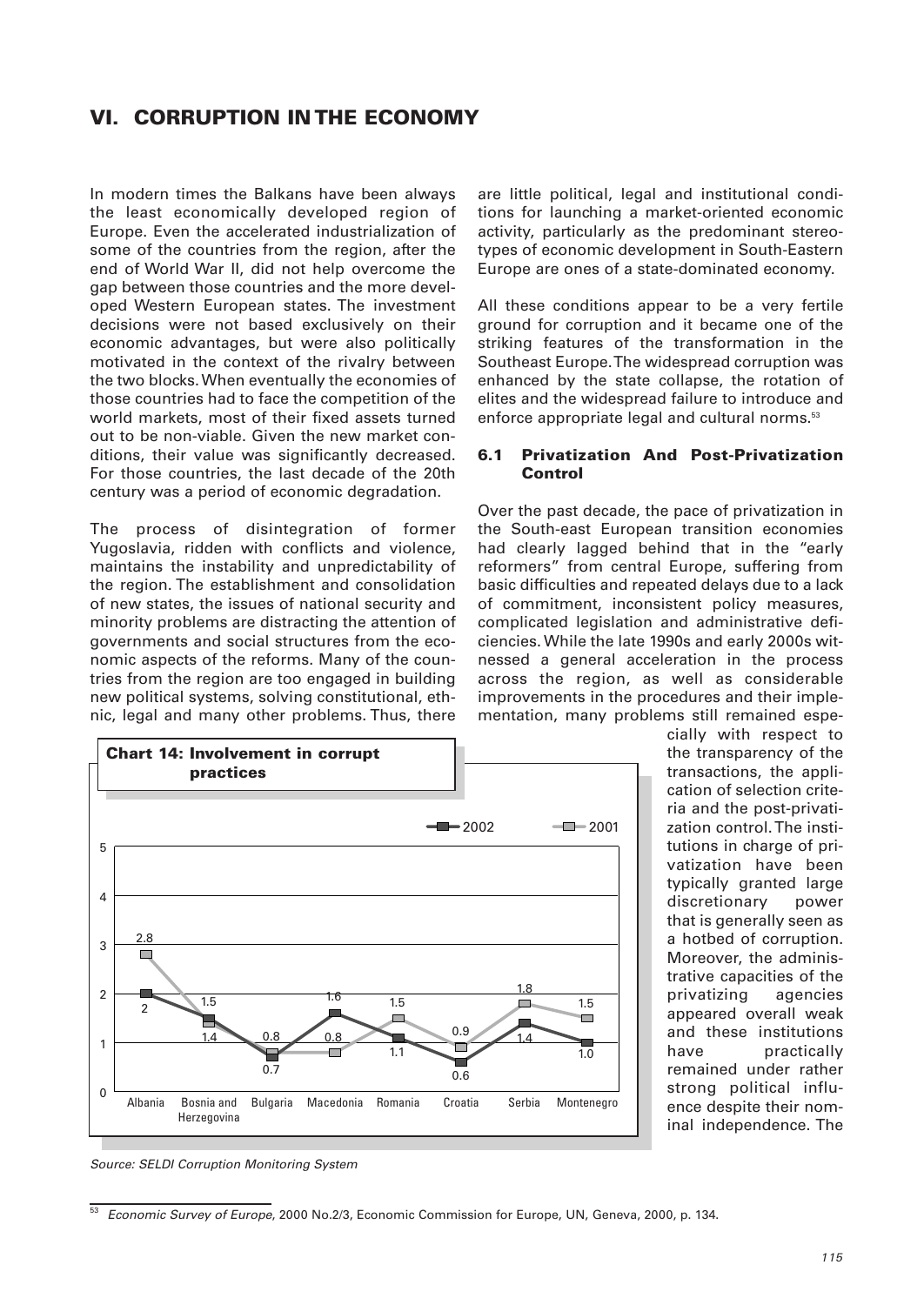prevention of potential conflicts of interest, insider favoring and corrupt behavior proved also a particularly challenging task in the context of the existing legal loopholes and the preferential use of some privatization techniques. Therefore, it was not strange to see that the transfer of stateowned assets into private hands has been accompanied by growing public discontent over the outcomes of privatization and allegedly widespread corruption.

6.1.1. The process of privatization in South-east Europe: legal frameworks and current progress

During much of the 1990s, the privatization process in South-east European transition countries had been rather slow and hesitant, with the region's economies trailing well behind the more advanced reformers from central Europe in the pursuit of their ambitious strategies. While most of the former countries had made a relatively quick progress in transferring the ownership of small- and medium-sized enterprises, large-scale privatization had been considerably delayed due mainly to political constraints and controversies, as well as low incentives on the part of insiders. The overall slow pace of economic reforms and the gradualist approach towards the sell-off of state assets created fertile ground for rent-seeking behavior. In the second half of the 1990s, however, there was a marked pick up in largescale sales that contributed to the notable acceleration of the whole process. This strengthening momentum reflected important policy changes and a general diversification of the employed privatization schemes and methods. In line with the shifts in the policy of divestiture the basic laws governing the privatization process have been amended rather frequently, although the effect of the legal changes fell apparently short of expectations with respect to reducing the risks of corruption.

Yet, the significant strides in privatization during the latter half of the 1990s played a key role in the restructuring of the South-east European transition economies, with the private sector gaining a dominant position in overall output. The wideranging reforms undertaken in **Albania** since the fall of the communist regime have totally reshaped the national economy. The process of privatization has been going on in the country for 10 years on end and at present approximately 80% of Albania's GDP is generated by the private sector. The Privatization Law of 1991 paved the way for the rapid privatization of small-sized entities employing up to 10 people. That was the first step forward in terms of changing the ownership structure of the then public property followed by the adoption in mid-1990s of a voucher scheme. A Mass Privatization Program was launched in September 1995 with a view to privatizing all small and medium-sized state-owned enterprises. By now, almost all of them are already privately owned and even some strategic state-owned companies are about to be privatized soon.

Since 2000 there has been considerable progress in the field of liberalization and privatization in both entities of **Bosnia and Herzegovina (BiH**). Despite the intensified efforts, however, the process of large-scale privatization is only at the beginning. Consequently, many of the larger companies are still state-owned (almost all of the top 100 companies in terms of net capital book value and the number of employees are owned by the state), although the number of small- and medium-sized private enterprises appears substantial. The process of mass privatization is also well under way, with the registration of people for vouchers and their distribution and investment being already completed. In addition, a number of bidding procedures for the privatization of enterprises with the capital value below and above 300,000 KM (approximately 150,000 EUR) have been carried out in the Republika Srpska (RS), as well in the Moslem-Croat Federation (FBiH). Yet, the privatization process could hardly be described as being fast. The primary reason for this seems to be the size and unattractiveness of the BiH market for investment, and not so much the unwillingness to privatize. Besides, there were a number of forced delays and frauds in the privatization process that caused some pullouts and revisions of the privatization status, resulting in an even lesser interest in the purchase of existing enterprises. Finally, the model that was to offer as much participation, transparency and equality to all citizens proved to be rather complex, slow, expensive and painstaking. However, any additional review of the model itself (having undergone some two to three crucial structural adjustments in the last decade) would prove to be even more costly.

For the whole period since the start of 1993 up to end-January 2002, a total of 4,789 privatization deals have been concluded in **Bulgaria**. A reported 52.64% of all state assets have been already privatized, representing more than 80% of the assets slated for privatization. Meanwhile, the share of the private sector rose to 71.7% of total value added in 2001, up some two points from the previous year. The basic Law on Transformation of State and Municipal Enterprises was passed in April 1992 and has been amended many times afterwards. The initial legal framework provided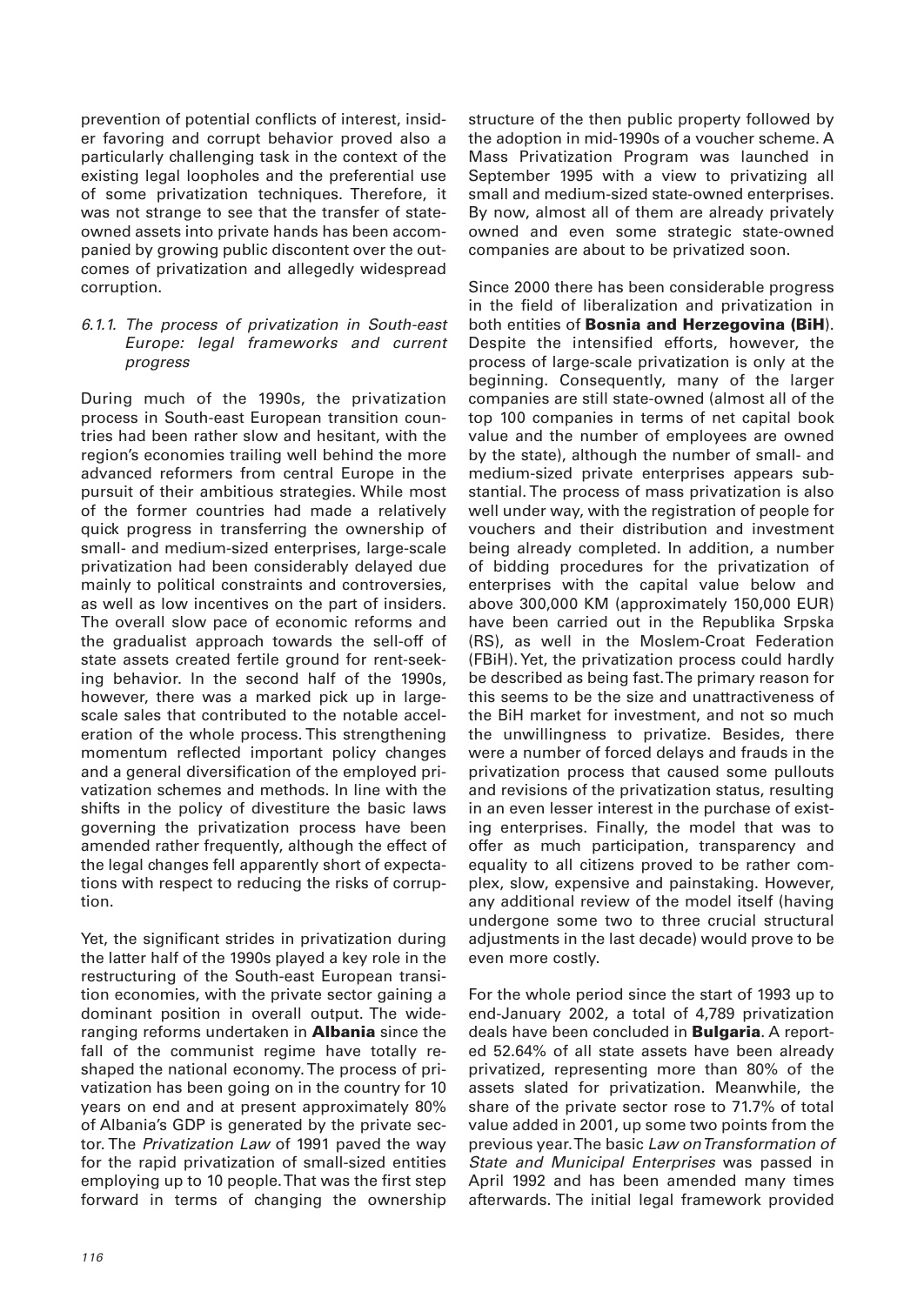for a wide range of cash privatization methods, although a 1995 major amendment in the original law allowed for a mass privatization program to be launched in 1996 based on a voucher-type scheme close to the Czech model. Further important amendments were made in 1997 and 1998 in order to accelerate privatization by offering greater flexibility with regard to the employed multiple methods. In early 2002, a new Law of Privatization and Post-privatization Control has been adopted that includes, among others, several provisions aimed at the prevention of corruption and increasing the transparency of the process. The major goal was, however, to streamline the procedures with a view to rapidly completing the remaining large-scale deals and paving the way for the second-round privatization in network industries.

In 2000, around 60% of **Croatia's** GDP was produced in the private sector. At least three institutional and legislative framework factors proved to be decisive in the process of privatization in the Croatia. The first is the concept of privatization chosen, which resulted in the Law on Ownership Transformation of Socially Owned Property (1991). It was mainly based on methods of selling, on a case-by-case principle with preferential treatment for former and current employees. The frequent changes and amendments of the original text put, however, the new owners in an unequal position, produced feelings of legal insecurity and created favourable conditions for many forms of "grey economy" activities. The original Law of 1991 had six amendments, with the majority of them being aimed at the protection of small shareholders in the privatization process. Their participation was extremely important for the government, seeking to ensure broad public support for privatization as the process had lost a great deal of its vitality and strength during the first two years of implementation. The pace of privatization remained, however, rather slow and tainted by insider favoring, lack of transparency surrounding some transactions with privileged individuals (tycoons) well-connected to the political elite, as well as increasing reports of alleged corruption that raised the concerns of potential investors. The concentration of decision-making in the privatization agency and the existence of many legal lacunae with respect to important practical issues contributed also to the rise of irregularities during the privatization process of the 1990s. Thus, the latter was widely perceived as conductive to the expansion of the informal economy and corrupt practices.

The privatization process in **Macedonia** started by the end of the 1980s and the beginning of the

1990s. During this period, a number of companies went through transformation of ownership, according to so-called "Markovic Law". The privatization was mainly based on the method of selling to the managing board and employees in the respective companies. There were several positive examples of companies privatized under this law that succeeded in increasing investment, broadening the field of business activities, keeping all employees and improving the company's efficiency in general. In 1993, Macedonia adopted a new Law on Privatization and Restructuring of the Enterprises with Social Capital which has been amended and supplemented several times. A special Law for the privatization of agriculture companies (kombinats) was also passed. According to most analysts, however, the privatization process in Macedonia has been rather slow and hesitant. Moreover, during the last three years the government has privatized many companies practically for its own interest, creating the so-called "false privatization". Yet, according to the Privatization Agency, the sell-off process is near completion. In the past decade, a total of 1,678 companies have been privatized and there remain approximately 89 companies scheduled for privatization via public tender. The number of minority shares packages that remain to be sold is, however, very large. There are currently about 390 such packages with a total nominal value of EUR 400 million and it will likely take between three to five years for this process to be completed if its recent pace is further maintained.

The government of **Romania** has recently also made an important step towards addressing some of the existing problems in the employed privatization techniques by passing a Law for the Speeding Up of Privatization in March 2002. This so-called "law for 1-Euro selling" admits that privatization of state-owned companies on complicated contracts, with many investment promises and social strings attached, proved to be detrimental, since such contracts are hard to monitor and enforce. Instead, the open tenders will be preferred with the contract awarded to the highest bidder. Several hotels and other small companies have already been sold for cash, but analysts still wait to see an important privatization deal taking place under the new law.

In contrast to the rest of the South-east European transition economies, the process of privatization in **Serbia** had been delayed during the whole of the past decade. Three attempts had been made under the former regime to transform social- and state-owned property into private ownership along the lines of the following laws: the Law on Social Capital (1989), the Law on Conditions and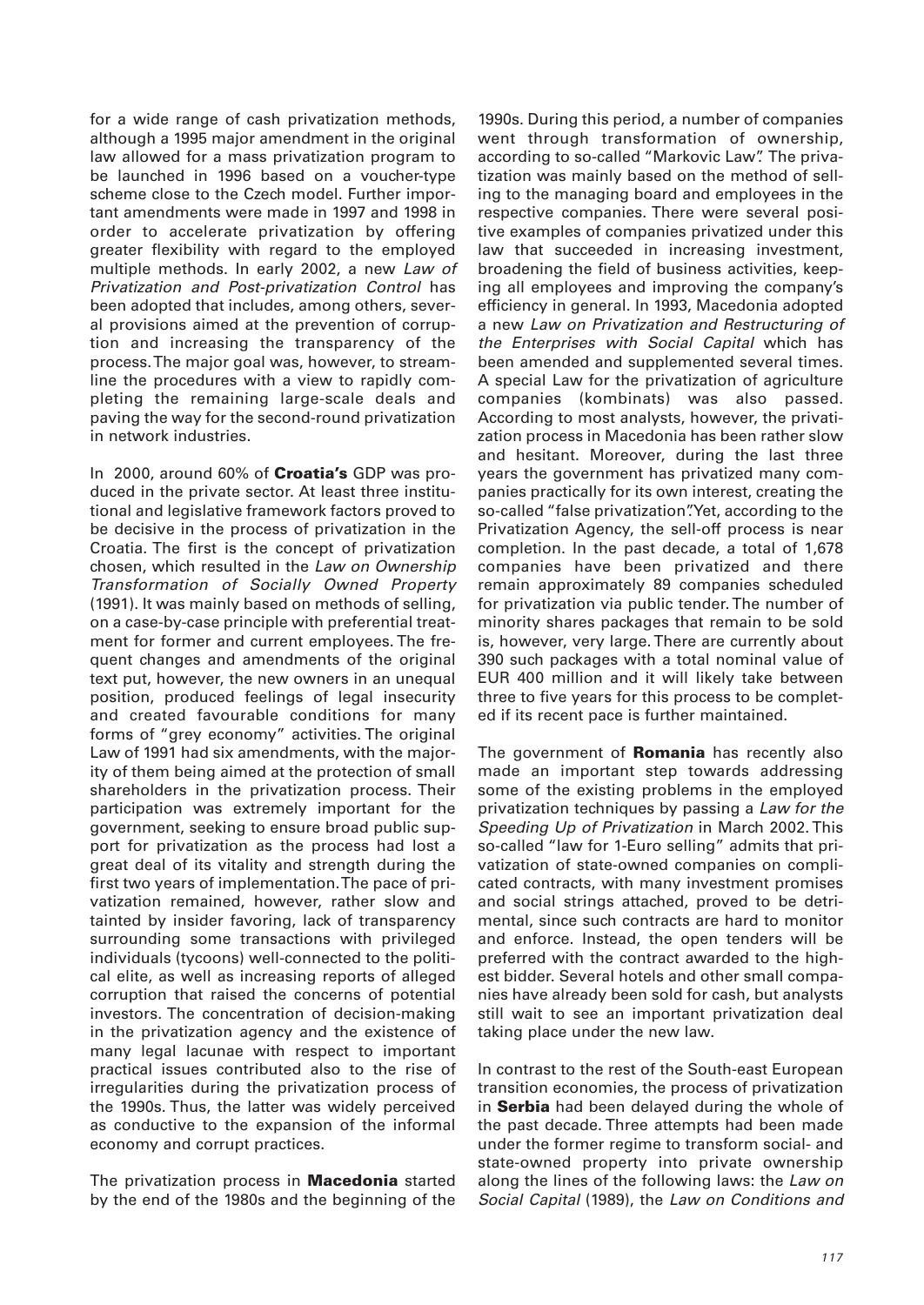Process of Transforming Social Property into the Other Forms of Property (1991), and the Law on Property Transformation (1997). The dominant method of privatization was the so-called "wild privatization", referring to the transfer of social property into private hands in a murky way. Such transfers were not necessarily illegal, but were inevitably accompanied by corruption. Although the pace of privatization accelerated during the period of hyperinflation, the subsequent amendments in the Law of 1991, as well as the Code on Revalorization put the whole process to the very beginning by annulling all the privatization transactions that were closed at the time of the inflation hikes. Following these acts of annulling the hitherto privatization deals, the share of the privatized capital was reduced to only 3% in 1994.

Until the change of regime in October 2000, only 400 enterprises, or 5% of all social-owned companies, had stepped in the process of privatization under the Law of 1997. Since the political changes of October 2000 the process of privatization has accelerated for a number of reasons, ranging from new incentives for managers of socially-owned enterprises up to the possibility to gain a greater share of free of charge capital after the official exchange rate came on par with the market one. However, until the suspension of privatization under the Law on Property Transformation, a modest total of 800 enterprises, or slightly more than 10% of all enterprises subject to privatization, have been privatized. Thus, it may be concluded that legal privatization had virtually stalled until the new Law on privatization was adopted by the People's Assembly of Serbia in June 2001. Adding to the legal framework of the privatization process are also the Law on the privatization agency and the Law on the share fund, as well as three government decrees that refer to the methodology for valuation of capital and property and their sale through public auction and tender. The new model of privatization has two main features: first, the dominant method is sale, and second, the government granted itself significant discretionary power in order to play the main role in the privatization process.

After the ten years of practical stagnation, the process of privatization in Serbia could be accelerated under the new law. There are currently 7,500 socially-owned enterprises. Larger enterprises (about 150-200 of total) will be sold through public tender, while the remainder will be privatized through public auction. The first tenders were organized in December 2001 when three cement factories were sold to foreign investors. Privatization through auctions has began only recently, with the first auction being held on March 22 when three out of nine enterprises offered were successfully sold. The recent experience showed that the privatization process under the new law has been fairly smooth and transparent until now. Public concern has been raised only once on the occasion of the privatization of the cement factory BFC Beocin as the government tried to sell the enterprise by a mutual agreement with the purchaser, instead of organizing a public tender. As a result of huge public pressure, however, a tender was finally organized, with the pre-selected buyer actually winning the tender.

## 6.1.2. The institutions in charge of privatization

In **Albania**, the National Agency of Privatization (NAP) is the main government institution responsible for the implementation of the Privatization Law and the organization of the prescribed procedures. It is also supposed to be a sort of register containing detailed information on privatization deals. The Agency has its own branches all over the country. While the Ministry of Public Economy and Privatization prepares the whole package of privatization, the Agency is the executive institution of the bidding procedure. The Agency reports every month at the Council of Ministers and at the Anti-Corruption Commission about its work. Throughout the transition period the Agency has been allegedly involved in politically biased and corrupt privatization deals in several cases. However, while the media has been especially aggressive when it comes to denouncing suspicious deals during the privatization process, there has been not a single accusation of corruption from either the High State Control or the General Prosecutor for the period 1999-2000.

The Agency for Privatization is in charge of the process in the Moslem-Croat Federation of **BiH** with offices in each of the ten Cantons that con-

## *Corrupt privatization*

According to results of Transparency International BiH survey, 79.4 percent of respondents think that corruption exists in privatization process. 37.4 percent of respondents mark the privatization process as mostly unsuccessful, and 38.5 percent of respondents as very unsuccessful. The most corrupt are managing directors in the state owned enterprises (31.2 respondents think in that way), then officials in Agency for Privatization/ Directorate for Privatization (26.7 percent of respondents) and finally those officials in Entity governments and ministries (20.9 percent of respondents). (TI-BiH, ibid.)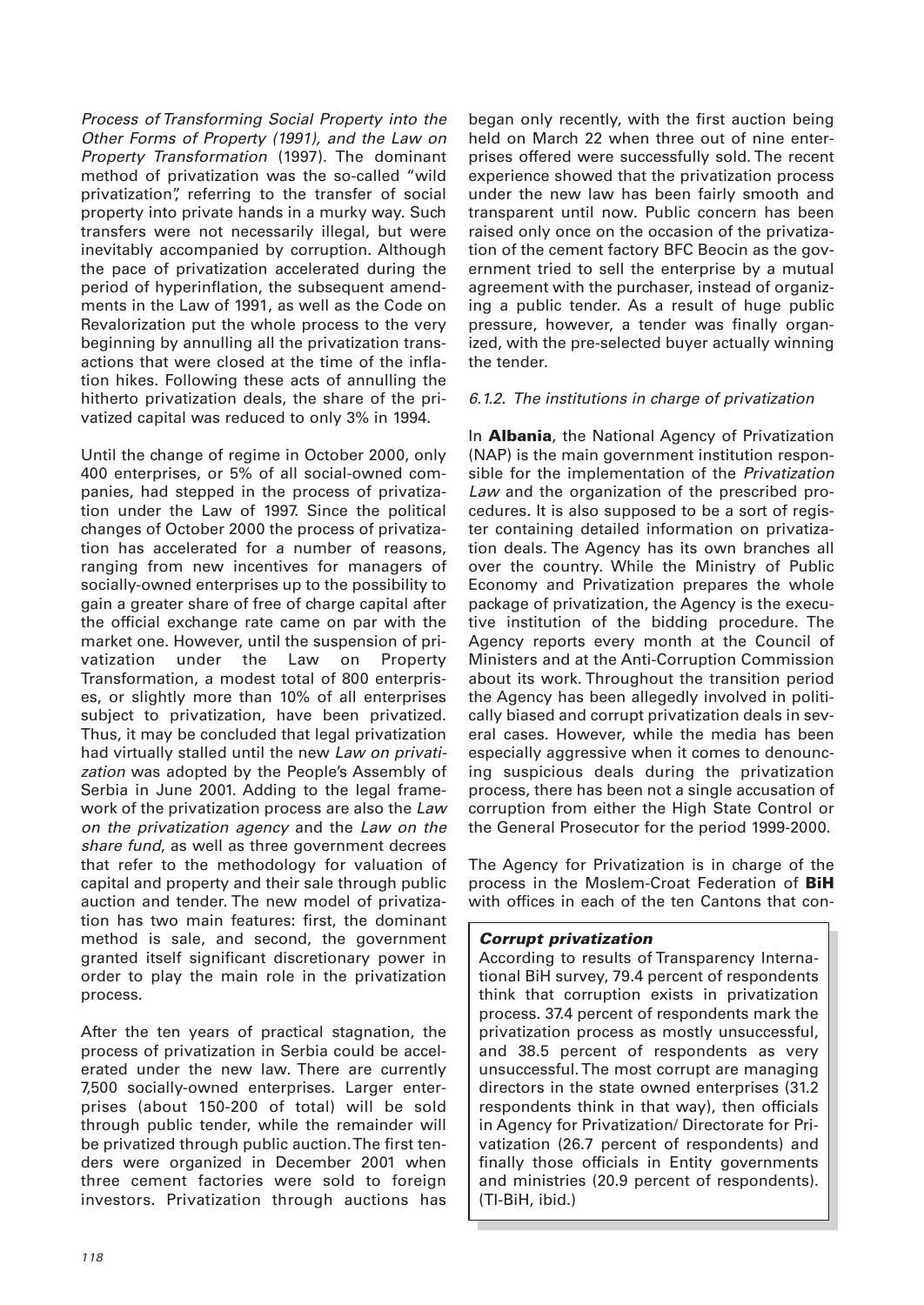duct the day-to-day operations, while in Republika Srpska this function is assigned to a centralized Directorate for Privatization. The agencies work very closely with the respective governments, with their staff and especially chief executives being typically appointed by the same political parties that are in charge of the cabinet formation. Therefore, there are substantial political and partisan interests at play. The distribution of the higher-ranking posts in the respective agencies mirrors the distribution of cabinet seats. The same applies to the appointment procedure with respect to the top executive positions in stateowned enterprises, which are all subject to the socalled "party co-ordination meetings". Convergence of the party interest at these various posts all relating to privatization, either ensure depletion of the enterprise budgets, spontaneous privatization or extra profits from the "legal" one. Often, it allows even for a combination of all that mentioned above. Press reports appear to confirm such assumptions on a daily basis, entailing the reaction of the IC in some instances.

Under the Law of 1992, various state agencies were entitled to initiate privatization deals in **Bulgaria**. Municipally owned enterprises were privatized by municipal agencies, the privatization of small enterprises was handled by the line ministries, whereas that of larger companies was the responsibility of a special body - the Privatization Agency - that also served as a general coordinator of the whole process. With the start of the mass privatization program a separate institution was also set up to carry out the specific tasks in this area. Until the notable pick-up in privatization during the second half of the 1990s, however, the line ministries and the municipalities appeared rather reluctant to pursue a rapid

transfer of the ownership under their supervision. On its part, the Privatization Agency remained vulnerable to political pressures usually exercised through its Supervisory Board whose members were appointed by the government and the parliament. While the process of transferring state assets into private ownership accelerated markedly since 1996, the vast array of programs and employed privatization techniques strained the administrative capacities of the implementing agencies. Despite some problems in administrating and coordinating the whole process, the latter part of the 1990s saw a strong momentum in privatization, although its outcomes caused growing dissatisfaction among the population. Given the advanced stage of privatization and the public outcry against alleged corruption, the new Law of 2002 stipulates a centralized management of the process by the special Agency, as well as a strengthened control both on the conclusion of deals and their subsequent implementation.

One of the main factors that is deemed conductive to the increase of irregularities in **Croatia's** privatization experience was the concentration of decision-making in the hands of a single state agency, with the latter being also in charge of the subsequent implementation. The central role of the state in managing the entire process of privatization had a series of undesirable side effects. Although all firms and companies had been guaranteed the right to suggest their preferred privatization modes under the Law of 1991, the final decision on the privatization of a particular company was made by the Agency for Restructuring and Development (later to become the Croatian Privatization Fund, CPF). This meant in practice that it was the Agency that had the final say on whom to sell and at what price, even though the



companies themselves had the right to propose privatization methods and the potential buyers that suited them best. Thus, corruption and other irregularities were some of the undesirable side effects of the disproportionate role of the state Agency in charge of privatization. Yet, this was not something specific to Croatia alone as it is to be found in other countries in transition and everywhere in the world (especially in developing countries),

Source: SELDI Corruption Monitoring System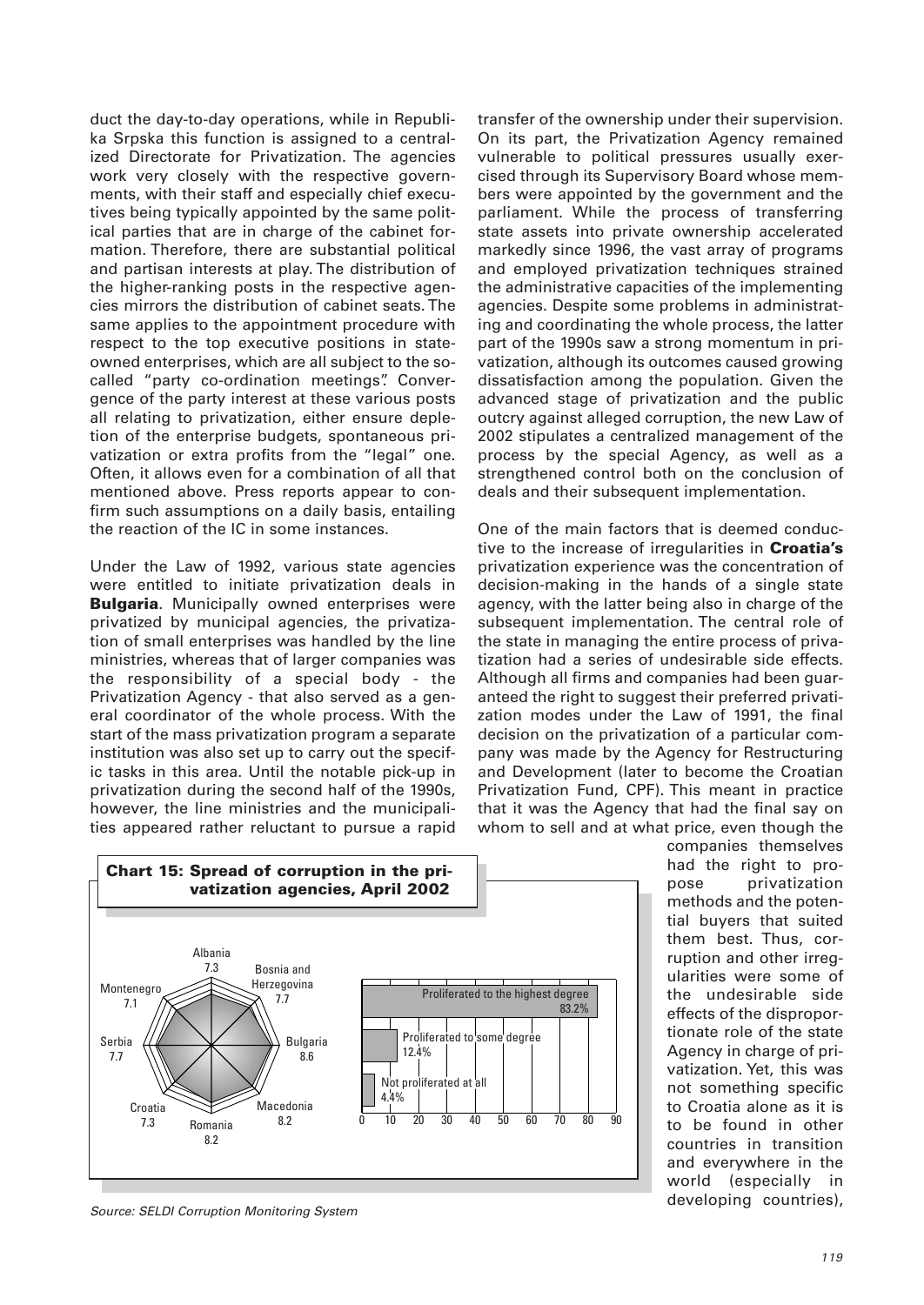mainly in situations when a large part of decisionmaking is left in the competence of a government body or administration.

The Law of 1991, however, did not precisely establish the order of priorities or criteria for the assessment of application for ownership transformation and privatization. The opacity of the criteria and the procedure itself opened up possibilities for an unusually large area of discretionary maneuvering space for the Agency (CPF) administrative council to assess each case separately and according to ad hoc established goals. This unrestricted arbitrary decision-making and the right to use own discretionary right in assessment of individual purchase offers can by all means be held responsible for the consequent development of numerous irregularities in the process as it fostered expansion of corruption and intermeshing of politics with the new private elite. The lack of transparency surrounding the conditions for sale and their adjustment to each individual case produced negative consequences on the decisions of individual investors and immensely damaged the general perception of the privatization process in the eyes of the public. In this respect, the biggest problem was the lack of legal restrictions of the role of and arbitrary decision-making by the state administration in the privatization process. Had the Agency not been given the role of central arbiter by the Law, the problem would nowadays be far less critical.

According to the Law, the key institution that is responsible for administration and support of the privatization process in **Macedonia** is the Privatization Agency whose mission falls in line with the final goal of ownership transformation in the country. Although the Privatization Agency is defined as an independent institution, it is under strong political influence. By appointing its Director and other senior officials the government can directly influence all the decisions of the Agency. The Director has always been a member of the political party in power, implying his/her acting in the interest of the given political formation and the government. For example, during the last three years several directors of the Agency were appointed and dismissed accordingly to the ruling coalition parties' wishes and their particular interests in the selection of a potential buyer for profitable companies (usually accompanied with indications for corruption).

The institutions that have been created under the new privatization laws in **Serbia** are the Agency for privatization, the Shares fund and the Central share register. The Agency for privatization is the main body in charge of the process and has large

discretionary power. The institution promotes, initiates, executes, and controls the process of privatization, although the latter can also be initiated by an enterprise slated for privatization and a potential buyer. The Agency is also empowered to approve the results of the tenders and auctions. Thus, it appears to be granted strong discretionary power, being at the same time burdened with functions that should be distributed among the enterprises slated for privatization, state and independent bodies. The Agency is operating under the control of the Ministry for Economy and Privatization, the Government of the Republic of Serbia, as well as the Serbian Parliament and representatives of the World Bank. Through this four-fold monitoring of the Agency's work, corruption possibilities seem vastly reduced. Moreover, there is no evidence that political parties exert influence on the privatization process. The present minister of privatization, Aleksandar Vlahovic, is not a member of any political party, as well as the other high officials of the Ministry.

#### 6.1.3. Litigation, implementation and renegotiations of closed deals

The experience of **Albania** showed that during the privatization process, there have been several cases where the parties involved claimed for renegotiations. That was the case of the Italian brewery "Peroni" which was the wining bidder for a domestic brewing company and 6 months after the privatization deal was struck "Peroni" demanded renegotiations of the details of closed contract. The request was not accepted by the government and the deal was awarded to the second-best bidder during the privatization process.

In **BiH** as well, there have been many cases of undertaken campaigns for renegotiations of already closed privatization deals. They are being typically launched by the directors of the then state-owned companies, most of whom are political appointees, the moment the award of a privatization bid has been made public. All these efforts have an aim to postpone the privatization of the cash-cows that fill the party budgets, primarily during the frequent election campaigns. Flagrant is the example of the Banjaluka Brewery that was the first cash-cow to undergo an international tender. The winning bidder - the Belgium Interbrew - withdrew after two years of struggles and an eventual Constitutional Court ruling, much to the disgrace of the executive and the overall privatization process in RS and BiH. The secondplace bidder - the Slovene Lasko Brewery - currently faces similar difficulties and the final result is yet unknown.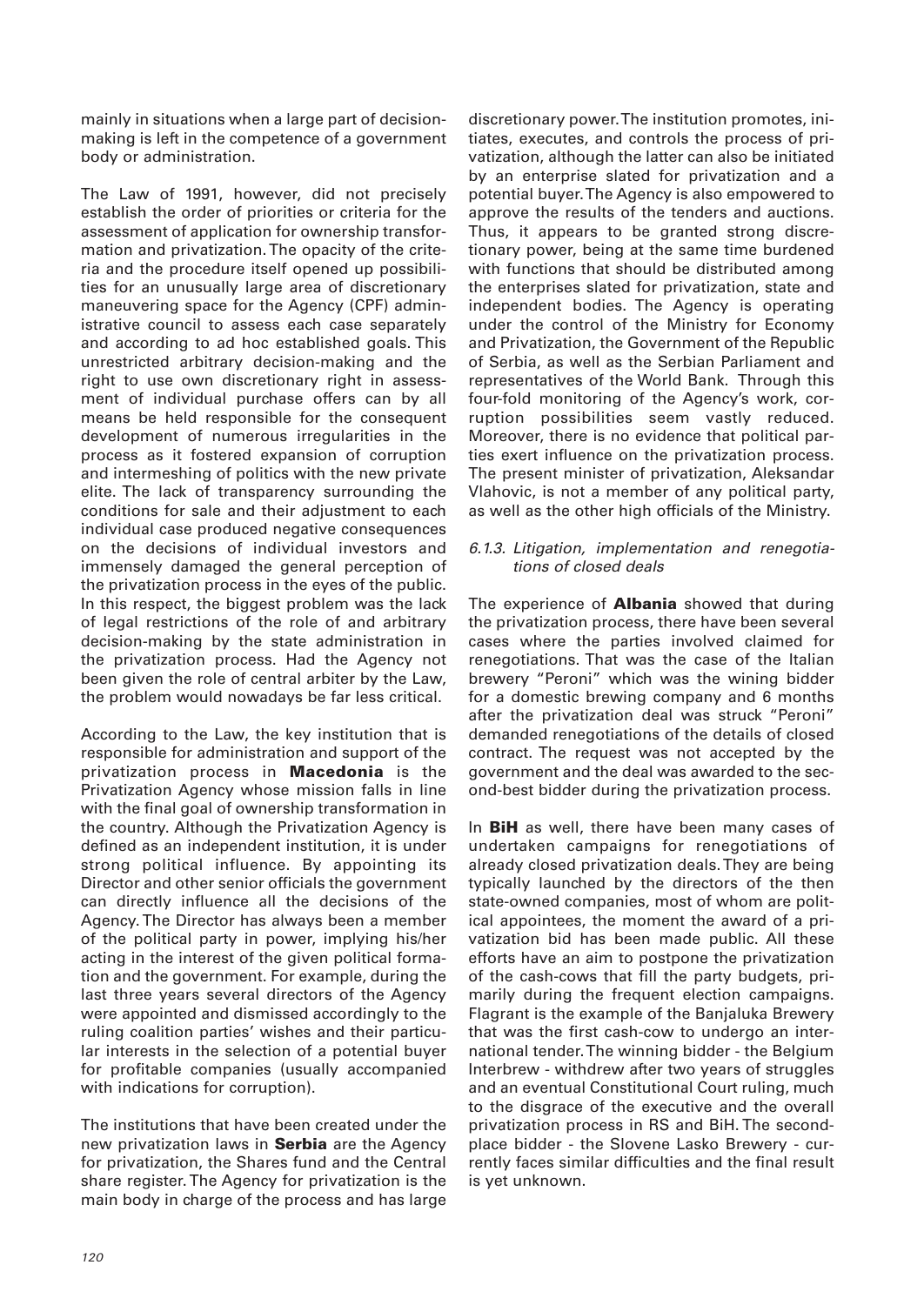In **Croatia**, the ownership transformation of 2,650 companies resulted in 908 legal proceedings initiated against the CPF in the courts of jurisdiction. Thus, more than one third of all companies that have undergone ownership transformation feel that they were not accorded their due rights. Moreover, nine company ownership transformations were completely annulled, while other 94 were partially cancelled. According to the law, the annulment of ownership registration is possible only within three years following share registration in the share register. Therefore, it seems likely that ownership of privatized companies' shares will consolidate regardless of the manner of their acquisition. A large number of companies were bought on an installment plan that did not, however, affect their new owners' rights to immediate management. A little more than a year ago, an intensive trend was observed in connection with some of these companies. Unable to fulfill their obligations towards the CPF they began being returned to state ownership. Their adverse financial positions could be explained by the fact that a significant part of their resources had gone "private". These failures very much affected the state, the taxpayer-creditors and the banks that extended loans to these companies. The structure of those who demanded a review of the transformation is also indicative of the public perception, with most of such demands being made by the owners of nationalized and confiscated property, small shareholders and unions. The reactions of the legal system were, however, overall slow and the first indictments were made only after the HDZ government was ousted out of power, although some cases had been investigated earlier.

While the existing mechanisms in **Bulgaria** ensure a relatively fast transfer of ownership once the privatization deals are struck, they do not provide sufficient guarantees for compliance with the agreed upon obligations. The preferential use of such a technique as "negotiations with a prospective buyer", the excessive reliance in recent years on MEBOs and the use of indemnifying promissory notes for payment created wide opportunities, often accompanied by corruption, for the non-monetary obligations to be avoided. The consequences of the deals with Balkan Airlines, the Plama refinery and several other companies became clear in 2001, serving as a fine illustration of these practices. A number of these privatizations brought about allegations of corruption in addition to the fact that they provoked considerable losses for the former owner (i.e. the state) and a practical liquidation of some of the enterprises concerned.

The discretionary power of the Privatization Agency in **Macedonia** with respect to the assessment of individual purchase offers and the final decision to whom to sell have resulted in numerous irregularities. Such large rights in the selection of buyers are typically a fertile soil for the abuse of public office for private gains. Due to allegedly corrupt practices and irregularities in the completed procedures, more and more privatization deals have been disputed at the court that usually finds out an infringement of the Law.

#### 6.1.4. Post-privatization control

The problem with post-privatization control in **Croatia** appears profound. Rather paradoxically, the governing laws stipulated that the control over privatization had to be performed by the CPF, or the very same organization that was in charge of the process. So, the unbiased public control over privatization was practically absent through the 1990s. In this aspect the role of media turned to be quite important in filling the gap. The need to strengthen the legal and institutional framework remains, however, an urgent task in view of providing efficient safeguards to ensure a strictly rule-based interface between public and private interest.

The lawmakers in **Bulgaria** have recently made some important steps in this direction by stipulating, among a number of anti-corruption measures, the creation of a separate Agency for postprivatization control. The role of such a specialised body is seen as key in reducing the opportunities for the assumed legal obligations under the privatization contracts to be evaded by the parties involved. Indeed, the country's experience showed a rather widespread practice of privatized enterprises getting seemingly unreasonable waivers of obligations, following the renegotiations of the initial clauses of the contracts. The Agency for post-privatization control was set up in April 2002 and it remains to be seen whether this controlling institution can prove effective in protecting public interests, although already at this stage some analysts warn about its fragmented legal regulation.

Given the non-negligible amount of lawsuits and the existing potential for litigation and renegotiations with respect to already closed privatization deals, it seems most surprising that the issues related to the control over ongoing procedures and post-privatization implementation of the contracts have either been largely neglected or got rather undue attention on the part of the legislative and the executive. Moreover, the controlling functions are typically assigned to the privatiza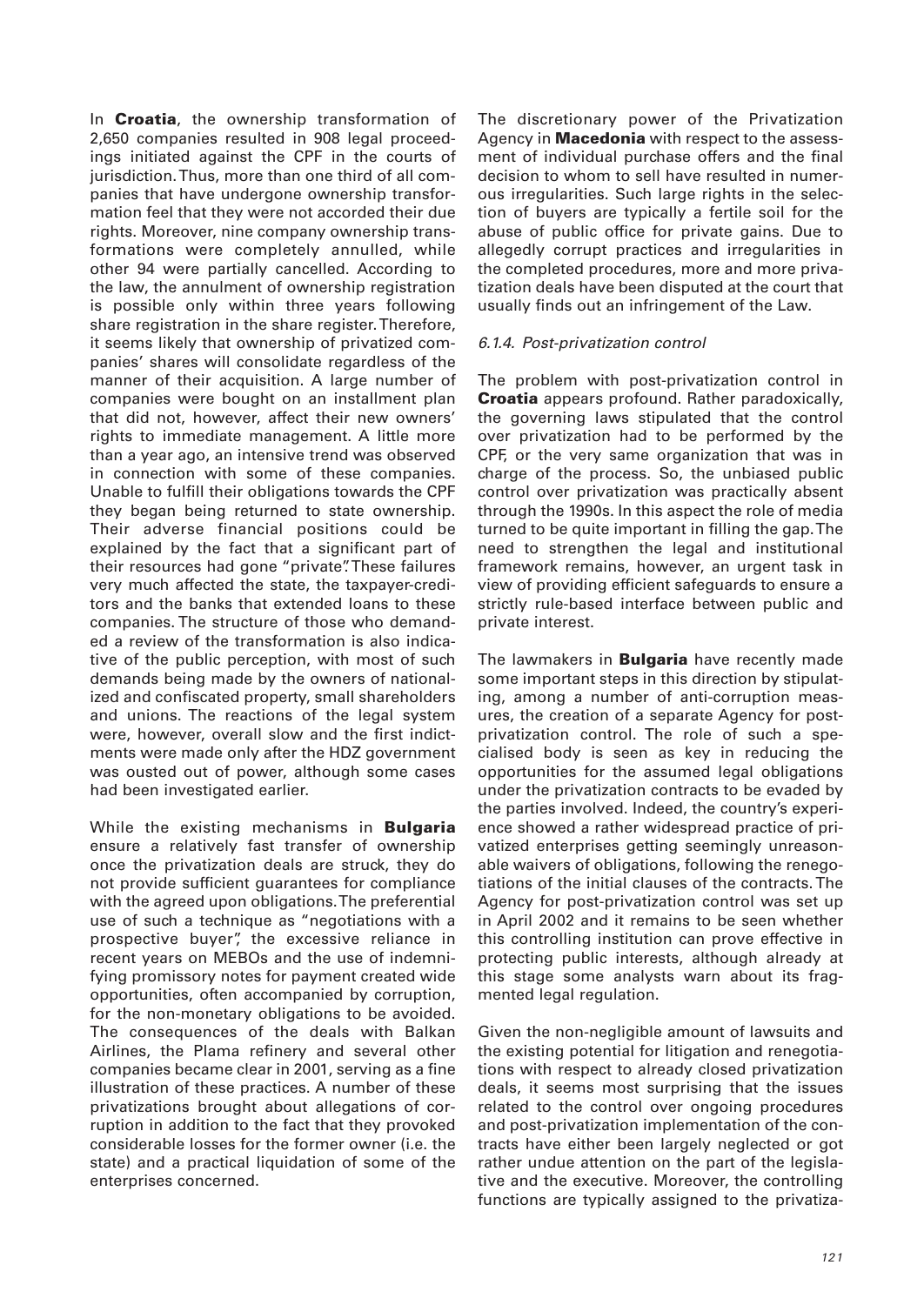tion agency that is responsible for organizing the procedures, specifying the terms of the sell-offs and selecting the actual buyers. According to the Law, for example, the control over the privatization process in **Macedonia** should be performed by the Privatization Agency and its bodies, which may terminate the agreement for selling a particular company if an infringement of the procedure is found out. A compliant against the Agency's decisions may be submitted to the government whose conclusion could, in turn, be disputed in court.

## 6.1.5. Preferred methods of privatization

Since the beginning of transition in **Albania,** a very liberal privatization law provided that privatization could be carried out through a variety of forms such as auction, free selling of shares, direct selling of objects to employees and managers, or any other appropriate form. A decision of the Council of Ministers (No. 248 of April 1993) accepted auction as the only way of transforming state property to privately owned property, considerably narrowing the latitude of the privatization law. That led to social tensions among different groups of employees. This situation drove the Government to review the privatization strategy and the Mass Privatization Process through voucher scheme came into effect. The process was launched on September 11, 1995.

The privatization process in **BiH** is proceeding along separate lines in the two entities, although there are many basic similarities. The divestiture in Republika Srpska includes the privatization of enterprises and banks on the basis of equal treatment of domestic and foreign individuals and legal entities. The basic law governing the process is the Law on Enterprise Privatization in Republika Srpska that was passed in June 1998. Subject to privatization is the capital in state owned enterprises and enterprises that had already been partially privatized according to the ex-Yugoslav "Markovic's" program of the late 1980s. Enterprises are being sold partly against cash and partly against vouchers issued as compensation for frozen foreign exchange deposits, validated restitution claims, claims related to unpaid salaries during the war, but mostly general claims that have been distributed to all the citizens. Vouchers cannot be, however, used in banking sector privatization as the strategy adopted is based primarily on fresh capital injection and know-how to the banks themselves rather than on cash for the state budget. The transfer of ownership in the Federation BiH encompasses the privatization of enterprises, banks and socially owned apartments. As in RS, the privatization

program also establishes various claim categories for FBiH citizens (frozen foreign currency savings, earned but unpaid military salaries, pension arrears and restitution) that they can use in the privatization schemes through certificates (vouchers). Many of the strategic big companies are not, however, subject to voucher privatization in either entity. This refers mostly to the disguised cash-cows that generate large natural monopoly profits. The other part represents those businesses that are out of the market and for which the government does not wish to take the risk of losing electoral support as a result of painful measures, primarily in the form of closures and declaration of bankruptcies. On its parts, the loosely defined voucher privatization has led to the existence of some privatization funds and quasifunds operated by the enterprise directors with the inputs from the labor that have shown signs of insider privatization. However, given the current level of economic activity of most such enterprises, this has not been a major cause for concern except as a procedural and legal matter.

The original Privatization Law in **Bulgaria** provided for a wide range of methods, including auctions, tenders, direct negotiations, debt-for-equity swaps, public offering of shares and MEBOs. The subsequent amendments allowed for a mass privatization scheme to be launched, as well as a more preferential treatment for managers and employees. The latter contrasted with the virtual absence of favouritism in the initial law, although the most recent changes in the legal framework restored the principle of equal treatment of all prospective buyers. Besides, the new Law of 2002 prescribes open auctions and public offerings as main privatization techniques, while direct negotiations are practically excluded as a method of divestiture.

The most common method of privatization in **Croatia** was the management-employee buyout, while as a second measure voucher privatization was applied. Unfortunately, the inherited economic system with its deep structural flaws and the initial "transitional depression", later enhanced by the war, were not particularly beneficial to the adopted basic concept of selling with a preferential treatment of formerly and currently employed persons. As time passed, it proved more and more unrealistic with regard both to the receipts realized through it and the extent of privatization. In the time limit laid down in the law, no significant interest was shown in the purchase of parts of socially owned capital, except by employees and managers. Because of the war the interest of foreign investors was almost non-existent. Consequently, the greater part of socially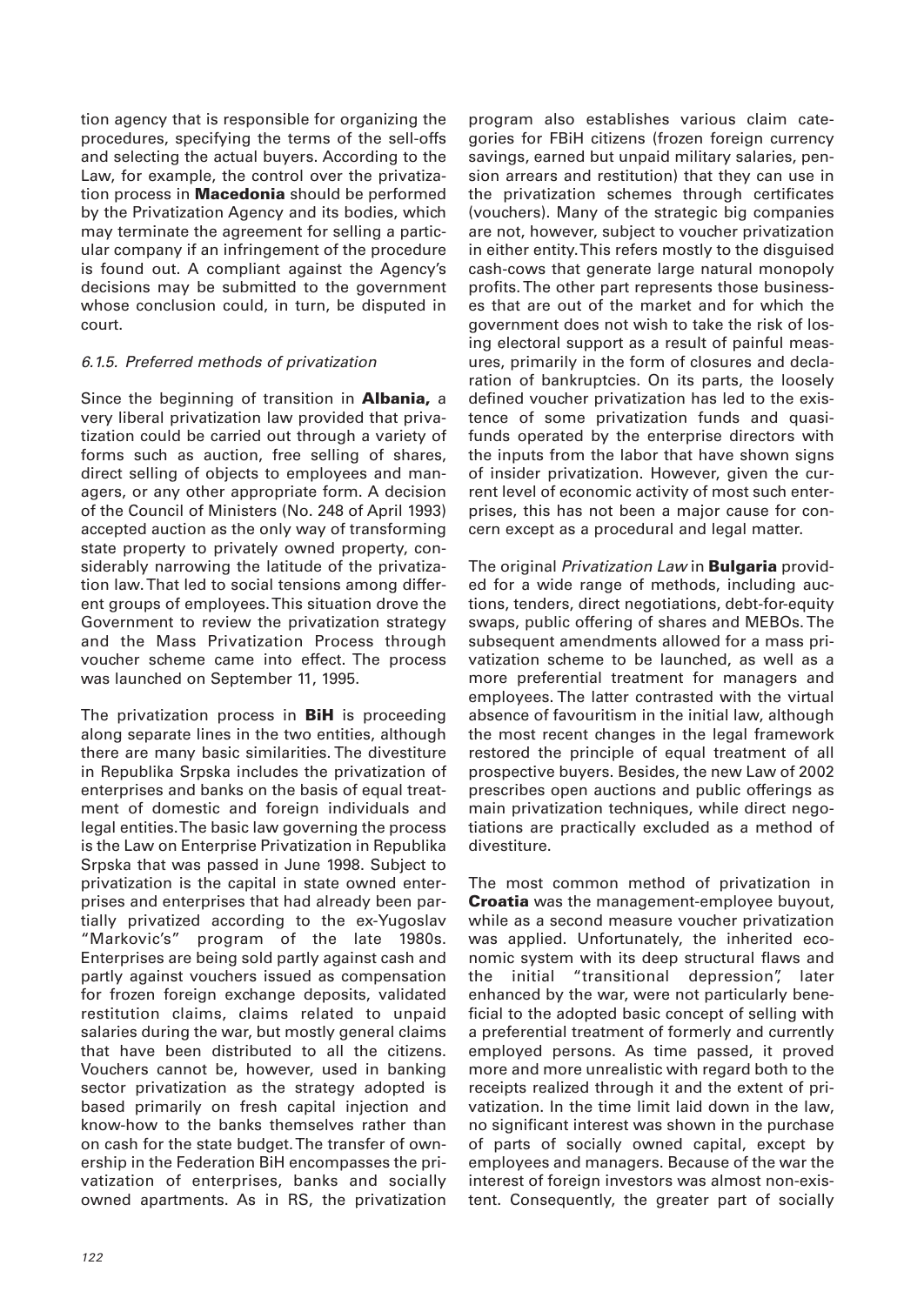owned capital finished up as a state-owned property. A number of serious economic analyses had very clearly and correctly foreseen this, considering as highly questionable a concept based only on selling. According to the Law, all the unsold property of the socially owned enterprises was transferred without any compensation into the ownership of three public funds: to the Croatian Development Fund (two thirds) and two pension funds (one third). The same happened to the assets of companies that failed to apply for ownership transformation in the authorized time limit. Non-privatized socially owned property thus formally became state-owned property and the citizens who had participated in creating that property in the first place were now represented by state institutions. The chosen model of privatization with its forms of preferential sale had at least three negative consequences. These were the centralization at the level of the state administration of all decisions concerning ownership transformation and privatization; the state take-over of a significant part of socially-owned capital; and the selection of large buyers according to political loyalty.

Although the companies in **Macedonia** have the guaranteed right to suggest the method of privatization and buy out the enterprises, the final decision to whom to sell and at what price is in the hands of the Privatization Agency. Thus, a large number of companies have been privatized in a non-transparent way with respect to criteria and procedure, by announcing the specific conditions to known buyers before the public announcement for the bidding procedure was started. The Constitutional Court abolished some provisions of the Privatization Law that had not been in accord with the rules of a market-type economy (for example, the privatization through direct sale, which does not provide equal opportunities for all prospective buyers). However, several privatization transactions with government shares were accompanied by non-transparency, lack of public tender and under-estimation that decreased the value of the companies up to 80%. The sale of the largest profitable state companies (such as the country's oil refinery) through nontransparent tender procedures indicated an involvement of the highest government officials, although no one was investigated. Very often, the defined criteria, procedures and methodology for value estimation were not strictly applied, provoking a considerable number of lawsuits. In 2001 alone, there were several cases when the value of the companies slated for privatization was decreased by up to 90% and they were sold to members of the political parties in power or their relatives. Numerous privatization procedures turned being disputed by the employees at the court and on several occasions the latter cancelled their implementation that was not in conformity with the proscribed rules and criteria. Besides, the Privatization Agency itself changed its decision for selling several companies under the pressure of employees' protests and disagreement.

In **Romania**, the main factors that stimulate corruption in the area of privatization are related to enterprise restructuring before privatization, the inclusion of municipal property on the privatization list, the application of qualification criteria and other requirements for potential investors. For example, the legislation gives the state property fund (currently APAPS, a ministry-like institution) the option to restructure companies if such a restructuring increases the sale price or make the firms more attractive. This restructuring is paid for either with proceeds from other privatizations, or with money squeezed out of banks by political pressure. The restructuring can also be used as a pretext for postponing privatization or taking loans and extending guarantees on behalf of the state.

The experience of other states as well shows that state-managed restructuring is often protracted. First, there is the theoretical argument that, if the state had been able to restructure and make a company more efficient, there would be little need for privatization in the first place. In the second place comes a more practical point: while being under special supervision of the state fund, the companies' performance typically declines, whereas assets are dissipated. The restructuring capital is often siphoned off by interest groups active in the company. Moreover, restructuring is sometimes an easy excuse to delay action, especially when no clear timetable is set up. Though there were many attempts to reduce government's discretion in this area, little progress has been made so far. Many times the restructuring is launched with no clear vision of what the final state of the company should be. Adding to this is the absence of a firm blueprint of splitting the firm into independent entities in order to sell them one by one which seems to be the only rationale for engaging in restructuring in the first place.

With respect to municipal assets the local governments have the right to decide which of them should be slated for privatization, as well as when and how these assets are to be privatized. As the privatization laws do not define automatic rules or criteria for putting municipal property up for sale, many municipalities and local public com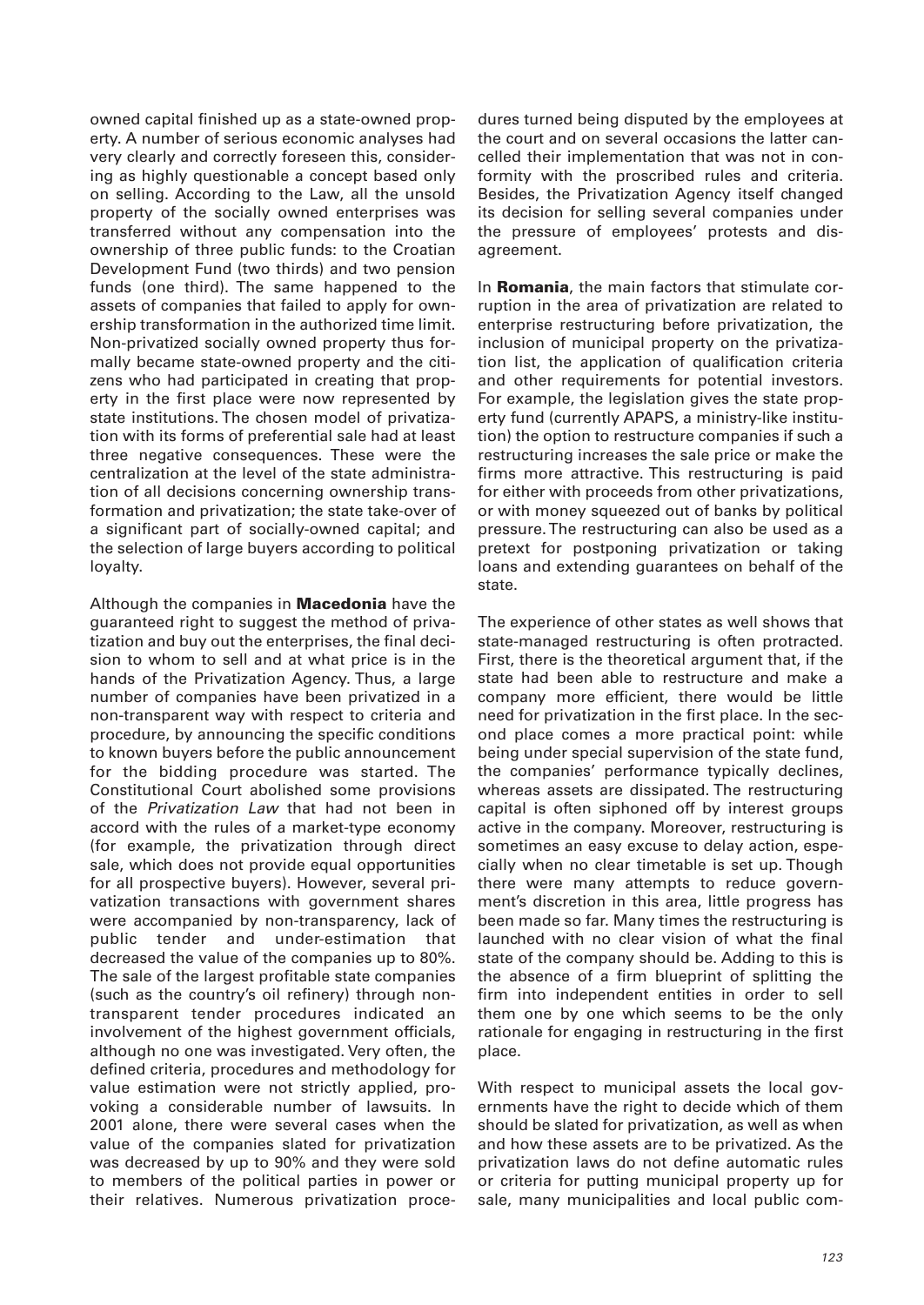panies tend to retain commercial assets under their control and postpone the privatization. Delays in these areas are often related with corrupt interests and attempts to derive personal gains from the management of commercial items. The situation is all the more serious since the legislation covering the conflict of interests in the local government is quite loose, and there are many local councilors who engage in private business transactions with the public institutions they supervise. Such a high-profile case was the General Council of Bucharest, where about two dozens of councilors from all parties (roughly 1/3 of the total) were doing business with the local government institutions or public companies in a way or another. Moreover, the provisions against conflicts of interest introduced by a law passed in 2001 were considered inapplicable to the current council who had been elected before the legal changes. In this context, the central government took the extreme measure to dissolve the General Council and call for new local elections in Bucharest in the first half of 2002.

Most of the cases of corruption disclosed by the media in Romania were connected with public tenders, both at the national and local level. Preselection of the would-be owners has been one of the most cited flaws. This selection is done by customizing the terms of the contract so that they fit the prospective winner only, or even by changing the conditions of the tender when things run out of control. Even though sometimes such changes can be motivated by genuine attempts to defend the public interest, the non-standard behavior is overall highly susceptible and opens broad opportunities for corruption to materialize. The means available so far to expose possible manipulation in such schemes are very limited.

The search for "strategic investors" also raises problems. A strategic investor is understood as a credible company with a high level of efficiency and expertise in a specific line of business. The idea is that such investors are more capable than "ordinary" ones to restructure and manage efficiently important companies currently owned by the state and which the government would not like to close down. The problem is, however, that privatization executives have the right to establish different criteria for assessing how "strategic" an investor is. This is another entry point for corruption, since the arbitrariness and executive discretion stimulate would-be buyers to offer "success premiums" and other kickbacks to the decision-makers. Moreover, evidence shows that even if clear qualification criteria are put forward,

they are usually skewed later on to the benefit of well-connected investors.

The privatising agency in Romania has also in many cases the right to negotiate with the top two bidders over the improvement of their price and investments proposals. Although in principle this may seem beneficial with a view to enhance the terms of privatization, evidence shows that such procedures invite corruption and abuse of official power. First, when negotiations are carried out with two potential investors, leaks of confidential information may help eliminate the rival. Second, serious incentives for abuse of official power stem from the powers of privatization executives to offer potential investors special concessions of exemptions provided that they revise their bids in return. Very often, what looks like an improvement of the initial bid ends up as a contract with more favourable terms for the buyer. The same pitfalls are involved in the powers of privatization authorities to establish requirements relating to the preservation of jobs and the volume of investment as well as the right of investors to request additional concessions and exemptions.

The **Serbian** Law on privatization prescribes the sale by tenders and auctions as a basic method. The tender procedure is stipulated for larger enterprises, whereas auctions are being envisaged for the smaller companies. Seventy percent of the social capital is to be sold, while the remaining 30% should be distributed free to employees and citizens. If the purchaser does not accept the offer of 70%, a lesser percentage of the capital will be sold. In the case of prior restructuring, all of the capital or property is offered for sale. The procedure can be initiated by the entity to be privatized, by the Agency for Privatization or by the Ministry of Economy and Privatization. The privatization process is to be completed within a four-year term; otherwise the Agency for Privatization is obliged to do it.

## 6.1.6. Transparency of the privatization process

The privatization process in **Albania** is believed to be fairly transparent and is reported to the public generally through the mass media, with the information about the deals being filed with the NAP. However, even though the country has adopted a Freedom of Information Law, there are practical difficulties in finding data and information on privatization issues sometimes.

Transparency is one of the basic principles of the adopted privatization model in **BiH**. The rules of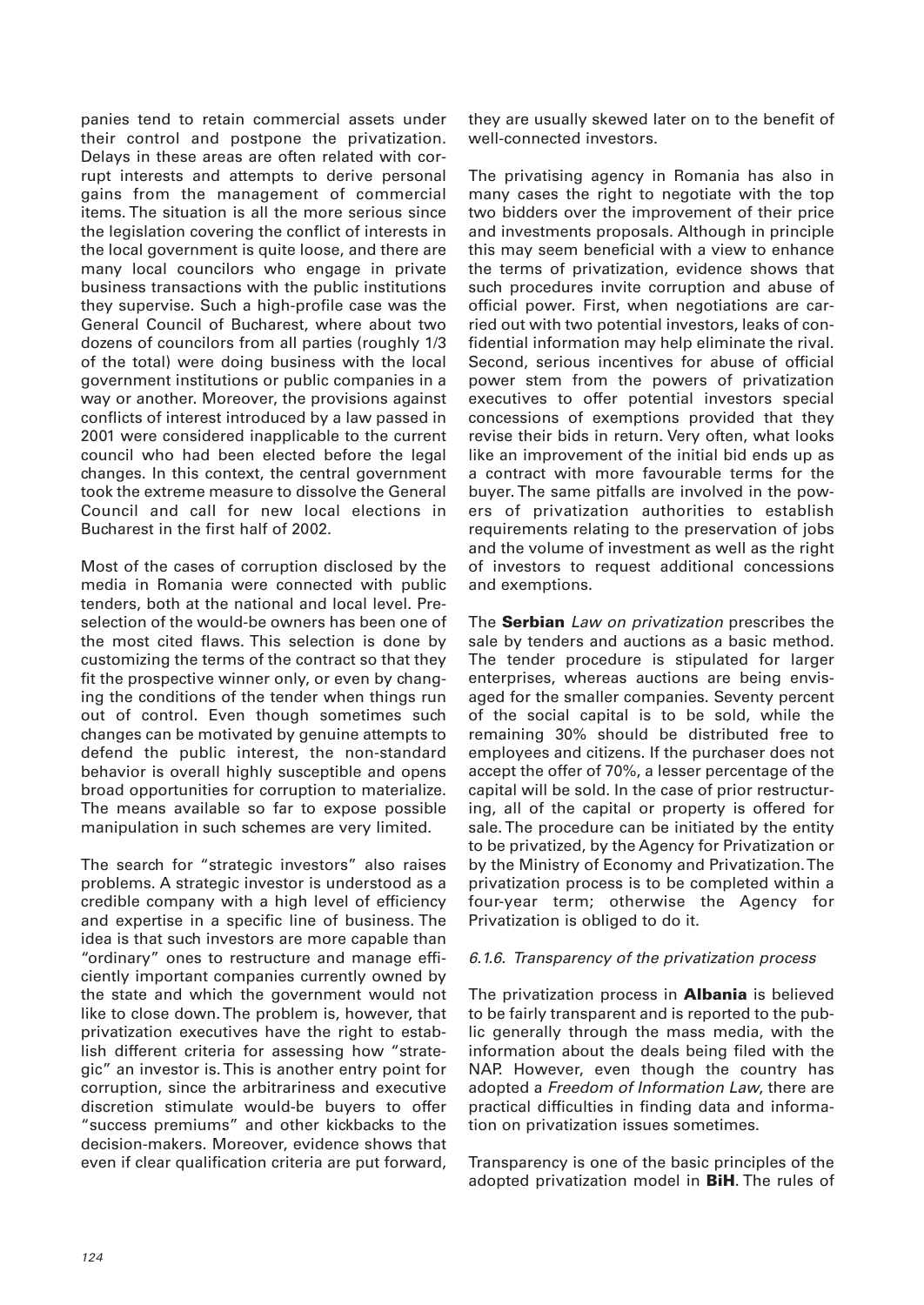privatization are known to all those who wish to participate, thus providing possibility for public scrutiny of the process. Besides, the privatization agencies in both entities are running pubic education and information programs. On the implementation side, however, the story differs from the technical issues relating to the model itself and the mass privatization, which does not apply to the profitable strategic enterprises. With respect to the latter it is extremely difficult peeking behind the thick curtain and finding out what is truly happening with those companies that are not subject to the more transparent mass privatization method. Already mentioned was the case of the brewery that was on the never-finalized list of some 60 so-called strategic enterprises in RS. The media and the public are still trying to investigate the actual course of events and the complexity of various interests. The same has happened in FBiH with the privatization of several hotels in Sarajevo (Holiday Inn, Bristol), BH Steel and, more recently, with large utilities such as the energy distributors, telecoms etc.

The general lack of fully transparent mechanisms for the transfer of public assets into private ownership is seen as one of the main sources of corrupt behavior in the economic sphere. While the privatization process in **Bulgaria** showed sustained improvement in this respect during the late 1990s and early 2000s, the recent changes in the legal framework have included further measures to ensure greater transparency of the procedures and outcomes of the sell-offs. The notable shift in the preferences away from such a privatization technique as direct negotiations with prospective buyers is an important step in the government's drive for increased transparency and prevention of corruption. The new Law of 2002 provides also for the creation of a public register of the closed privatization deals and postprivatization control that aims at making the process more transparent and information easily accessible to the general public. Despite this further strengthening of the legal framework, however, the recently adopted provisions could hardly be automatic safeguards as even open tenders may turn into a source of corrupt practices and favor certain prospective buyers through the customization of the specific terms of the procedures.

Privatization in **Croatia** is widely perceived as a hotbed of crime and illegality, corruption and grey economy, as well as a symbol of all the negative social consequences of the process of transition. These perceptions have been partly attributable to the existing problems with transparency of privatization deals that seem to be very profound. The CPF management Board often made decisions that were not fully in compliance with legislation (such was, for example, the change of illiquid for liquid shares between PIFS and CPF). Some of those decisions were, however, ruled out by the Court of Arbitration at Croatian Chamber of Commerce. The lack of rule of law is also perceived as the underlying cause for corrupt privatization practices. In its 2000 program, the new government expressed the intention to improve the situation, but it has so far focused the efforts on the legal basis for the review of the privatization process, instead on building up appropriate institutions. Obviously, the revision of an already done ownership transformation is not the best of all available solutions. On the one hand, such a revision seems inadequate and inefficient, while on the other hand, it sends a bad message to investors and puts new uncertainties into the area of property rights. Instead of a revision of an ownership transformation, broader institutional measures are required, especially those aimed at the prevention of any future irregularities and corrupt practices. Having this in mind, it should be pointed out that there is still no public register containing detailed information on privatization deals in Croatia. Even such organizations as the CPF and the Central Depository Agency do not have a chronological record on ownership change and privatization deals, which is indicative of current transparency problems.

In **Macedonia** , the privatization deals have been publicly reported through the media, especially when it comes to large-scale sell-offs or disputable cases. The Privatization Agency has an investment section on its website in which potential investors can find information about the country, company-specific data, as well as information about the current offer of residual shares, public tenders etc.

Following the adoption of the new privatization laws in **Serbia**, the analysts share the opinion that the process could be very transparent by being performed through tenders and auctions whose procedures are clearly defined. Nevertheless, there is a potential for corrupt behavior during the tender procedures since the Law does not establish a sole criterion for the selection of the winner. Furthermore, the minister and the other officials of the Ministry for Privatization and Economy have declared several times that price offered would not be the most important factor determining the winner of a tender. In the absence of a sole criterion, a tender might appear largely senseless because of the vast possibilities for an arbitrary decision to be taken.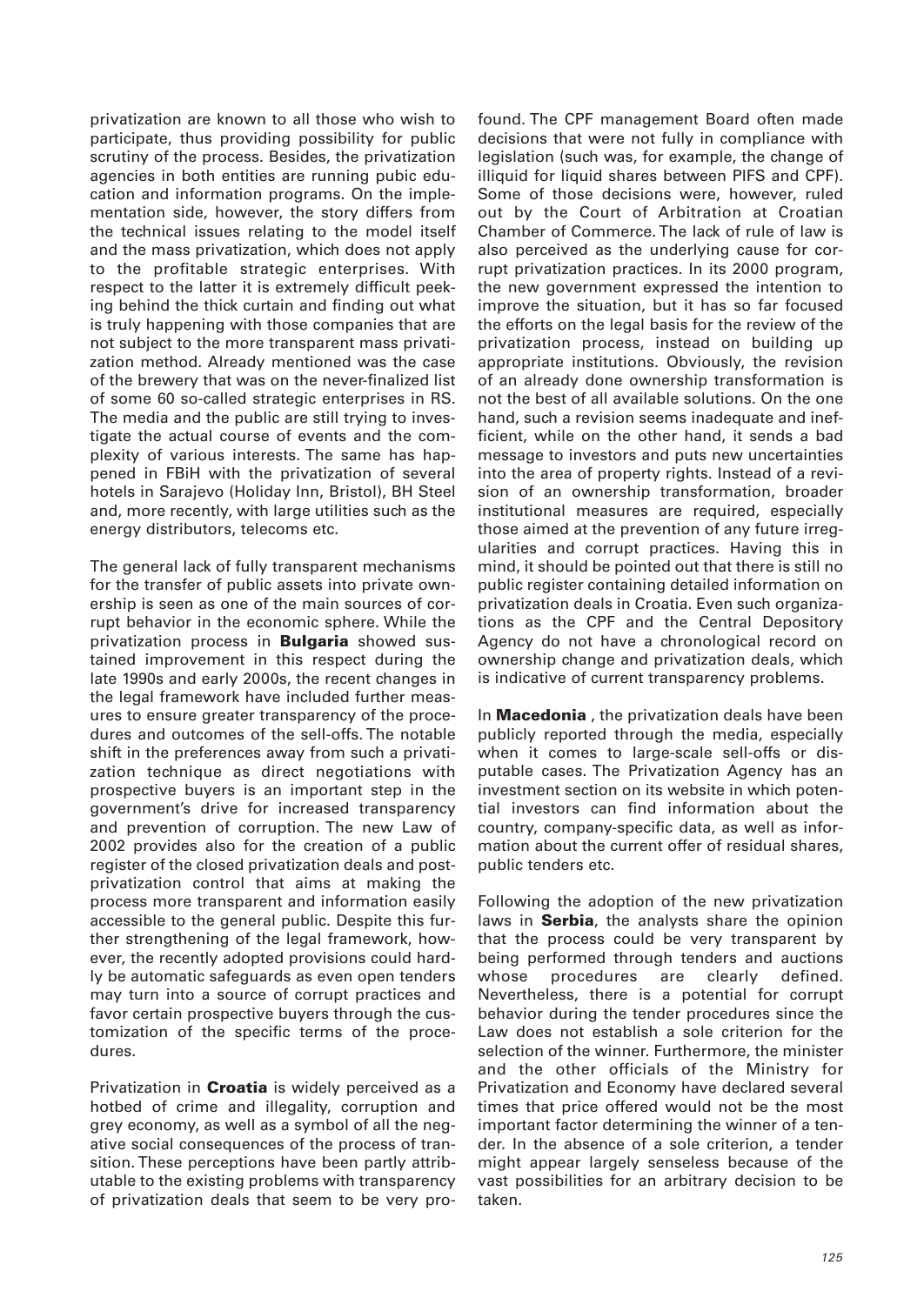## **6.2. Corruption and Public Procurement**

Public procurement appears to be a major hotbed of corruption as this area typically gives officials large discretionary power. Yet, the South-east European countries have made recent progress in strengthening the legal framework of the process and its harmonization with the EU Directives, even though law enforcement has continued to be characterized by many problems. The procurement procedures generally remain insufficiently transparent, which creates suspicions of corrupt behavior in the context of a seemingly widespread customization of the terms. With the preselection of the prospective suppliers being apparently one of the typical flaws in the implementation of the stipulated procedures, the legal guarantees for equal treatment of all candidates should be further strengthened together with the mechanisms for control over the preparation of tenders. Adding to the reduction of the existing legal opportunities for corruption and discretion in this sphere could also be an explicit obligation for the procurers to publicly explain the reasons for their choice of winning bidders, as well as a ban on discretionary amendments in the already signed contracts. The enhanced introduction of an electronic system of public procurement seems also an important step in ensuring greater transparency of the process.

#### 6.2.1. Regulation of public procurement procedures

Public procurement is broadly perceived in **Albania** as one of the areas most heavily affected by corruption. On the organizational side, the Law established a National Public Procurement Agency (NPPA) which is reporting to the Council of Ministers as the central government body for co-ordination and development of the public procurement system in the country. Over the past several years, Albania has made significant progress in the development of its public procurement system. The Law on Public Procurement was modeled on best international practices and became effective from January 1, 1996. This law offers the simplicity of a single unified law, which decentralizes the authority for conducting procurement to procuring entities at both the central and local government levels of the administration. The law provides for a comprehensive range of procurement methods, which should enable procuring entities to cope with different procurement requirements. One of the strengths of the law is that it established open tendering (OT) as the preferred method of public procurement. In practice, however, the efficacy of this provision has to date been undermined by weak enforcement of legislation. Other advantages of the law are the provisions for a two-stage bidding method for complex procurements, a specific method for consultants' services and a simple request for quotations (RFQ) method for lowvalue purchases.

In **Croatia**, important efforts have been made in order to enhance public procurement practices and the established system was largely based on the UNCITRAL Model Law. The Public Procurement Law regulates the conditions and procedures of public procurement that precede the conclusion of contracts for acquisition of goods and services with the aim of efficient use of budget and available public resources, as well as strengthening market competition. The basic principles that have to be followed relate to the efficiency of procurement, the equal position and non-discrimination of offers, as well as the publicity and transparency of procurement procedures. The Law also defines the range of government bodies and other legal entities that should be engaged in public procurements. The provisions of Law are applied on every public procurement during the budget (fiscal) or business year if its value equals or exceeds HRK 200.000,00 (ca. EUR 26.666,67).

The Law on Public Procurement was enacted by the Parliament of **Macedonia** in 1998. According to its provisions, the procurement procedure shall be carried out by a special commission, which is established by the procurer. In cases when the procurer is a user and an individual beneficiary of budget funds, an authorized representative from the Ministry of Finance without a voting right shall participate in the commission in order to supervise the procurement procedure. According to the Law, the procurement may be carried out through open announcement, restrictive announcement, collecting offers and direct agreement. There is an obligation to publish the open and restrictive announcement in the Official Gazette of the Republic of Macedonia and in the local media at the same time, while the announcement for an international procurement tender have to be published in foreign media. The procedure of open announcement is to be launched when the denar value of the procurement exceeds EUR 50.000. When the value of the procurement is higher than EUR 250.000 it shall be carried out through limited announcement by collecting documentation from a limited number of bidders. Procurement by collecting offers shall be carried out when the value of the procurement is between EUR 2,500 and 50.000.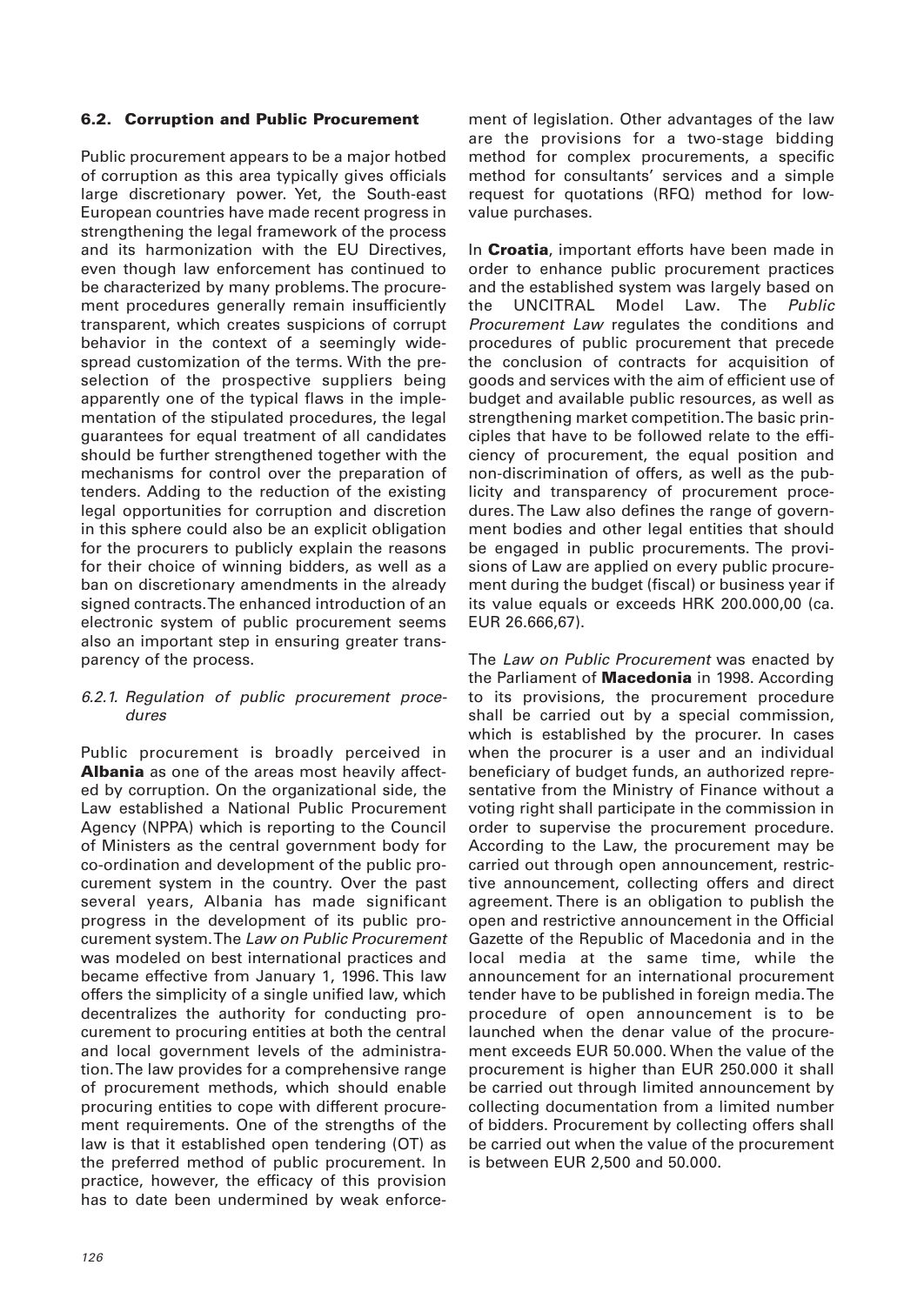According to Transparency International, **Serbia** is at present the only country in Europe without a separate law on public procurement. The legal provisions regulating public procurement are currently dispersed among a number of different laws. The government of the Republic of Serbia has, however, approved a draft Law of Public Procurement, which was sent to the National Assembly for adoption. The draft regulates the process of public procurement in a very detailed manner with a view to stimulating competition among bidders, increasing the transparency of the procedure and obtaining goods and services under the most favourable conditions for the state. It encompasses all direct and indirect beneficiaries of budget resources, compulsory welfare organizations and public companies. Public procurement is to be conducted by means of open tenders, except in very precisely defined exceptions. There are no restrictions concerning the accessibility to tenders. Since this draft law is developed under the standards of the European Union, it incorporates provisions relating to eligibility and conflict of interest. A distinct feature of the draft is that it provides for the creation of a Public Procurement Agency, which will work within the Treasury department of the Ministry of Finance and Economy. In its Article 14 the draft law also contains particular anti-corruption provisions, stipulating the rejection of a bid that involves attempts to influence the course of the public procurement procedure.

From the beginning of 2002 the government of **Romania** has put in place an electronic system of public procurement and all public institutions are required to start using it in one-year time span. This is the first substantial piece of e-government implemented in Romania so far. The pillar of the system is a web page-cum-database administered by the Ministry of Public Information where the public entities must register all their tender calls. The system has been in use for just about two months, which was not long enough to build a critical mass of clients and suppliers. Moreover, some contracts may by their nature be inappropriate for electronic bidding. Nevertheless, this is a serious effort by the government to institutionalize greater transparency in the public procurement process.

## 6.2.2. Enforcement of procurement rules

While the organizational arrangement of public procurement in **Albania** is in conformity with the internationally accepted practices, the effectiveness of the NPPA has so far been severely undermined by the weakness of this institution characterized by under-searching, continuing staff changes and susceptibility to political influence. The Agency is included in the government Anti-Corruption matrix but still there are lots of problems to be solved in the future in order to have a competitive procurement system that limits the authority of government officials and influences in curbing corruption. It appears that poor application and enforcement of the rules in Albania are undermining a good procurement law. Put simply, it is too easy for procuring entities to avoid strictly implementing the law because of the weakness of the NPPA. Procuring entities too often employ non-competitive procurement methods, which lead to poor value in terms of money and also facilitate corruption. Therefore, one of the government's top priorities should be to take appropriate measures to combat corruption and strengthen the enforcement of existing legislation.

The continuous lack of a modern and EU Directives-harmonised Law on public procurement has played a detrimental role in the loss of public revenues in **BiH**. It is estimated that some 5 percent of the country's GDP relate to direct government procurement of goods and services, while this area remains largely unregulated and subject to serious fraud. For example, the parliament buildings were built without applying any known method of public procurement and in the most non-transparent manners. Simultaneously, that lack of legislation opened the room for growing corruption in the administration and ever more irrational expenditures at all levels. At state level, there is neither a decree, nor a law regulating public procurement, whereas the entities do have a legal framework - a law of 2001 in the case of RS and a decree of 1999 in FbiH, - although it does not correspond to the EU positive practice and is currently subject to review. In 2002, the Ministry of Treasury of the Joint BiH Institutions has proposed a draft Law on public procurement at that level to the BiH Parliament, with its adoption pending. At entity level, the legal changes and amendments are being prepared by the respective ministries of finance with a view to accomplish the process by the year's end.

The legal regime of public procurement in **Bulgaria** is laid down in the 1999 Law on Public Procurement, which has not been amended as of yet despite the criticism it provoked. The deficiencies of the law are typically associated with its rather narrowly defined scope of application, the lack of control over the preparation of the tenders, the overall insufficient transparency of the procurement procedures, as well as the slow and inefficient appeal procedures. However, a new law on public procurement is being currently dis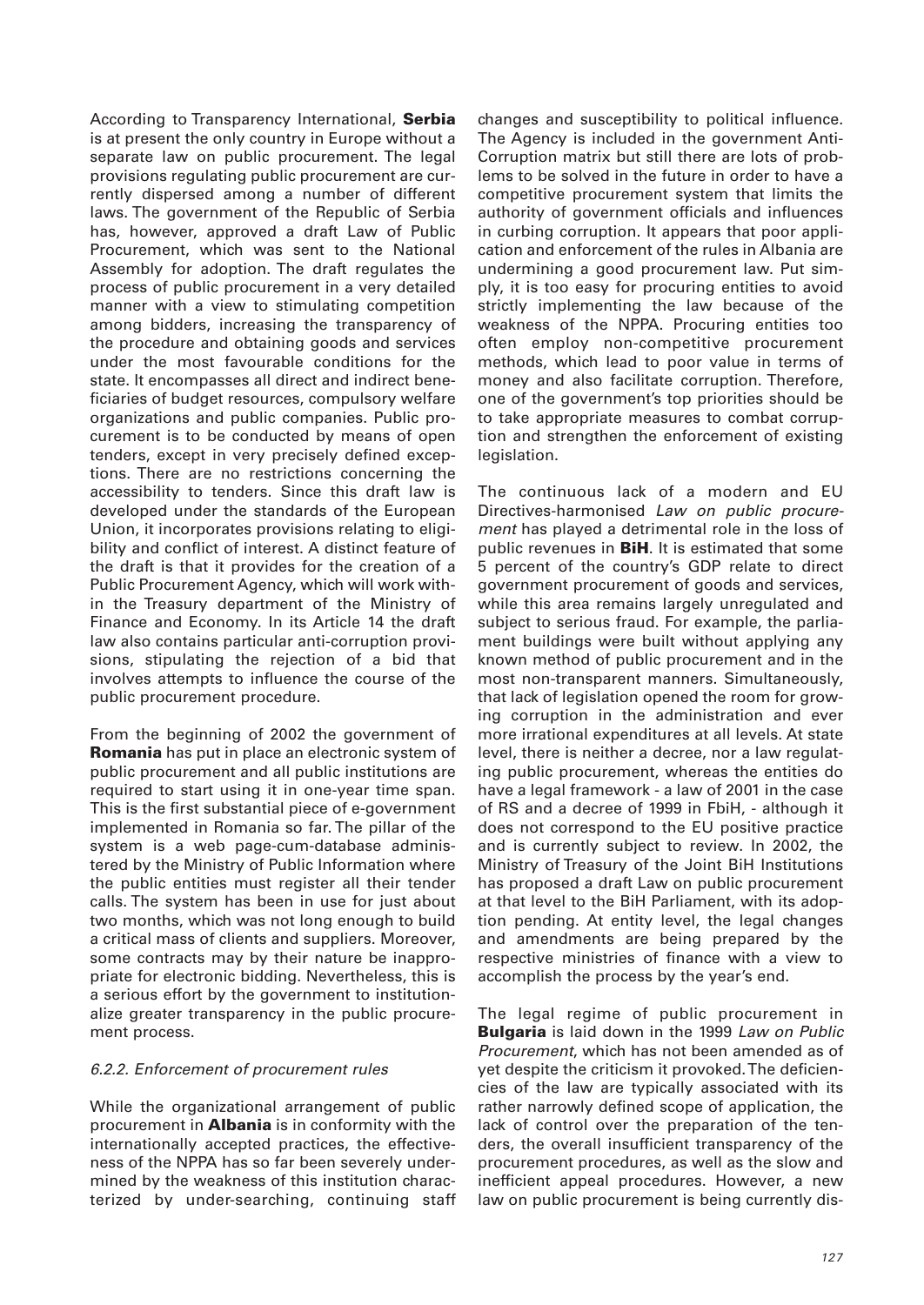cussed in the parliament (three separate drafts has been submitted by the end of 2001) with the aim of further harmonizing the procedures and eradicating the legal opportunities for discretion and corruption in this particular area.

The transparency of the procurement procedures in Bulgaria has been also seen as rather insufficient, which together with the existing problems with the enforcement of the 1999 Law created suspicions of corrupt practices. The avoidance of the current regulations has been facilitated by the narrowly defined scope of their application with regard to both the subjects of public procurement and the persons entitled to open the procedures. The proclaimed equal treatment of all bidders has been often infringed due to lack of control over the preparation of tender documentation.

The recent experience in **Croatia** showed some cases of public procurement procedures not being performed according to the Law. They were, however, cancelled by the Ministry of Finance, which is the administrative government body that controls the procurement decisions. Yet, it seems too early to estimate the effect and application of the new Law, although according to an expert's opinion it is an important improvement to the former Law of acquisition of goods, services, and relinquishment.The former Law had not provided for enough transparency of public procurement, so that the process had been pretty murky and complex. The rules had also been very often not respected. According to reports of the State Audit Office, the public procurement process had been characterized by substantial disorder. Some bidders had turned to be in advantageous positions, not according to any real criteria and measures, but according to criteria with completely private characteristics. The new Law stipulates much better enforcement procedures. The value of acquisition during the fiscal year should not be divided in such a way that the value of public procurement would be lower than the amount stated in the Law, so that the implementation of the latter could be avoided. Besides, the new Law stipulates the estimated value of acquisition when the exact value is not known. The Law also defines the process of public procurement for the insurance industry, banking and other financial services and project offices.

The adoption of the 1998 Law in **Macedonia** was aimed at meeting the international standards with respect to the procurement and biding procedures, their openness, fair competition, and transparency. However, the public procurement process became subject to criticism from the public, especially on the part of bidders, for abuse of the principles of equal participation and opportunities for all participants by giving privileges to pre-selected bidders. There have been serious indications for non-transparency and infringement of the Law, most notably in the case of larger procurement. Many of the public procurement procedures, especially for large-scale deals, were disputed in the Court. The general public opinion is that, in spite of the proscribed procedure and criteria in the Law, the high-value tenders are agreed before the biding procedure has even been started. Certain unclear provisions in the Law create opportunities for abuse. For these reasons, the Law is being currently examined by domestic and EU experts in order to provide more transparency, efficiency and rationality of the biding procedures in line with the European standards and to limit the opportunities for corruption.

In **Romania** as well, most cases of alleged corruption disclosed by the media were connected with public tenders. The pre-selection of the prospective suppliers appears to be one of the typical flaws in the implementation of the stipulated procedure. As already mentioned, such a pre-selection is done through the customization of the terms of the tender to the advantage of a particular bidder. This practice is generally believed to involve kickbacks for government officials, but the means to expose possible corrupt behavior in the process of specifying the terms of a public tender remain extremely limited.

#### 6.2.3. Control over procurement decisions and public registers of procurement deals

A register for public procurement has been set up in **Bulgaria**, with its database containing currently some 8,000 deals. This is considered by analysts as an important step towards ensuring greater transparency of the process. In **Croatia**, the public register of procurement is at present in the process of implementation. The establishment of such registers is reportedly being envisaged as an important step in strengthening the legal framework in **BiH** and its harmonization with the two Public Procurement Directives of the EU.

The supervision over the use of procurement for beneficiaries of budgetary funds in **Macedonia** shall be performed in compliance with the Law on State Audit. The supervising functions are executed by the inspectors for Budget control and public procurement from the Ministry of Finance. If an inspector finds out an infringement of the procedure, a criminal act or misdemeanor, he/she must without delay inform the competent authorities. Besides, any participant in a procurement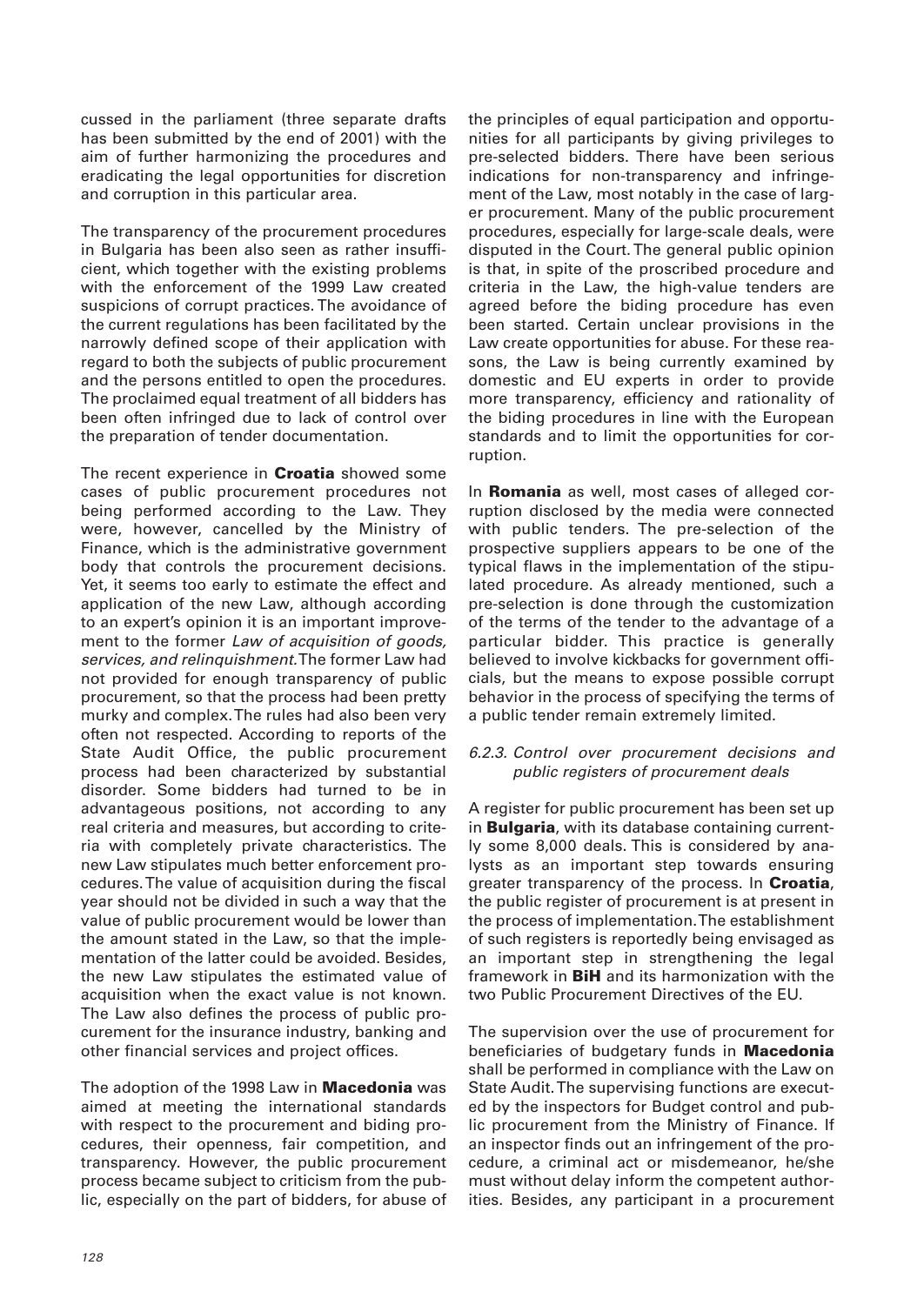procedure who is not satisfied with the selection of the winning bidder may file an appeal to the Committee of appeals within 8 days from the date of the announcement of the results. The appeal postpones the execution of the decision for the selection of winning bidder. The decision of the Committee of appeals is final. The bidder may, however, dispute the decision of the Committee at the Court.

#### 6.2.4. Foreign participation

The new **Croatia's** Law on public procurement does not contain any provision about privileges for local suppliers and enables a complete opening of the domestic market. Foreign companies participating in local public procurement usually did not complain on decisions, but on some particularities in the required documentation. Opening of the public procurement to international competition and/or favouring Cupertino with foreign contractors, e.g., for rolling stock maintenance/rehabilitation, road maintenance, and the provision of transport services, have the potential to reduce public procurement costs significantly.

There is a reasonably good framework for public procurement in **Albania**, although some of the provisions of the respective law could be strengthened further with the objective of increasing competitiveness, transparency and enforceability, thereby minimizing corruption. For instance, the Law on public procurement imposes excessive limitations on the participation of foreign bidders by establishing an arbitrarily differentiation between domestic OT and international OT. As the procuring entities are left with the discretion to decide whether to apply OT as a domestic or international procedure, they most frequently limit it to domestic bidders. The choice of domestic bidders in cases where international competition could be more cost-effective leads to waste of budget resources. In this respect, the discretionary power of the procurement entities also leaves room for corruption and the current situation should be corrected by amending the legislation.

The experience in **BiH** with respect to foreign participation in public procurement has been so far rather limited. It relates mostly to the larger projects of the World Bank and to a lesser extent to the European Commission donor projects that are being implemented by the local units (PIUs). While legally the PIUs are agencies of the Entity governments, their public procurement rules are those of the WB and EC respectively. The experience of foreign businesses with those procedures is rather positive and there has been a lasting attempt to transform the PIUs into strategic units for procurement that will be designing, implementing and monitoring the procurement process in the future. With the PIUs running procurement projects worth tens of millions of EURO annually, there have only been a few isolated instances of objections by either the bidders or the donors.

## **6.3. Taxation and Tax Evasion**

The existence of shadow economy in many tran-



sition countries is largely associated with corrupt linkages between private businesses and the tax administration. One of the stimuli for corruption in this respect is the opportunity to save money if the size of the bribe is lower than the size of the tax liability. Over the past decade, the South-east European countries introduced new tax systems that have been undergoing rather frequent changes aimed at maximizing the overall collection rate and minimizing tax evasion. The latter has, however, remained a

Source: SELDI Corruption Monitoring System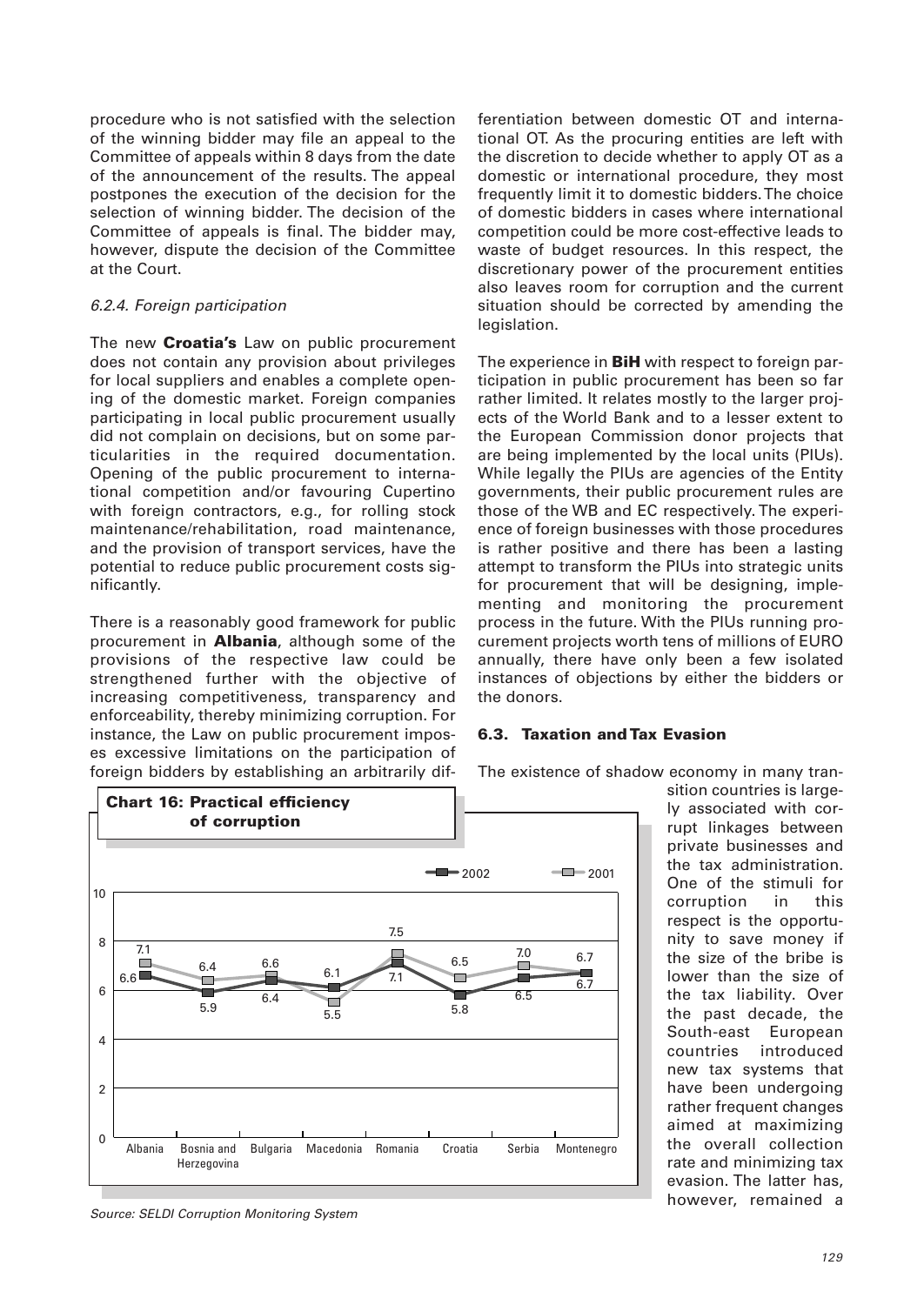mass phenomenon, with its forms and mechanisms exhibiting both basic similarities and some country-specific variations. Moreover, tax frauds have apparently important cross-border implications in the context of the existing differences in tax and trade regimes across the region, as well as generally cumbersome custom regulations whose implementation typically lacks transparency, leaving room for corrupt behavior.

#### 6.3.1. Forms and mechanisms of tax evasion

Tax evasion in **Albania** seems to be of high levels. According to a 1999 survey, 75% of businesses stated that fiscal evasion of companies ranged from "often to very often". Tax evasion in the country takes many forms and corrupt practices are allegedly widespread in the tax administration. One of the most notable mechanisms used by many businesses to evade taxes is by operating with double balance sheets. In many cases when tax inspectors find evidence of tax evasion, they accept bribes in return for reducing the amount of taxable revenues. The opportunities for tax evasion and corruption appear to be particularly vast in the sector of small businesses that are taxed at 4% of their annual turnover. Measuring turnover is highly ambiguous due to a lack of documentation and that leads to arbitrary calculations in returns for bribes. VAT reimbursement is, however, the most problematic issue concerning the tax administration. Even though the procedures of the relevant law are clear and thorough, in reality the tax inspectors quite often abuse their powers. Lots of cases related to charges of corruption have been brought to the courts. The penalties have ranged from simple fines to criminal prosecution. It is important to note that since 1998, more than 200 companies have been taken to court on different charges having to do with financial cheating and hiding evidence. Still, for such reasons as unclear accusations, lack of clear facts and procedural irregularities, the tax department has lost about 85%- 90% of the cases. A more general problem relates to the fact that the tax administration has a very important but constantly misunderstood attitude towards the methods of achieving its revenue goals. The revenue goals are set, compared and analyzed based on the GDP weight of the tax burden to the economy and its yearly growth. The Albanian tax administration and the Ministry of Finance set their revenue targets based on macroeconomic indicators, and the tax burden to the economy is consequence of the economic growth and, more specifically, of the taxed portion of the economic growth. Setting performance criteria outside of this framework damages the traditional mission of the tax administration.

The tax department ends up arbitrarily calculating tax obligations without using the formulas, which are part of the legislation.

After gaining independence in 1992, **Croatia** had adopted a new income and profit tax system effective from 1 January 1994. Following the general elections of 2000, the new government decided to change the existing system and since 1 January 2001 the country has a new system of corporate and personal income taxation, embodied in the new Income Tax Act and Profit Tax Act. It could be argued, however, that the tax laws are not clear and simple. Besides, they are subject to very frequent changes that could make the tax system less transparent, more vulnerable to the misuse of discretionary power and the arbitrary interpretation of the laws. In spite of the experts' advice, some relief and exemptions were introduced in the Personal Income Tax in order to protect certain categories of taxpayers. Given the many changes in the tax system in the last two years, the experts believe that it is necessary to carry out a new reform to ensure a neutral tax system that is not to be used to carry out governmental social, economic and development policies. They also argue in favor of a much broader basis for taxation, with as few exemptions and privileges as possible. The principal causes underlying the tendency towards tax evasion are associated with the rise in the overall tax burden, the inappropriate legislative framework, the existing administrative obstacles, the low credibility of the legal system and the rather poor quality of public services.

The current average income levels in **Bulgaria** imply that for the majority of the taxpayers the notional value of a standard bribe and the amount of money that could be saved by tax evasion should apparently be pretty much the same. People with higher incomes and especially corporations have, however, a stronger incentive to evade taxes through corruption given the bigger difference between the size of the bribe and the amount of their tax liability. The size of the grey sector (it varies between 27 and 35 percent of the GDP according to different estimates) shows that tax evasion is a mass phenomenon. With tax collection remaining a problem, a paradoxical situation is created in which delinquent taxpayers (i.e. economic agents which are better off) live at the expense of conscientious taxpayers (i.e. the lower income groups).

Obviously it is not the tax rates but the tax structure and taxation procedures, which determine what part of the legal economic activities will be taxed in accordance with tax laws. Bulgaria is a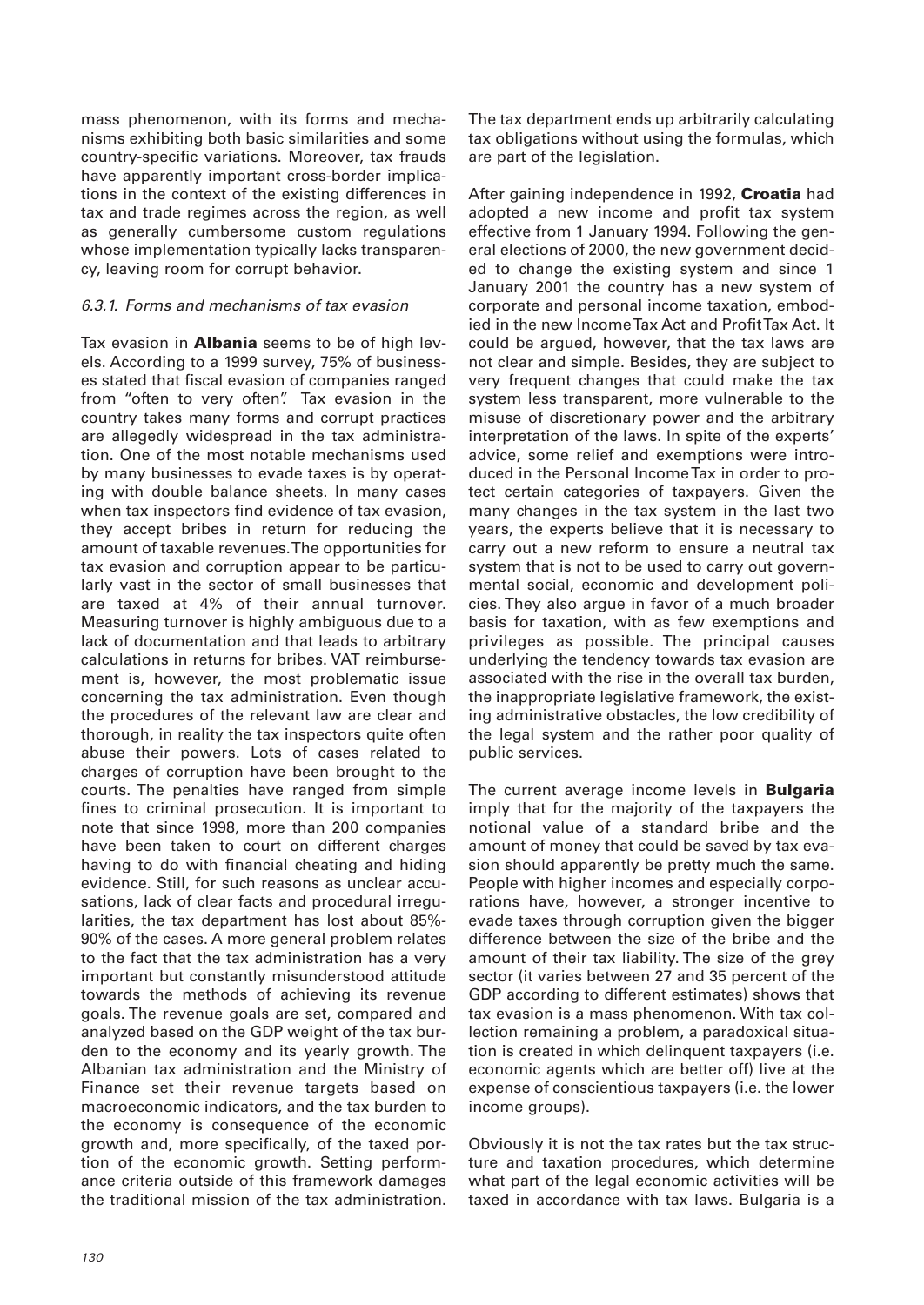country with an average level of tax burden by international standards, but nonetheless taxes are perceived as being quite high because of the low incomes of the population and the general weakness of private businesses. The creation of a system of taxation which performs both business stimulating and social functions, seems a preelection priority of any political party running for government, but the attempts to implement this in practice clash with economic reality so that the results are typically rather partial. The ambition to restructure taxes by increasing indirect taxes and decreasing direct ones is believed to have a strong anti-corruption potential as it may help achieve higher rate of tax collection and a decrease of the share of the grey sector. For the last few years the tax administration has been undergoing a process of modernization. The year 2001 saw a lot of positive changes in the organization of the work of tax authorities, as their strategic goal is to both guarantee revenue for the budget and stimulate voluntary compliance with tax laws.

The new tax system in the Republic of **Macedonia** was introduced on January 1, 1994. Since then several changes and amendments have been made in the tax legislation. Tax evasion is a big problem in Macedonia as well as in other transition countries. There are several mechanisms stipulated by the law, which aim at the prevention and sanction of tax evasion. According to the law, the tax inspector has a right to confiscate temporally accounting books, other documents, evidence and materials, being essential for making assessment of tax obligation. The tax inspector has also the right to confiscate goods for which excises and other duties haven't been paid, as well as vehicles used to transport such goods. The law provides for an enforcement procedure with respect to non-paid taxes and monetary penalties for misdemeanor. According to Article 279 of the Criminal Code, large-scale tax evasion is defined as a criminal act. The punishment for tax evasion is from 6 months to five years of imprisonment and monetary penalties. However, in spite of the apparently widespread tax evasion there has been so far no major case brought up to the court. Tax evasion seems to be on the increase during the last years and the Public Revenue Office has been often criticized for tolerating such a situation and ensuring no equal treatment of taxpayers. Besides, tax evasion appears to be closely related to the increased crime in the country, especially in its western part. It is considered that tax evasion is most acute with respect to excises on goods, such as cigarettes and petrol, with the phenomenon being largely the result of

corrupt relations between representatives of the tax administration and the taxpayers.

Officially, the **Romanian** laws are quite strict in the collection of taxes and there are few ways to avoid paying. In practice however, tax compliance has always been a problem, as the overall collection rate is slightly below 60% (higher for VAT and lower for other national taxes). Tax frauds to sales taxes and excises are quite common, and they occur either in the small retail sector (VAT non-payment) or in some special areas of business subject to excise taxes (alcohol, fuels, and tobacco). The latter type of fraud has also cross-border implications. Quite often, tax evasion goes hand in hand with the smuggling of excise goods, which implies some sort of regional criminal organization. A more recent pattern of tax frauds has also developed with the use of fake import-export documents for products that actually do not cross the borders but are sold on the domestic market. This second possibility has created a small regional trade in forged documents (fuels production certificates, alcohol and cigarette stamps) that represents a very lucrative smuggling niche in itself.

The existence of trade restrictions and special taxes on certain goods that are not the same in two neighboring countries thus creates strong incentives for traffic and the associated corruption of public officials. Custom officers are the most exposed. The implementation of VAT special regimes and excises, as well as the inspection of origin and quality of imported goods provide opportunity for corrupt practices. Also, the cumbersome custom regulations, sometimes implemented in bad faith by the officials, represent a stimulant for kickbacks aimed at bypassing some regulations or simply accelerating the procedure. There is ample room for administrative improvement in this area. Yet, realistically speaking corruption cannot be completely rooted out as long as tax regimes in the SEE region differ considerably from one country to the other and unnecessary restrictions to trade are still in place.

To start with, the duties and responsibilities of custom officers have to be defined more clearly, and the vague language in the Custom Code should be eliminated (phrases such as "may apply" or "by the decision of the custom officer"). Secondly, the abundant import tax exemptions must be reduced in number and grouped in one single document. Following intense lobbying of interested parties, many such exemptions have been adopted and they are subject to a myriad of special regimes, delays and clauses of applicability. Interpreting and advising on these regulations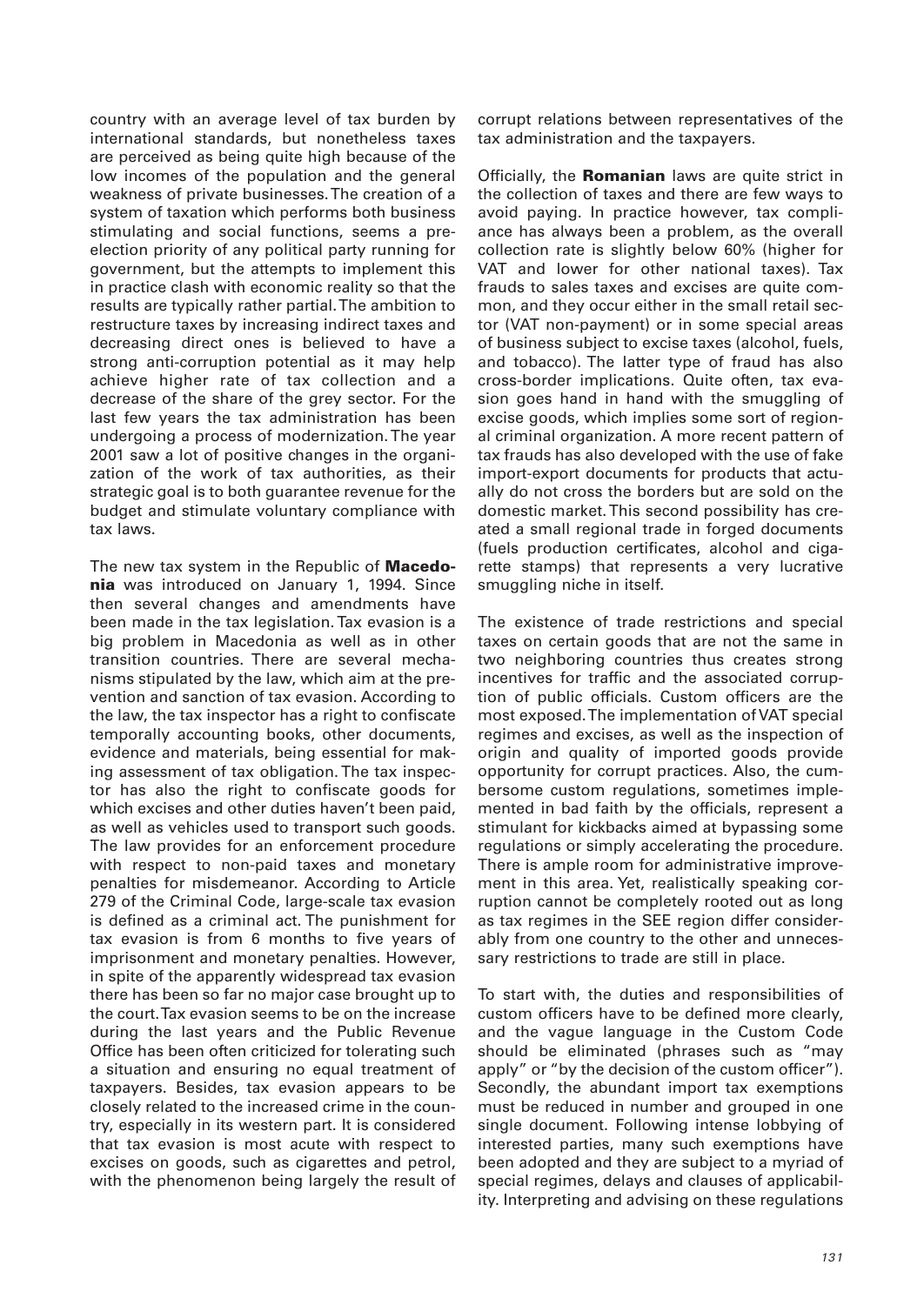have become a business in itself, which usually employs on a part-time basis the same custom officials that are supposed to administer the system.

Tax exemptions are clearly an area that is far from being transparent and based on well-defined regulations. There is a small circle of top officials in the Romanian Ministry of Finance and the Ministry of Welfare who have the power to grant tax exemptions or rebates upon request, on a case-by-case basis. According to the government, business confidentiality protects the list of companies who have obtained tax relief over time. However, this kind of sensitive information invariably finds its way into the newspapers. Very often, the list included companies for which forced payment or bankruptcy would not have created severe economic or social problems, as the government claimed (private tobacco and alcohol firms, TV stations, some of them with obvious political connection). Leniency in collection execution towards such economic agents can only exacerbate the moral hazard associated with tax relief in general. Yet, in a recent move to improve the business environment, the Ministry of Finance has set up a new system of tax exemptions granting, based on objective criteria. It is being even envisaged that the initial claim and the first step in assessing eligibility will be performed on a new web page to be created by the government in the near future. Among the criteria taken into consideration will be the social relevance (proportion of employees in the population of a community), total turnover, stability of the firm's location, compliance with the current tax obligations. Any default from the rules associated with tax relief will automatically lead to the abolition of the granted status and imposition of high fines.

Yugoslavia does not have a common fiscal system and policy on the federal level. The foundations of the new fiscal system of the Republic of **Serbia** were established in March and April 2001 when the People's Assembly adopted several key laws. The fiscal reform from early 2001 was one of the major steps in the process of economic reforms in Serbia. At the first stage, eight new laws were passed (among them on excises, sales tax, income tax, tax on enterprise profit, property tax, etc.), with most of these acts coming into force on June 1, 2001. With respect to corruption, the major feature of the undertaken reform was the simplification of the whole tax system. Indeed, the former system of 235 different fiscal forms was cut down to 6 main taxes and few fiscal forms. In order to provide better conditions for tax collecting, the Republican Directorate of Public Revenues took an important part in preparing the laws and issued subsequently several decrees on the rules and procedures concerning the collection of taxes and other duties. Thus, according to data of the Revenue Service, revealed tax evasion increased in 2001 compared with the previous year. About 26% of the total revenue was the result of revealed tax evasion, while the ratio for 2000 was 20%.

In **BiH**, the tax rates are not harmonized between the two entities and neither of them has a VAT system in place. Moreover, the existing tax systems appear rather complex and burdened with provisions for different exemptions and rebates. The personal income tax in the Federation is for example characterized by a number rates, brackets and rules for granting exemption and rebates.



Source: SELDI Corruption Monitoring System

In RS this complexity has been recently reduced as a lot of more transparent, broaderbased and exemptionfree system was put in place since 2002. In order to promote inward investment, the Federation grants an annual profit tax exemption for newly established companies with local and/or foreign shares at the level of 100 % for the first year of operations, 70 % for the second and 30 % for the third year. If foreign investment exceeds 20 % of compa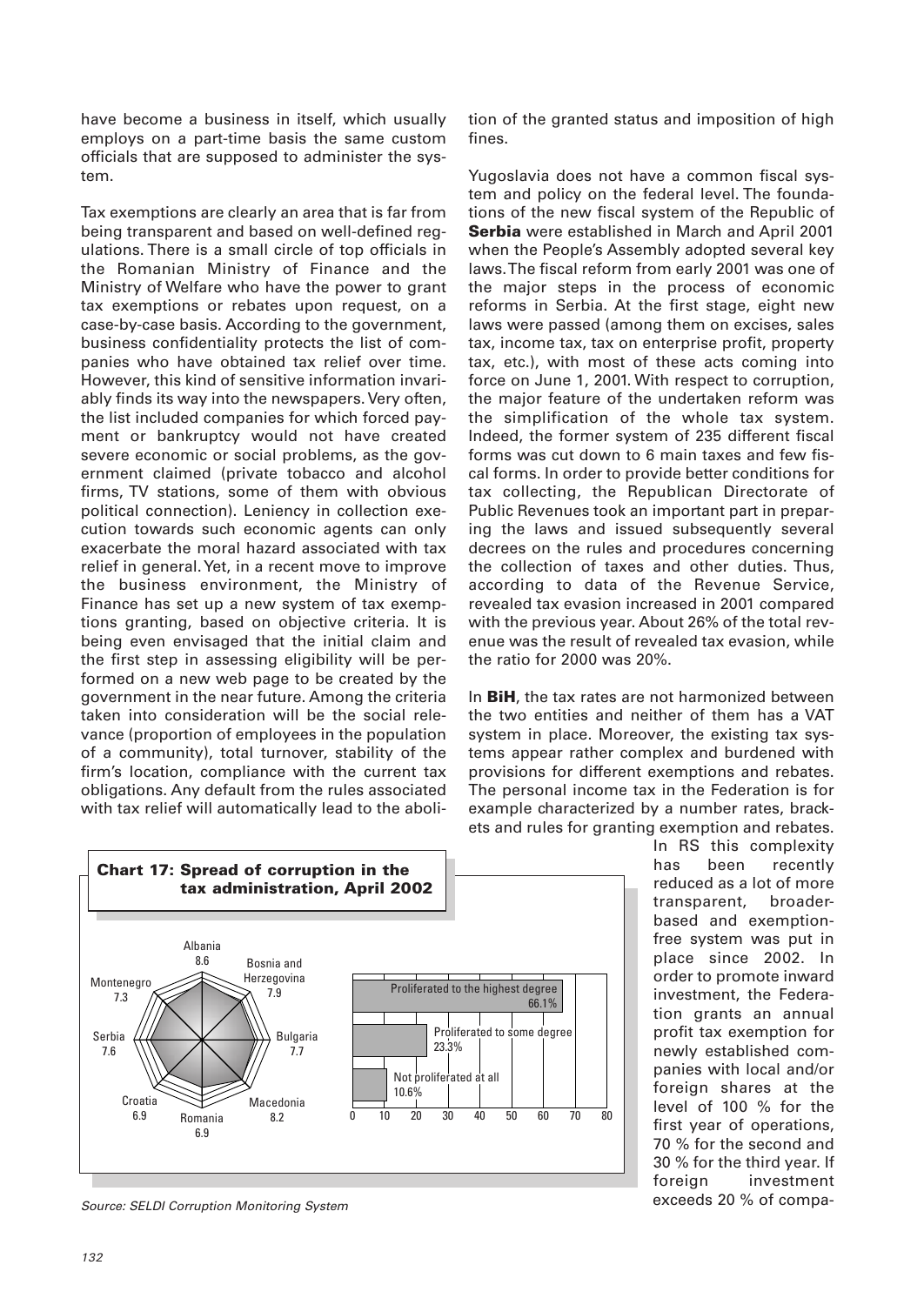ny equity, that company is exempted of profit taxes for the first five years, proportionally to the foreign stakes in the total capital. In RS, the exemption from profit tax is for the first five years.

As in other complex fiscal systems, tax evasion is a widespread phenomenon in BiH, rather than an exception. The tax holidays given to foreign investors have caused a lot of forged FDI to register, i.e. companies that would operate for as long as the period lasts and then close down and register anew. The authorities experienced much of a headache with the infamous Volkswagen deal that sought large exemptions in order to re-enter the country after the war. The same status was then expected by other sizeable investors, which led to a disarray in the overall tax system. The hopes are that this will be overcome with the gradual introduction of VAT in the next three years. Yet, many entrepreneurs find the fiscal system extremely burdensome and see tax evasion as the only way to stay in the market. While the system of social funds indeed represents a large payment problem and the concern may be justified, the smuggling of excise goods is a major issue linked much more to organized crime than to a weak tax system. To deal with tax evasion the authorities have been intensifying the inspections, although the results seem to be far from tangible. The tax inspectors themselves are prone to corruption and would frequently revisit those firms where they would receive larger bribes, irrespective of the genuine outcome of the inspection. This has only increased administrative corruption and helped little to eradicate tax evasion. However, considerable efforts are being made to increase the efficiency of the tax administrations and reduce corruption. The World Bank have sponsored several projects that focus on a less restrictive practice of the compliance mechanisms, i.e. inspectors making their schedules and visits less of a burden on enterprises, reducing corruption and making them control only suspected evasions in a co-ordinated manner with other compliance authorities.

## **6.4. Informal Economy**

The existence of typically large informal sectors characterizes the economic development of all transition countries, with the region of South-east Europe being widely seen as a rather notorious example for thriving activities of various shades of grey. The estimated size of the shadow economy in the South-east European countries varies considerably, although it generally falls within the range of 25 to 40% of GDP. The studies reveal a considerable similarity in the factors that contributed over the past decade to the expansion of the informal economy across the region. In the context of the overall slow progress in macroeconomic stabilization and market-oriented reforms, informal economic activities appeared to have become deeply rooted largely as a reflection of rising unemployment, the growing hardship of everyday life that forced many to engage in the smuggling of goods to make the two ends meet, the low levels of tax awareness and people's perceptions of the existing tax burden as quite high, the perceived injustice of the legal system and general distrust in government institutions, the lack of fair competition and transparency, as well as the inherently weak institutional settings. Another rather common feature of the informal economy across South-east Europe seems to be its close relationship with the networks of organized crime that has become the focus of government policy efforts in many countries. The fight against money laundering has also gain importance recently on both national and international scale since a considerable portion of the funds involved is believed to serve terrorist organizations and activities.

#### 6.4.1. Estimated scope and networks of informal economy

The informal economy in **Albania** is estimated at more than 35% of the country's GDP. This figure is derived as an approximation based on the model of the power supply consumption and it is widely believed to represent the minimum level of such an economy. It is supposed that this sector is more active in retail trade, transport and construction. The shadow economy appears consolidated to that extent that it has now become one of the main obstacles to the functioning of the formal sector because of the unfair competition. On the other hand, there exists an organized crime, involved in trade and smuggling of drugs, human beings, etc. However, no one knows the real extension of the underworld in the economic activity of the country, even though it is supposedly large.

The results of a recent survey carried out by the Economics Institute on the territory of **Serbia** have indicated a very significant scope of the informal economy. According to estimates, at least one million people have been engaged in the shadow economy. Their share of the total labor force amounted to 30%. Somewhat more than one half of the participants in this black market performs informal activities every month. If the number of self-employed who performed their activities in the informal sector is added, the total reaches 1.2 million people. In the structure of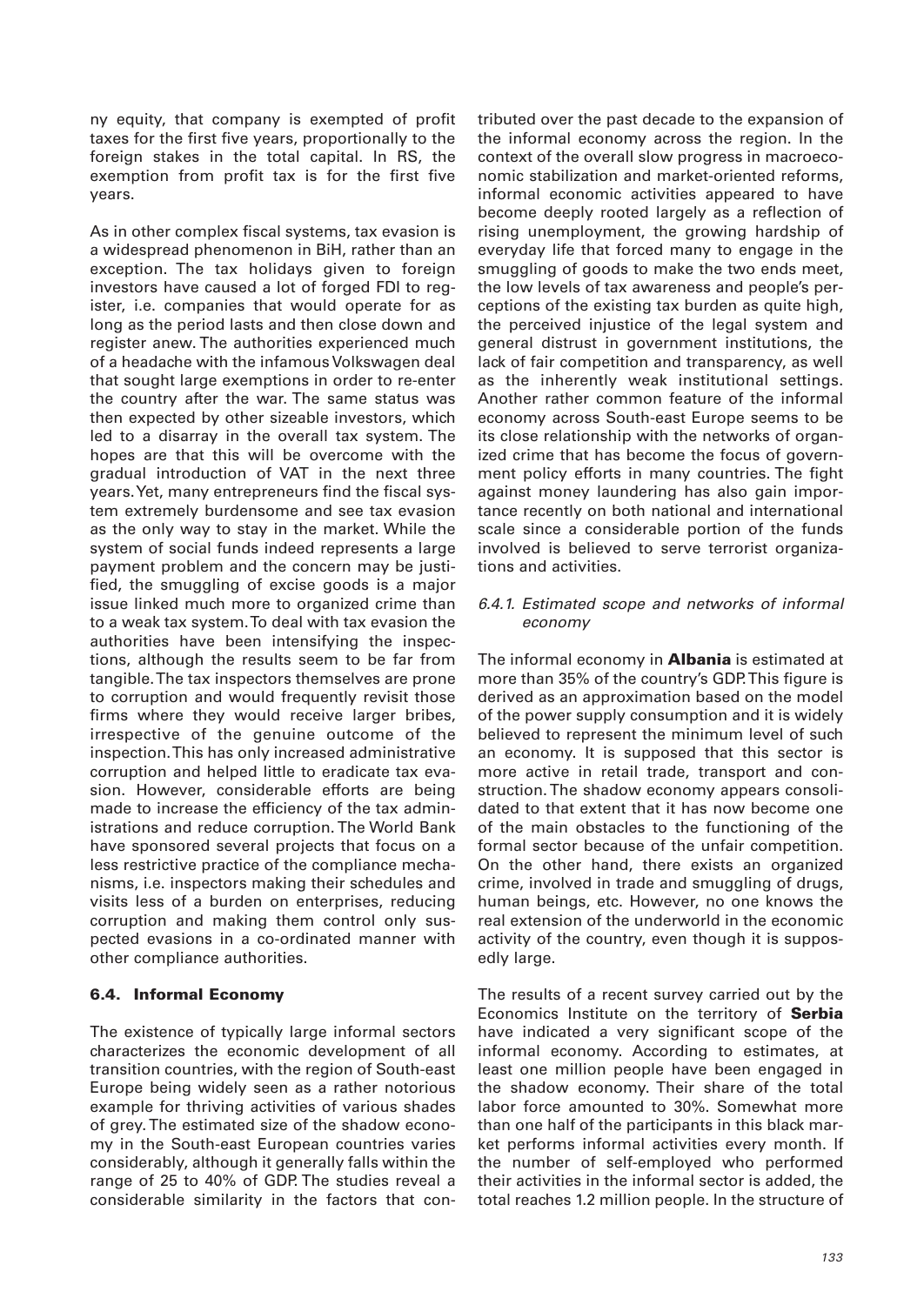revenues, the grey economy participates with 18% of total revenues. The results of the survey showed that the hidden economy has become a major survival strategy for a considerable portion of population. Namely, around 90% of the respondents feel materially endangered due to the decline in living standard and the quality of life, as well as the risk of being left out of work. Therefore, it seems understandable that for 80.7% of the respondents with additional activities, the main motive for engaging in the hidden economy is associated with satisfying living necessities, which is a pure survival strategy. If this percentage is added to those participants in the hidden economy who wish to maintain the higher standard of living from the previous period, it becomes apparent that over 90% of the respondents engage in additional activities in order to earn income for sustaining more normal living conditions.

nal and organized crime. Criminal gangs formed in murky times continue to exert their influence after the period of wars and sanctions. Their main activities are trafficking of oil, cigarettes, and narcotics. The Serbian Prime Minister recently stated that he was irritated by the fact that in 50 towns in Serbia everybody knew who was the criminal boss and still nothing happened. Regarding this, it is important to emphasize that the present Minister of Internal Affairs Dusan Mihajlovic was the president of the political party that had been in coalition with Milosevic's Socialist Party during the period 1993-1997, giving him necessary support to stay in power. It is particularly interesting that Mihajlovic's firm "Lutra" succumbed to the Law on extra profit and has already paid the fine.

There are no surveys or official data and analyses regarding the scope of the grey economy in **Macedonia** after 1998. Some analyses carried out by particular experts indicate a very high level



of the grey economy, even up to 30% of GDP. Its impact is deemed considerable for the loss of revenue to the budget. The fall in budget revenues, especially from customs duties and other import duties in the last years, appears to confirm this supposition. Namely, the custom revenues fell to Euro 96.7 million in 2001, down from Euro 99 million a year ago, while for 2002 the total amount of revenues from customs and other import duties is projected to decline further to Euro 71 million. Although the official statements of the Customs

Source: International Conference, "The Informal Economy in the EU Accession Countries: Size, Scope, Trends and Challenges to the Process of EU Enlargement Sofia", April 18-19, 2002<sup>54</sup>

At least two patterns of informal activities are to be found in Serbia. First, there are large and wellorganized criminal gangs performing illegal activities of large scale, including trafficking, contraband, and drug dealing. Second, there is a wide range of petty violators, including petty smugglers, informal labor and hidden economy in trade, crafts and agriculture. While the government has a tacit policy toward the grey economy, much more attention is paid to large-scale crimiAdministration cited the recent free trade agreements with several countries as the basic reason for the fall in revenue, another important factor for that could be found in the weak and inefficient custom control, as well as corrupt customs officials. Indeed, several low-key customs officers have been already arrested for involvement in smuggling and bribe. Besides, public opinion survey data constantly place tax inspectors and customs officers on the top of the table of corrupted

<sup>54</sup> http://www.csd.bg/news/bert/schneider-paper.PDF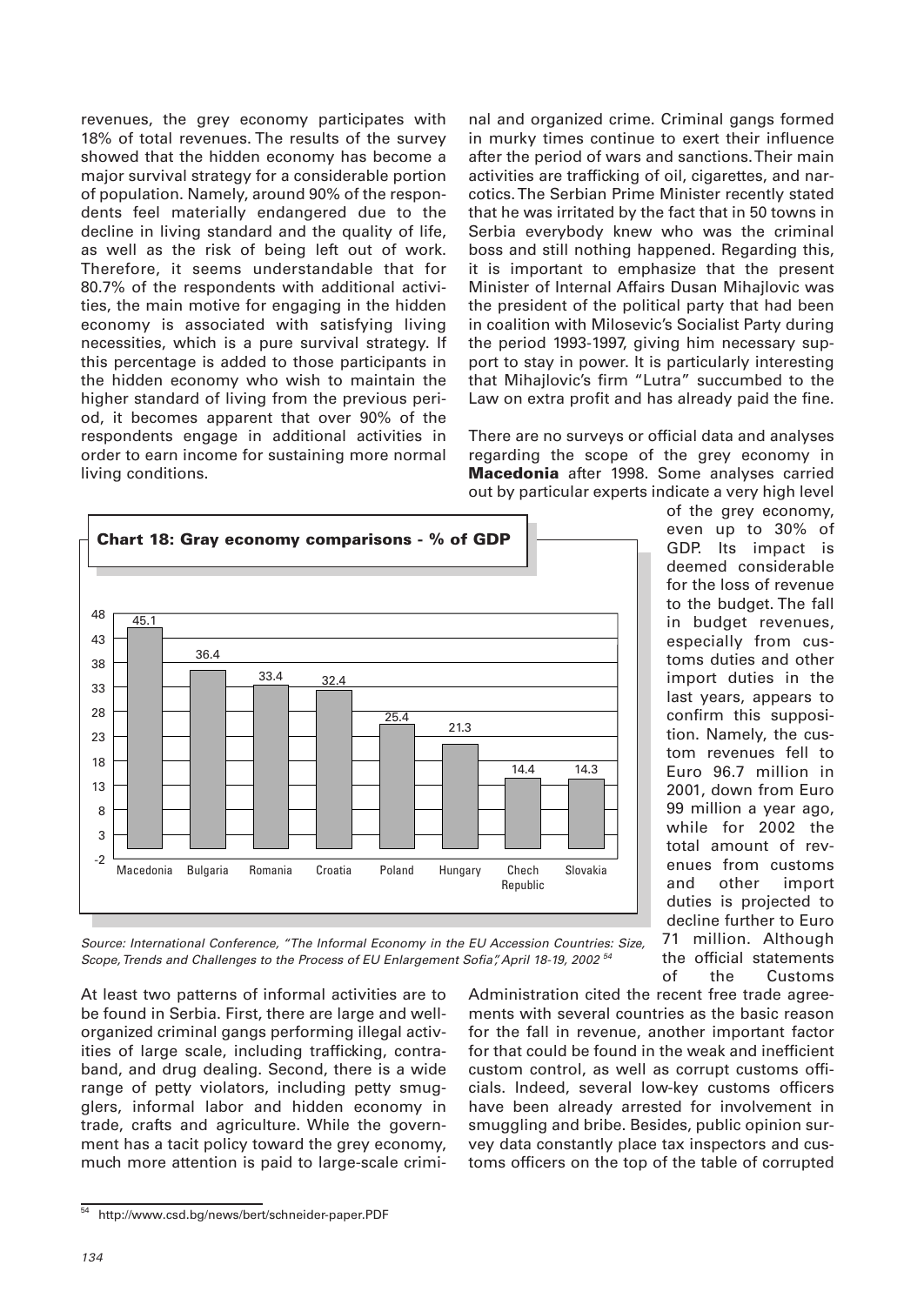public officials. The inefficiencies in the tax administration, the overall weak tax control and allegedly widespread corruption create ample room for the expansion of the grey economy. Among the social factors for the latter phenomenon the experts point to the high rate of unemployment (up to 35% of the workforce) and the deterioration in living conditions that forced thousands of citizens to engage in the smuggling of goods. The legal aspects are associated with the widespread awareness of injustice in the legal system and distrust in the government institutions, while the moral one reflect the general disapproval of the behavior of public officials who become rich in a short period of time. The most serious reason relates, however, to the improper functioning of the market economy, resulting in the lack of fair competition and transparency, dominant monopolistic structures, different standards for the companies with regard to taxation and benefits, as well as opportunities for corruption with the involvement of high-ranking officials.

The open nature of the **Bulgarian** economy in which between 65 and 75 percent of the GDP is realized through import and export creates opportunities for the existence of illegal crossborder activities. The customs authorities have continued to be one of the basic mechanisms involved in the redistribution of national wealth. The scale of the latter can be assessed on the basis survey data showing that some 25-35% of imports and exports still passed through illegal channels, even though smuggling appeared to have followed a decelerating trend during 1998- 2000. In 2001, two opposite trends marked the development of grey imports and smuggling into the country. On the one hand, there was a steady increase in legal imports of goods, semi-manufactured articles and raw materials, with the process being positively influenced by the growing number of multinational companies on the Bulgarian market. On the other hand, last year saw increased pressures over border control authorities to allow illegal and semi-legal imports and exports of goods. In contrast to the initial years of transition, however, the post-1998 prevailing pattern of custom violations involved mainly imports at lower-than-the-actual prices, use of incorrect lists of goods, etc. Squeezed by subdued consumption and the intensified competition from rapidly expanding chain stores, some importers and wholesalers restored the usage of channels for "cheap goods", which lead to a new search for parallel import-export schemes. The 2001 situation seemed to have been also affected by the constant changes in the customs management. The personnel changes caused disintegration of the old schemes for illegal import and export and seriously hampered smuggling and parallel imports and exports. This positive effect turned, however, to be counterbalanced by the growing chaos and fear among the managers in the customs administration that shortened, in turn, the horizon of the rank-and-file customs officers. The latter started co-operating with grey importers on their own, trying to make the "last quick buck" before an eventual dismissal or "a last favor" in order to get a subsequent job in the private sector.

In 1996, the Institute for Public Finance in Zagreb (IPF) did research into the informal economy in the Republic of **Croatia** for the period 1990-1995. The authors of the study evaluated that the most probable ratio of the informal economy to the country's GDP was at least 25% by 1995. Sector data were consistent with this estimate as it covered a range from 8% of output in industry to 68% of output in commerce in 1994. In the 1990-1993 period, the proportion of the informal economy to GDP rose. In the 1994-1995 period it was impossible to make any final judgment, because some important indicators actually pointed to an increase in the scope of the informal economy, although most of the other signs suggested a fall. While considering the 25% ratio of the informal economy to GDP as rather high, the authors concluded that it could be expected to stay equally high in the foreseeable future due to the inherited tradition, the ongoing transition with its vigorous sectoral and institutional restructuring, and the continuing great role of the state in the economy, particularly in the field of privatization. They were also of the opinion that the high tax burden, the resumption of growth and the enhanced creation of new enterprises might well support further the expansion of the informal economy.

During 2001, the IPF went on with the previous research and started a new chapter in the investigation of the informal economy in Croatia. The measurement of the informal sector at the level of the economy as a whole was done through the national accounting discrepancy method, monetary methods, an adapted Eurostat method, estimates of tax evasion and an assessment of the informal activities in certain industries, such as agriculture, industry and commerce, tourism and foreign trade. With the use of the national accounting method for the 1996-2000 period, the informal economy has been estimated at an average of 10.4% of output. Such results seem fairly logical, because in the earlier period Croatia had the war, hyperinflation, the beginnings of the transitions and reform, and in the second period stabilisation and the strengthening of the ethical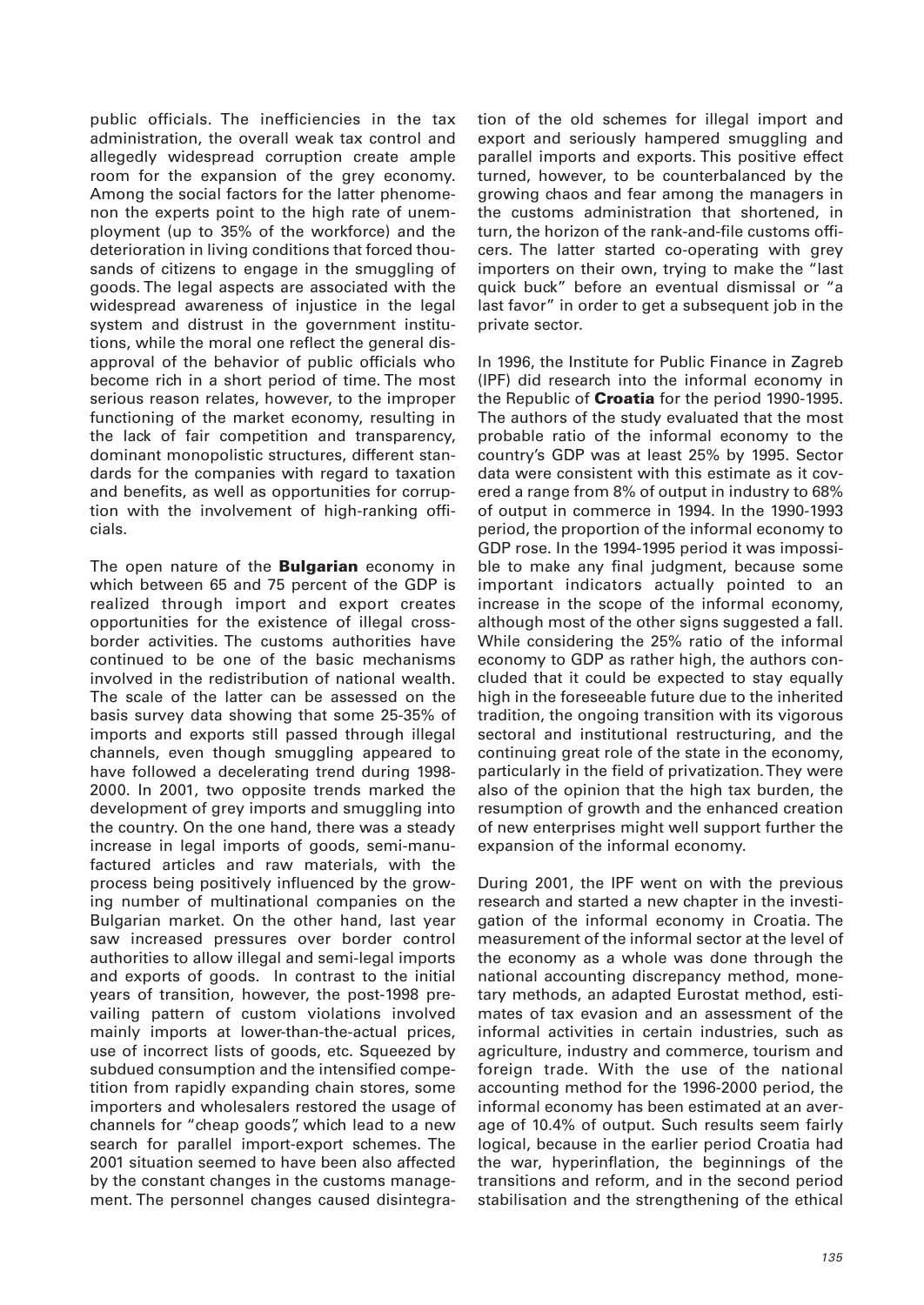and legal system. Other methods gave different results, but there is no huge discrepancy. Although it has been reasonably expected that the level of the informal economy in Croatia would to a certain extent decrease given the acceleration in the rates of economic growth, a more important feature seems to be the change in its structure and phenomenology. If the survey results from 1995 and 1999 are compared, one will notice that the level of opportunism has decreased in both diffusion and intensity. The number of those who think that tax evasion and corruption can never be justified has doubled. But the fact still is that 46% of respondents were prepared in certain circumstances to tolerate these phenomena; the age structure of opportunism has remained unchanged – the youngest age group is still most apt to justify tax evasion and taking bribes. This gives ground for concern because it suggests the phenomenon might be of a long-term nature. Moreover, the distrust in institutions has increased, and is once again most pronounced among the young, which is a worrying feature. In contrast, economic traditionalism has ceased to be a relevant factor, which is rather encouraging as people are after all getting used to differences in wages. Rising social security contributions have, however, added to the generally high tax burden that typically pushes economic activity underground.

According to some economic analyses conducted before 1998, the size of the informal sector in **BiH** had been estimated at around 60% of GDP. This figure would appear overstated nowadays due to a number of systemic measures that tried to incorporate some of the informal activities into the formal economy. Therefore, a more accurate estimate would possibly leave the grey economy as high as 40% of GDP. Its most obscure segments seem to be the smuggling of immigrants (particularly from the Islamic countries), prostitution, illicit drugs sales, weapons, racketeering and money laundering. However, measuring their impact would be next to impossible and there have been no such known attempts, although the overall size of the informal sector seems to be larger than in the rest of the region. The informal economy networks appear to be very strong and closely related to organized crime of whose existence the general public is well aware as demonstrated by a recent survey of Transparency International - BiH. Illegal trafficking, mainly of oil, alcohol and cigarettes, was perceived as the most widespread form of organized crime, with respondents' answers resulting in an average grade of 4.57 on the scale from 1 to 5. Following the September events, some of the criminal activities related to the shadow economy were branded as terrorism and the efforts to combat the underground groups have been strengthened with the help of foreign agencies. Apart from being strong nationally, Mafia linked to the excise goods smuggling appears to have well established networks regionally with links in Belgrade, Zagreb, Podgorica, Pristina and Tirana according to press reports. They are mostly focused on oil and cigarettes, as well as other excise goods. It may be assumed that these groups partially, or in total also cover prostitution and human trafficking, although there are no certain validations of this assumption, other than the UNMBIH vague findings.

## 6.4.2. Government policy

The government policy toward the informal economy in **Croatia** appears to be rather inconsistent. According to the circumstances and situation, it vacillates between varying attempts to make it completely illegal and a policy that would tacitly tolerate the informal economy. The efforts undertaken by the government are not commensurate with the gravity of the problem and there is a lack of determination to confront and limit the informal economy, and to root out corruption. On their part, many researchers have suggested detailed measures of economic policy necessary for the suppression of the informal economy, and particularly stressed that in the attempts to reduce the phenomenon it was more important to do away with the causes than to penalize the consequences. They also stressed the importance of the development of the institutional framework and the relation between the state and the economy. Besides, survey data shows a higher level of opportunism (inclination to break any rules that do not involve high risk of punishment) in Croatia than in such countries as Slovakia, Hungary and Romania. More than two thirds of the respondents seem convinced that the majority of public officials are involved in corruption. There is also a widespread public perception of injustice in the legal system and dissatisfaction with the way government functionaries and state civil servants perform their duties.

The practices of the new **Bulgarian** government concerning the making of rules for the interaction between the state and the private business involve controversial reactions. The intention to set up a Council on Economic Growth with the Council of Ministers including representatives of big business provoked public criticism mainly because a number of these people have been allegedly involved in shady economic activities. This, in turn, raises the question of formulating clear and transparent criteria for participation in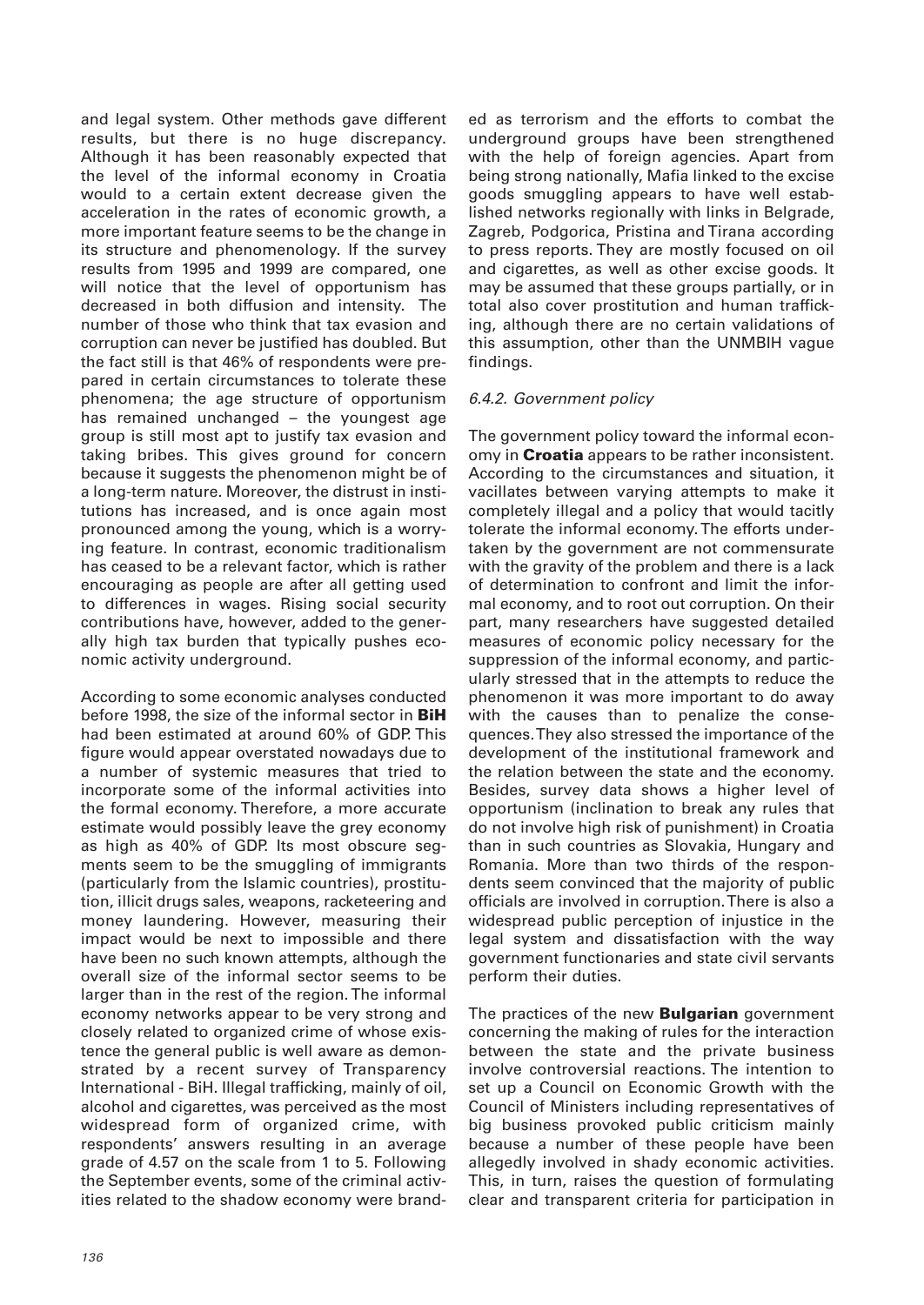such structures as well as the need to specify what their functions and status should be. The activities of the government have so far reflected a conflict between the political platform of the new parliamentary majority and the existing economic realities. Apart from the declared zero-tolerance to corruption, the authorities will need to make rapid progress in improving the overall business environment and strengthening the institutional framework, increasing thereby the opportunities for incorporating informal activities into the main road of the organized economy. The existence of a considerable grey sector and a large volume of unaccounted for imports of goods means that in addition to the state in the country there exists a parallel system of management of the economy, which controls approximately 1/3 of the turnover. The horizontal and vertical links built by this parallel power will not lose their importance even if there was a fully-fledged market economy. Therefore, the argument that development itself will solve the problems of corruption in the economy is overly erroneous. First, because the symbiosis between the state and the private sector generates the shadow economy that, in turn, hinders the transformation process; and second, the consolidated structures of this parallel power will always try to perpetuate the existing channels of corruption. In this context, priority should be given to the sustained improvement in the conditions for doing business, which seems of key importance for the gradual legalization of the shadow economy.

The **Macedonian** government is tacitly tolerating informal economic activities, and it seems that it does not have a real political will to combat the grey economy, despite some official statements of commitment to the cause.

Until now, the **Albanian** government has not been clearly declared in the fight against informal economy as well. The main tool used by the authorities has been the extension of the tax base of businesses. The legal framework is continuously updated in order to keep up with the new challenges, but weak implementation remains a problem.

While some informal activities appear to be tolerated, the government of Serbia has announced a fight against large criminal groups. Besides, one of the most widespread forms of informal activity in the recent past - the foreign currency dealing was brought to an end by introduction of convertible Yugoslav Dinar. In order to crack down on oil smuggling, the government issued in March 2001 the Decree on special conditions and procedure of import, process, distribution and trade with oil and oil derivatives. Yet, it is not certain whether such a decree is going to reduce largescale corruption, although one evident result so far has been the lower number of smugglers caught. In turn, smuggling of cigarettes has been fought through increased border control. According to a Report on the activities on preventing illegal flows of tobacco, 50% of the consumed cigarettes in 2000 was subject of illegal trade, whereas in the first half of 2001 this share has diminished to 17%. A further step in fighting cigarette contraband will be the Tobacco Law whose draft has been recently approved by the government with the aim of regulating the production, processing and trade activities in the sector. While such a strengthening of the legal framework will likely help to reduce the scope of contraband, the new law shall provide government officials with large discretionary power in issuing the necessary licenses, which is a major source of corrupt behavior.

In the context of the political and economic developments in Serbia during the last decade, it could appear that the informal sector was in a sense beneficial for the country. High taxation, government encroaching, huge administration, rentseeking and rampant corruption had created a discouraging business environment. Given the growing extent of poverty among vast strata of the population, the tolerance towards informal economic activities could be regarded as a social policy. Since legal business environment has not been radically changed after the overthrow of the old regime, it seems that the grey economy still performs some social policy tasks and boosts the whole economy up even now. Therefore, the government appears to continue tacitly tolerating the informal sector of the economy to some extent. Meanwhile, recent survey data have shed light on the prerequisites that would motivate those engaged in the grey economy to turn to the formal sector. Half of the respondents assigned prime importance to a decrease in tax rates, tariffs and other duties, 25% of the interviewed pointed to the necessity to reduce barriers and regulations for doing business, whereas 9% thought that the key factor was state administering. Besides, 25% of the respondents considered sentences as rather soft, whereas 40% found that control was poor, thus creating incentives for the expansion of the grey economy.

Statistical data on economy-related crime in **FBiH** show that the prosecution pressed 13,183 charges in 2001, with another 4,419 being inherited from previous years. The respective figures for **RS** were 11,997 and 2,211. On top of that, there have been continuous efforts to close the smuggling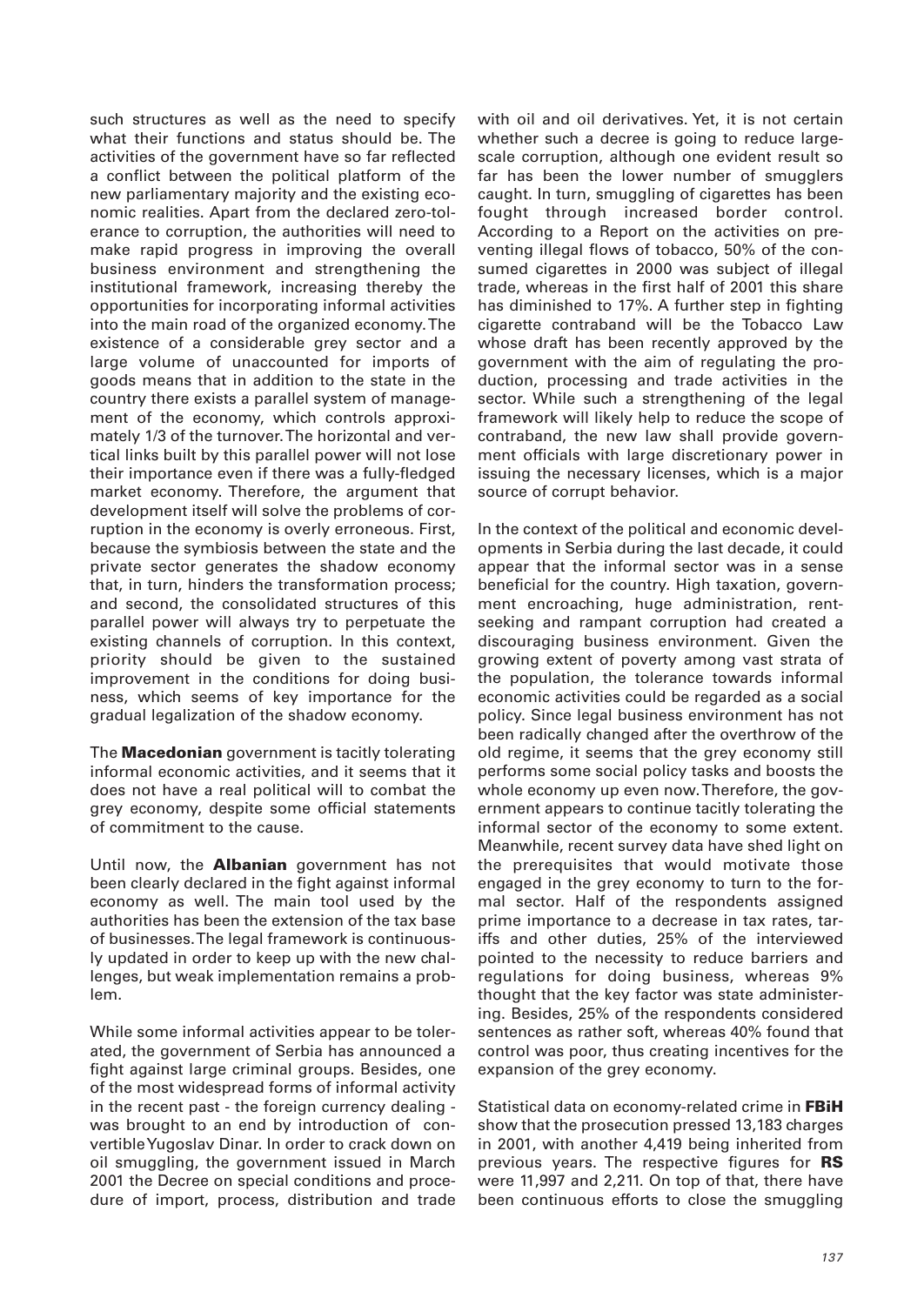channels and to clean up the street markets, where goods go untaxed. These activities hurt, however, mostly the "little people", since much of the economy is unregulated and so is their employment status and the sale of their goods. With constant improvements in the tax regime and social benefits, it is expected that this longterm process will be gradually moving towards more formal channels.

## 6.4.3. International connections

The opportunities for performing illegal and criminal activities in **Macedonia** were markedly boosted in the wake of the 2001 sharp deterioration in the political and security situation in the country. In the context of the subsequent slow process of the government regaining control on a significant portion of the territory, the continuing precarious situation in neighboring Kosovo and the rather weak border control, organized crime appears to have remained widespread in certain parts of the country. Moreover, there are serious indications for well-developed international connections of the criminal activities pursued through smuggling of different goods, drugs, arms and etc.

The economic sanctions imposed on **Serbia** by the United Nations in the period 1992-1995 paved the way to the rapid expansion of the informal sector. At the time of the embargo on all exports and imports it was much more important to provide necessary consumer goods and allow for means of exchange than to enforce rules and laws. Thus, the dominant pattern of informal economic activities during the sanctions was foreign trade supported obviously by established international links. Under the embargo, the authorities were fairly tolerant towards this type of shadow activity, although the same practice continued even after the sanctions were lifted. Large trafficking groups formed during period of sanctions and war stepped into close relations with state officials. The main activities were trafficking of oil, cigarettes and narcotics, with many signs pointing to vast international channels.

With respect to the international connections of informal economic activities a most comprehensive study was conducted by several investigative journalists from the Zagreb's weekly Nacional. They uncovered links between organized crime in all countries from the Western Balkans, with many signs also pointing to regular links to the policy-makers in power. That has prompted parliamentary committees to be formed for the investigation of the claims and a growing number of institutions are being drawn into this attempt ever since the first traces sprang up in early 2001.

## 6.4.4. Anti-money laundering

With the recent adoption of an anti-money laundering law **Albania** made an important step in strengthening its legal framework in the field of financial transactions. The purpose of the Law on the Prevention of Money Laundering, enacted in May 2000, is "to prevent the laundering of money obtained through criminal activities and to combat financial crimes", to quote the Article 1. The law also provides for the establishment of a Coordination Agency for the Fight against Money Laundering at the Ministry of Finance. The Agency is the government body in charge of collection and verification of all reports on effectuated transactions, and is also entitled to exert control over the observance of the reporting procedures. However, the effectiveness of such administrative arrangements have not yet been tested, since the law has rather recently come into effect and the Co-ordination Agency itself is still in the process of organization and therefore unable to push for better implementation standards. Even though with a limited experience so far, the very existence of a proper regulatory framework is an important element of the fight against money laundering in the country. Meanwhile, the Bank of Albania seems to be the state institution, which have taken the issue most seriously. Its supervisory council has issued instructions to all commercial banks to unify their standards of behavior in the face of suspected money-laundering activities.

In **Macedonia**, the Law on Prevention of Money Laundering was adopted in August 2001 but has become effective only from March 1, 2002. According to the Law, there is an obligation for identification of clients for transactions exceeding the equivalent of EUR 10.000. If there is an indication for money laundering, the obligation for identification of the clients is effective regardless of the amount of transaction. All suspicious transactions are to be reported to the Office for Prevention of Money Laundering that has been established within the Ministry of Finance. Its task is to collect, proceed, analyse and keep the received records, and inform the competent authorities in case of an indication for criminal act. The Customs Office is also obliged to register all transferred cash money in and out of the country. However, the law did not incorporate all forty recommendations of FATF, which is obligatory for every country that adopts such legislation. This refers to the provisions for the disclosure of the banking secret, postponing of the suspicious transactions, clear identification of the clients who have an obligation to make a report regarding the indication for money laundering, etc. Moreover, the necessary regulations related to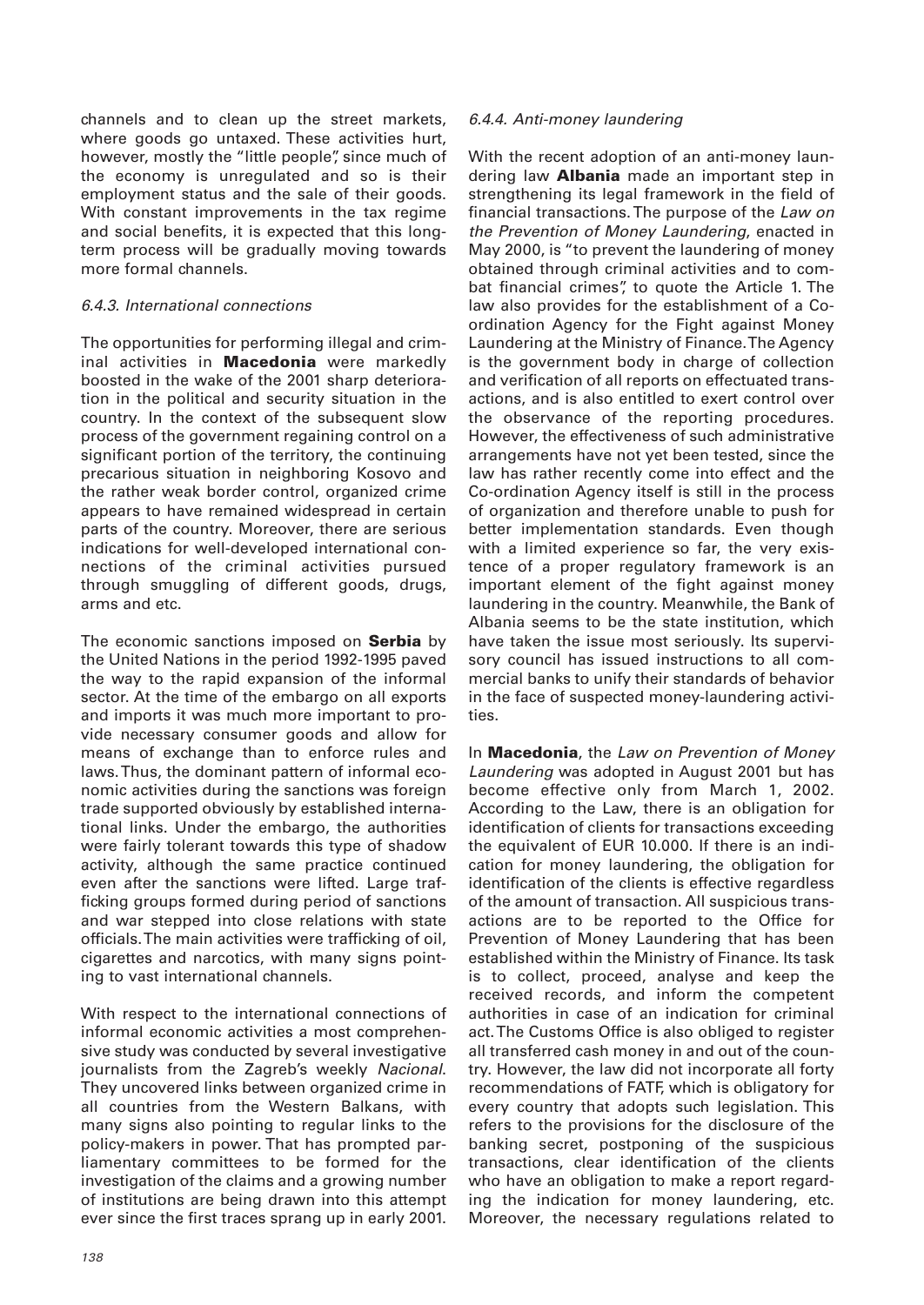the law have not been drafted and adopted by the government so far. The banks and other financial institutions have not adopted internal rules of procedures or started with internal training of the staff for recognition of suspicious transactions and implementation of the law. In compliance with the Law the Government established the Office on prevention of money laundering. However, the Office has not started with performing its activities yet. The lack of experience of the staff, including its Director, cannot guarantee successful and efficient implementation of antimoney laundering legislation. The Office has not started with preparations for implementation of the Law, training of the subjects, publicity of the anti-money laundering legislation, and the like. Due to the lack of any control measures so far, Macedonia is especially vulnerable to money laundering. It seems that there is also no political will to deal with these phenomena. Such situation creates potential for laundering of the funds derived by criminal activities through legal banking system and other institutions. Also, the lack of anti money laundering control mechanisms, was used for acquiring companies, business premises, banks, land and other property for enormous amount of cash, without any proof for its origin.

Money laundering in **Serbia** had not been fought at all for a long time, and no relevant estimation on the scope of these activities is available. The Money Laundering Act has been adopted at the federal level only in September 2001, and implemented starting from July 1, 2002. This act prescribes the actions and measures to be undertaken for the purpose of discovering and preventing money laundering, although it does not stipulate any provisions regarding the international Cupertino. (Yugoslavia is not a party to the Council of Europe's Convention on Laundering, Search, Seizure and Confiscation of Proceeds from Crime.). The Federal Government in Serbia has formed the Federal Commission for prevention of money laundering (Official Gazette of the FRY, No 15/2002), as an independent federal institution. Commission will be responsible for collection, processing, analysis, providing information to competent public institutions (Judiciary, Inspection, Ministry of Interior), keeping record, taking other measures according to the Law and finally keeping data and information received from obligors from Article 5, the Money Laundering Act which are:

Banks and other financial organizations (Post Office Savings Bank, savings banks, savings and credit organizations, and savings and credit cooperatives);

- Post Office units, other enterprises;
- Government agencies, organizations, funds,  $\blacksquare$ bureau and institutions as well as other legal persons which are in whole or in part financed from public revenues;
- The National Bank of Yugoslavia Clearing and Payments Department as the executor of the country's payment operations;
- Insurance companies;
- Stock exchanges, stock brokers and other persons engaged in transactions involving cash, securities, precious metals and jewels as well as purchase and sale of claims and debts; and
- Exchange offices, pawnshops, gambling rooms, betting places, slot machine clubs as well as organizers of commodity and money lotteries and other games of chance.

Commission has a president and four members that are nominated by the Federal Government on proposal of Federal Minister of Finance, given that the president manages its work and is responsible for the performance of the organization.

The general impression is that the ability of Serbia to efficiently co-operate internationally in financial investigations and money laundering cases is very limited. The Federal Ministry of Internal Affairs has direct control over the Federal police but not over the police of the Republic of Serbia. Yet, the head of the Crime Investigation Directorate of the Federal Ministry is also heading the INTERPOL National Central Bureau. The Crime Investigation Directorate's staff serves as a link between the police administrations of the two Republics related to international requests for assistance to and from international police forces. In accordance with the Criminal Procedure Code (Article 535), full data is to be provided to the Federal Ministry of Internal Affairs by the authority before which proceedings are conducted with regard to criminal offences related to counterfeiting of money, money laundering and trafficking.

The **Bulgarian** legislation has made significant progress with respect to measures against money laundering. After the first law of 1996 had proved to be ineffective, a new one was adopted in 1998, based on the principle of self-organization of the financial system to prevent and uncover attempts for money laundering. At the end of 1998, a Financial Intelligence Bureau was established and subsequently transformed into an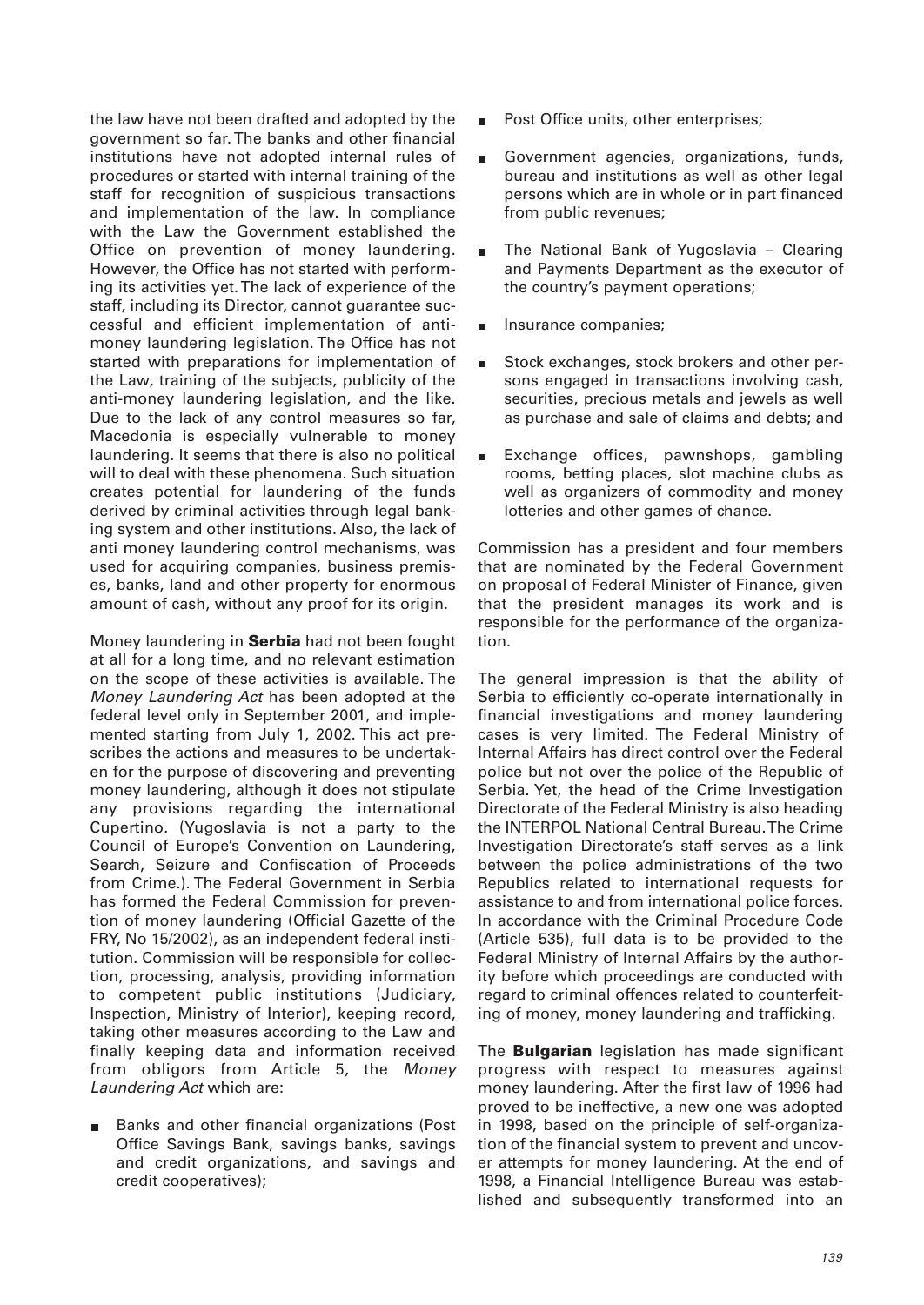agency within the Ministry of Finance. In early 2001 some important amendments to the Law on Measures against Money Laundering came in force, with most of them being aimed at harmonizing the Bulgarian legislation with the EU Directive on prevention of the use of the financial system for money laundering. The Financial Intelligence Bureau was transformed into an agency - a legal entity within the Ministry of Finance, funded by the state budget and located in Sofia (Organizational Rules of the Agency Financial Intelligence Bureau, adopted with Council of Ministers Regulation No. 33 of February 12, 2001).

The commercial banks reported the highest number of signals of suspicious operations, followed by the tax authorities. This confirms the conclusion that most of the money laundering operations and transactions are carried out through the banking system or through illegal accounting operations. According to the available data for the period October 1998 - April 2001, 43% of the cases involved operations for introducing financial resources of criminal origin into the financial system; 11% represented operations for layering the financial resources aimed at removing their criminal origin; 6% related to privatization deals in which financial resources of criminal origin were invested in the legal economy and the remaining 40% of the cases concerned criminal activities generating the so-called "dirty money". The fact that most of the cases of money laundering are related to corrupt practices with both national and international dimensions and that the funds involved can serve terrorist organizations and activities increases the need for cooperation between the Financial Intelligence Bureau and other state institutions - the Prosecutor's Office, the Ministry of the Interior and the administrative authorities performing similar functions, as well as for international cooperation in this field. The new challenges require to further improve the legal framework and modernize information technologies on a regular basis so that specialized control against money laundering can continue to contribute to the prevention and uncovering of acts of corruption. Further amendments to the Law on Measures against Money Laundering are currently being prepared, aimed at blocking terrorist group's accounts (financial resources) and introducing stricter controls and sanctions.

The anti-money laundering legislation exists in **FBiH** since 1998 and in **RS** since 2001. The OHR has taken a leading role in co-ordinating this activity through its Anti-Fraud Department. The latter has recently organized a conference titled: "Mechanisms for prevention of money laundering in BiH: How applicable and efficient they are". A preliminary action plan was agreed upon during the forum and the principles of work in this area were established. The existing money laundering prevention mechanisms foresee supervision of the bank accounts where suspicions exist and the formation of a department for anti-money laundering within the Ministry of Justice (ex-Financial Police in FBiH) and a new one in RS with the Ministry of Finance. According to the law, a single register of public and private entities should also be set up and a number of related laws are being currently amended to incorporate provisions that would sanction this particular activity.

In FBiH, the role of Financial Police that was an integral part of the Ministry of Finance was restructured and the administrative authority over it has been shifted to the Ministry of Justice with its mandate narrowed only to cover money laundering. OHR was particularly instrumental through its AFD in restructuring the Financial Police and drafting its new curriculum.

In RS this role is now with the tax administration, the Revenue Service, which is a part of the Ministry of Finance and as of 2002 it combines what used to be the Revenue Administration and the Financial Police. Their mandate extends to money laundering and in April 2002 charges were pressed against several companies on merit of money laundering.

## **6.5. Barriers to Business**

The existing registration, licensing and permit regimes are constantly generating two types of problems that appear to be particularly acute in the transition economies of South-east Europe despite generally intensifying policy efforts to deal with the underlying causes. On the one hand, the overregulation of economic activities results in considerable administrative barriers to market entrants and higher costs of doing business, pushing, in turn, many entrepreneurs into the informal sector. On the other hand, the very existence of registration and licensing regimes is one of the main sources of corruption as it typically gives officials large discretionary power, creating opportunities for the abuse of public office for private gains. With respect to the latter, the overall unfavorable institutional environment across the region remains clearly a notable root cause of corruption. Yet, the current enhanced development of market-type institutions is rightly placed into the general context of reforming the government's role in the economy. This broader perspective reveals, among others, the impor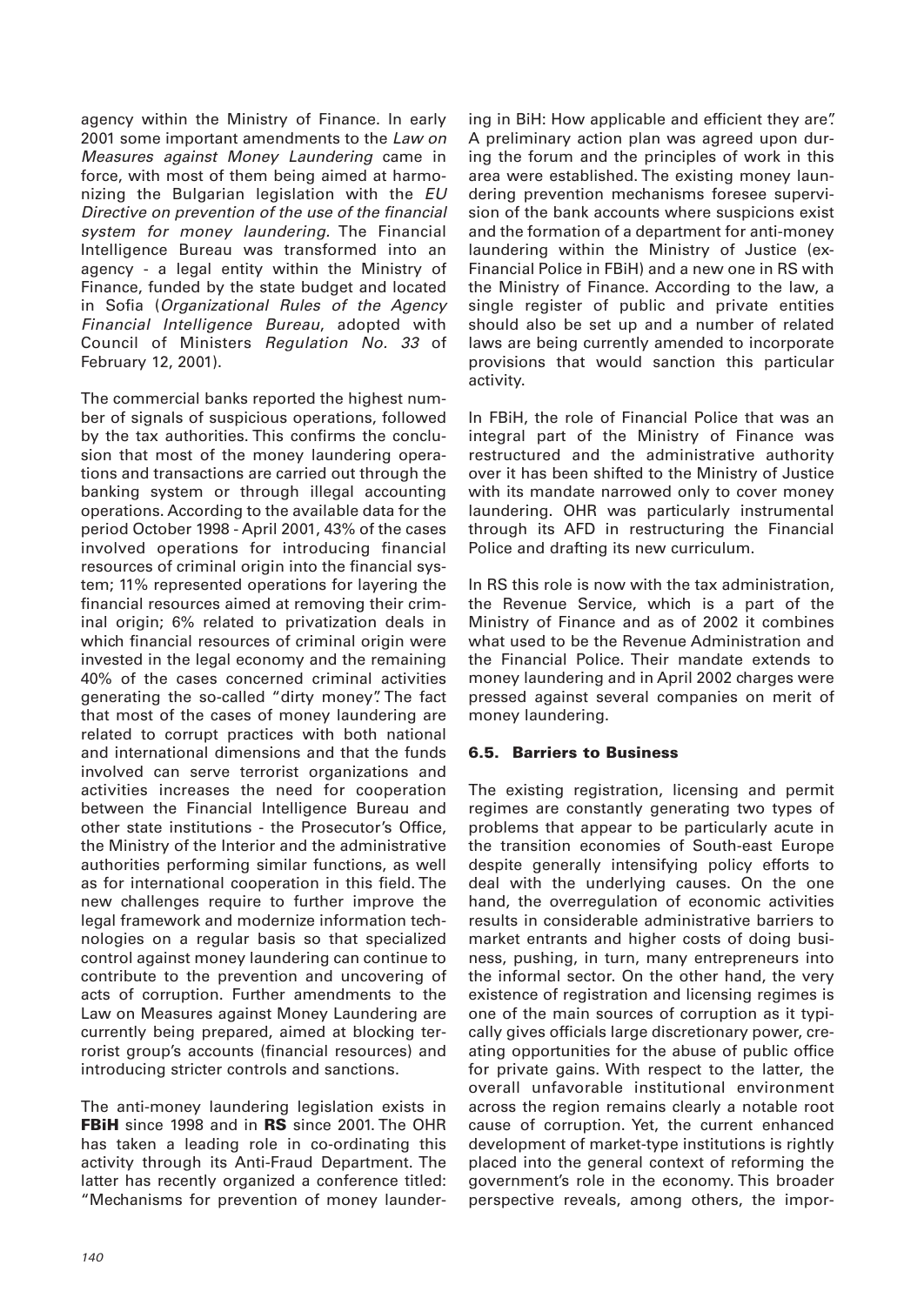tance of minimizing the institutionalized opportunity for corrupt practices as a result of overregulation. Furthermore, the alleviation of administrative barriers through streamlining of registration and licensing regimes, simplifying the procedures and making them more transparent will contribute both to a marked improvement in business conditions and a gradual reduction in corruption levels.

#### 6.5.1. Registration procedures

There are two laws regulating the issues related to the foundation, registration, operation, etc. of companies in **Albania**, namely the Law on Commercial Companies of 1992 and the Law on the Business Register of 1993. The Trade Register is located at the Court of the first instance of the Tirana District for all businesses that operate in the Republic of Albania. The laws prescribe the procedure that should be followed in order to register a company and the necessary set of documents to be submitted to the court, which should take the decision on the request in one-month time. The registration procedure for business entities in **Macedonia** is defined in the Trade Company Law. Following the decision of the Court for enrolment of a new company the latter is registered in the Trade Company Register and receives a classification from the State Statistical Office.

The overall operating environment in **Croatia** does not pose significant administrative challenges and the country compares well with leading transition economies from central and Southeast Europe. On the other hand, the process and requirements for acquiring entry visas and work permits – many investors' first encounter with the country – are unnecessarily complicated and burdensome. Also, the process of acquiring land, registering it and building new premises is fraught with difficulty for investors. Although these issues clearly entail a long-term agenda, Croatia needs to take immediate actions where possible to improve its performance. According to the recent expert analyses, the greatest barriers to business, which appear a major source of corruption as well, are created by the lack of detailed zoning plans and the ensuing complicated procedure for obtaining building permits. The quality of zoning plans varies considerably across the country. As things stand, the absence of clear zoning plans in some areas creates opportunities for corruption and confusion amongst investors.

The Investment Promotion Act of 2000 regulates the promotion of investments by domestic and foreign legal entities or natural persons with the aim of stimulating the economic development of Croatia, its integration into international trade through the increase of exports and the competitiveness of the Croatian economy. Investment promotion comprises incentive measures, tax and customs benefits. The latter could, however, be granted only to newly established companies registered exclusively for the activities subject to promotion measures. The envisaged incentive measures are divided into three groups. The first one includes leasing, granting of construction rights and sale or usage of real estate or other infrastructure facilities owned by the Republic of Croatia, local government or self-government units under commercial or favourable conditions. The second group of incentive measures refers to assistance granted for the creation of new jobs. The third group comprises incentive measures related to assistance granted for vocational training or re-training. The various authorised state administration bodies, utility companies and other institutions are obliged to provide decisions on consents, permits, certificates or other documents within 30 days of the submission of the outline planning permission application; otherwise, the City Office is empowered to take the decisions.

Today, the costs of doing business in **BiH** are much too high, overloading the operation of private firms. The country is still dominated by a bureaucracy geared to the old socialist system and controlled by officials with formalistic mindsets. Missing are the market-type economic incentives, while some informal remnants of ad hoc wartime arrangements still remain. Costly administrative barriers create opportunities for rent seeking and are particularly onerous for SMEs. Many of the laws critical to business development have not yet been promulgated or are not supportive of private sector development. Ownership rights remain unclear, contract law is difficult to enforce, and the courts are slow, nontransparent and unpredictable. The tax rates on business are high, the whole tax system is complex and corruption is allegedly widespread. These factors combined with perceptions of high levels of political risk impede both foreign and domestic investment. Companies and entrepreneurs with yearly income of more than KM 200,000 are entered in the register of the respective court according to the procedure set by the Law on Enterprises. According to the Law on the Policy of Foreign Investment registration of 1998, foreign investment must be registered with the authorized entity's body, and also has the permission of the Ministry of Foreign Trade and Economic Relations of BiH. This step may be abolished within the next six months since it is obso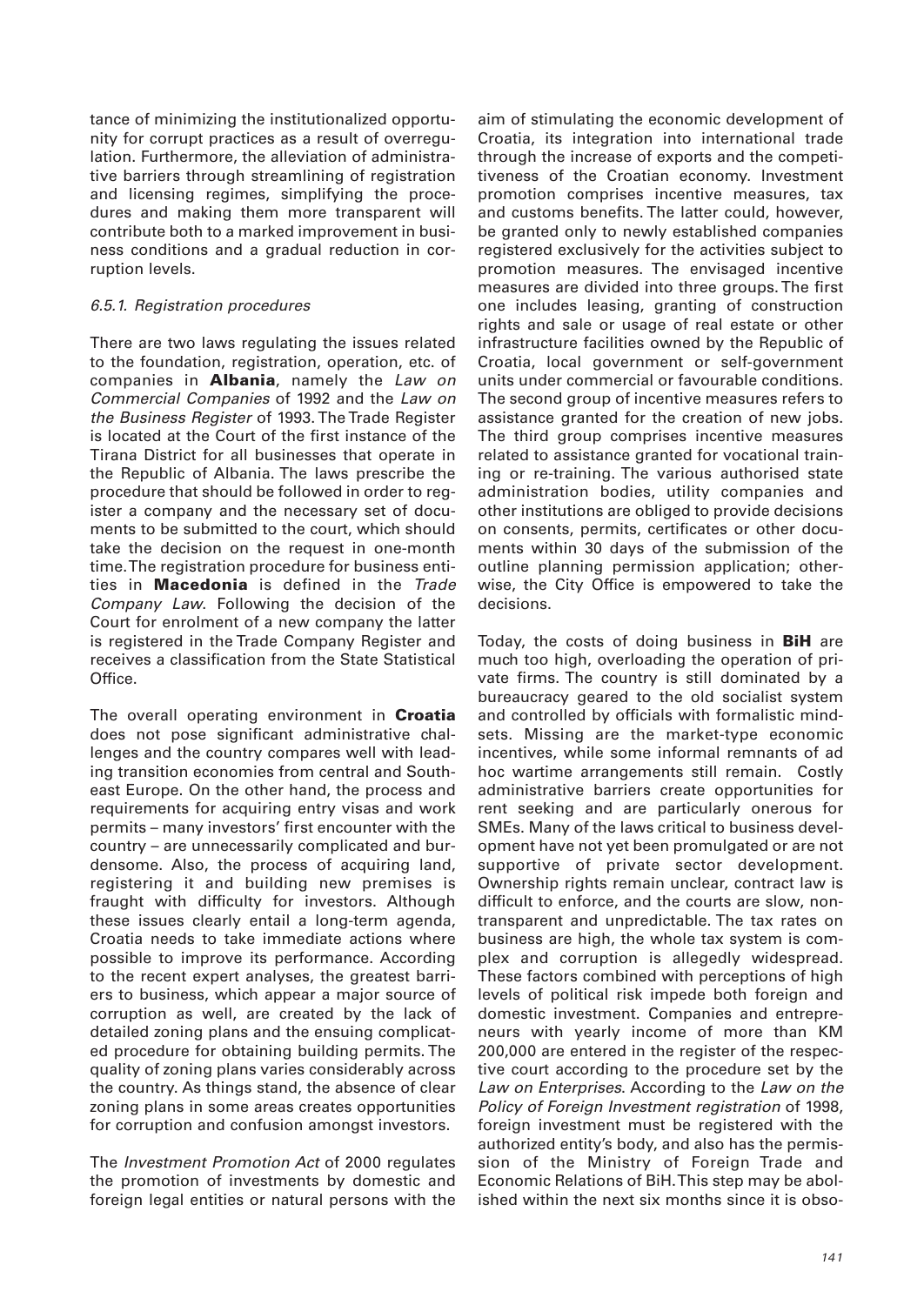lete with a view to differentiating between foreign and domestic enterprises. In total it is a 15-step procedure from the commencement of the process, until the firm is able to operate and it includes a number of official institutions and registration requirements.

The procedure of registering enterprises in **Serbia** is clearly defined in the *Company Law*. In practice, however, the procedure of registering firms in the respective courts is so complicated that it seems almost impossible to register a firm without professional help. A number of special acts complicate the process. For example, estimation of the initial capital is required even for brand new things with invoice delivered. The Law on procedure of registration in the court register (1994) and the Decree on registration in the court register (1997) regulate this procedure. It is required from the firm to report all activities it is planning to perform. The fact that only 37 companies were founded in 2001 may be good indicator of the difficulties of the registration process. Among the greatest problems is the procurement of construction land and obtaining building licenses. Construction land cannot be the private property, but the right to use the land can be granted in the form of concession. The Law on construction land stipulates that land can be granted through public tender or collecting bids in response to a public announcement.

Although there are no significant obstacles to the registration of a business in Serbia, the prescribed procedures appear to be rather time-consuming and costly. The G 17 Institute has done a large study based on empirical analyses of the existing regulation and interviews with entrepreneurs, showing that the costs of registering and the time needed were extremely high in some cases. According to the findings of the study, the procedure typically lasted longer than the amount of work needed for its completion. Moreover, 21% of the interviewed entrepreneurs had to bribe an official during the process of registration. The study also found that the overall cost of the licenses required for construction was DEM 7,787.

In **Romania**, new entry in the banking sector has always been fairly easy, though tougher criteria were imposed lately. Romania is still ranked by international agencies as one of the European countries with the lowest barriers to entry and the loosest banking supervision. As a result, many small boutique-banks have been set up just to tunnel funds from public institutions and collapse one or two years later. These were among the most serious examples of state-capture corruption we have seen so far. The completion of the bank sector privatization in 2002 or 2003 will probably reduce the scale of the phenomenon, but loose supervision and standards will make possible for private entrepreneurs with political connections to continue to steal public resources through various schemes.

## 6.5.2. Licensing regimes and their dynamics

One of the main sources of corruption stemming from the regulation of economic activities is the existence of registration and licensing regimes. Their practical implementation has also proved rather burdensome for the overall business environment in Southeast Europe that remains generally difficult and needs to be improved markedly in order to create the necessary conditions for sustainable growth. In this context, the past several years saw many attempts across the region to revise the existing regulatory framework with a view to both strengthening the institutional settings and streamlining the regimes. However, the attitude toward the licensing type of regulation still seems very contradictory. As a form of state control licensing regimes are one of the ways to reduce corruption by direct (administrative) control over economic activities. Yet, exactly because of the way this control is exercised (direct control protecting public interest but opposing private interests who are subject to control) licensing regimes themselves generate considerable economic interests for side-stepping them through corrupt practices.

In **Bulgaria**, a large number of state agencies (about 1/3 of total) are involved in licensing, registration and issuing permits but it is hard to say how many regimes really exist (the current estimates point to a figure of slightly above 500). Given the numerous laws, which introduce or cancel such regimes, there are no serious obstacles for modification of the existing regimes and even introduction of new ones by various agencies through different procedures. Still, the optimisation of the regulatory framework has long remained a priority of government policy, even though the declared intentions and the actual developments point to considerable discrepancies. Out of an estimated total of 526 licensing, registration and permit regimes 148 had been cancelled in the period 1999-2001, while another 102 had been slated for alleviation. According to most recent estimates, the overall number of regimes that are being currently reviewed is 512, which is indicative of the ongoing developments. The government has, however, reiterated its commitment to alleviate the existing regulations. Out of a total of 360 licensing regimes, the Council on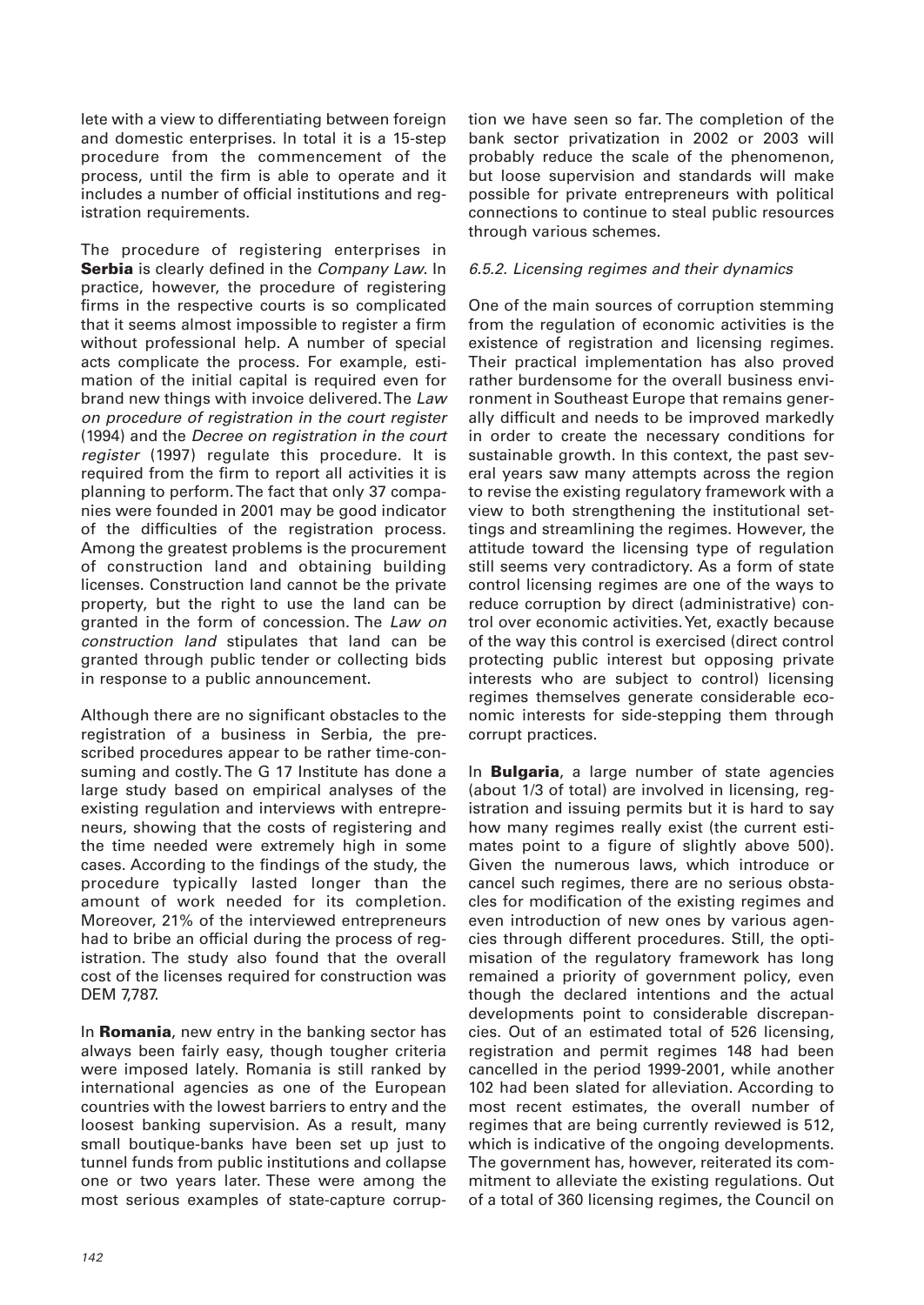Economic Growth has proposed the abolition of 74, as well as amendments of 194, with the package of legal changes being reportedly planned for mid-2002. Among the line ministries in Bulgaria, the Ministry of Agriculture is clearly the leader in terms of the number of licensing regimes. It currently administers 62 such regimes of which 9 are to be cancelled, while another 22 are to be alleviated. In terms of the overall number of licensing, registration and permit regimes, however, the Ministry of Agriculture comes second with 75, whereas the Ministry of Regional Development and Welfare administers a total of 88 regimes.

The Bulgarian experience has also shown that the accession process is creating additional difficulties in the attempts to solve the problems in the field of licensing regimes as the provisions of the EU directives and regulations include a significant number of such regimes in the memberstates as well. Yet, the problem in Bulgaria is not so much in the existence and the number of regimes but in the clumsy, bureaucratised and badly organized implementation, which creates opportunities for corruption. The issue of overregulation is, in fact, the issue of administrative discretion instead of providing one-stop service for the public. Adding to this, the current legislation is full of contradictory provisions and creates a room for corrupt behavior. Besides, it is possible to introduce in a discretionary manner registration and licensing regimes - not only through laws but also through administrative decrees, ordinances, etc. It proves also possible to keep an existing regime even after the law that initially led to the introduction of this regime was repealed. The lack of clearly formulated requirements for the introduction of licensing and registration regimes obviously raises the necessity for regulating the very process of installing control mechanisms to protect public interest.

The licensing process in **Romania** is used to regulate the access to business areas such as telecommunications, electronic broadcasting, finance and insurance, foreign trade with a selected list of goods (arms, products with quota requirements) and mining. Even though the procedure of licensing should be transparent and more or less automatic, there were many cases in the past when the procedures resulted in suspicion. Moreover, the Romanian national and local administrations in general do not act as accurate providers of public services, but as an annoying structure to be tolerated and dealt with in case of strict necessity. The frame of mind in the public regulatory agencies is to be as uncooperative as possible, by spotting flaws in the business or individual documents and use them as reasons for

blocking procedures. By doing so the bureaucrats are rational agents who maximise their status and income.

Advice and assistance from civil servants are in short supply, and often provided in exchange for cash. For example, the Ministry of Finance has not yet organized a service that can provide statements with legal status on request. As a result, different opinions on the same matter can be heard from different offices of the ministry, while an honest business that is seeking advice on a complicated procedure can never be sure it is in compliance with the law. This again expands the decision-making discretion of public officials and opens new possibilities for corrupt practices. Local governments are not immune, either. For private individuals it is so difficult to get a permit to renovate or build a house on private land, that the current practice is to start building first and then apply for permission. In exchange for a fine, which is less than the total administrative costs of getting a legal permit, the construction can be legalized afterwards. Such behavior perversely saves time and money for the private agent, but in time reduces the total welfare in society and destroys the credibility of the public sector.

In **Macedonia**, there is a large number of licenses, approvals, reports or statements as preconditions for opening a business, changing its nature or starting construction activities. The rather long and complicated bureaucratic procedures create opportunities for the abuse of discretionary power and corruption. The system of issuing and obtaining permits, licenses and various approvals for doing business in Macedonia has not changed much during the last years. Its deficiencies have provoked many complaints and initiatives by businessmen aiming at a decrease in the number of existing licenses. The country's preparations for membership in the WTO would also require a streamlining of such regimes within the broader scope of the targeted reduction in barriers to business and functioning of the market economy. Introducing a "one stop shop" is an important step in order to shorten and improve the efficiency of the necessary procedures, narrowing at the same time the possibility for corruption of public officials.

It is estimated that the average enterprise in **BiH** needs to obtain about eight licenses annually in order to function legally. Typically, firms with foreign direct participation need more licenses, while large public companies have, on average, five licenses. In co-operation with the entity governments, the Council of Ministers of BiH has developed a Global Framework of Economic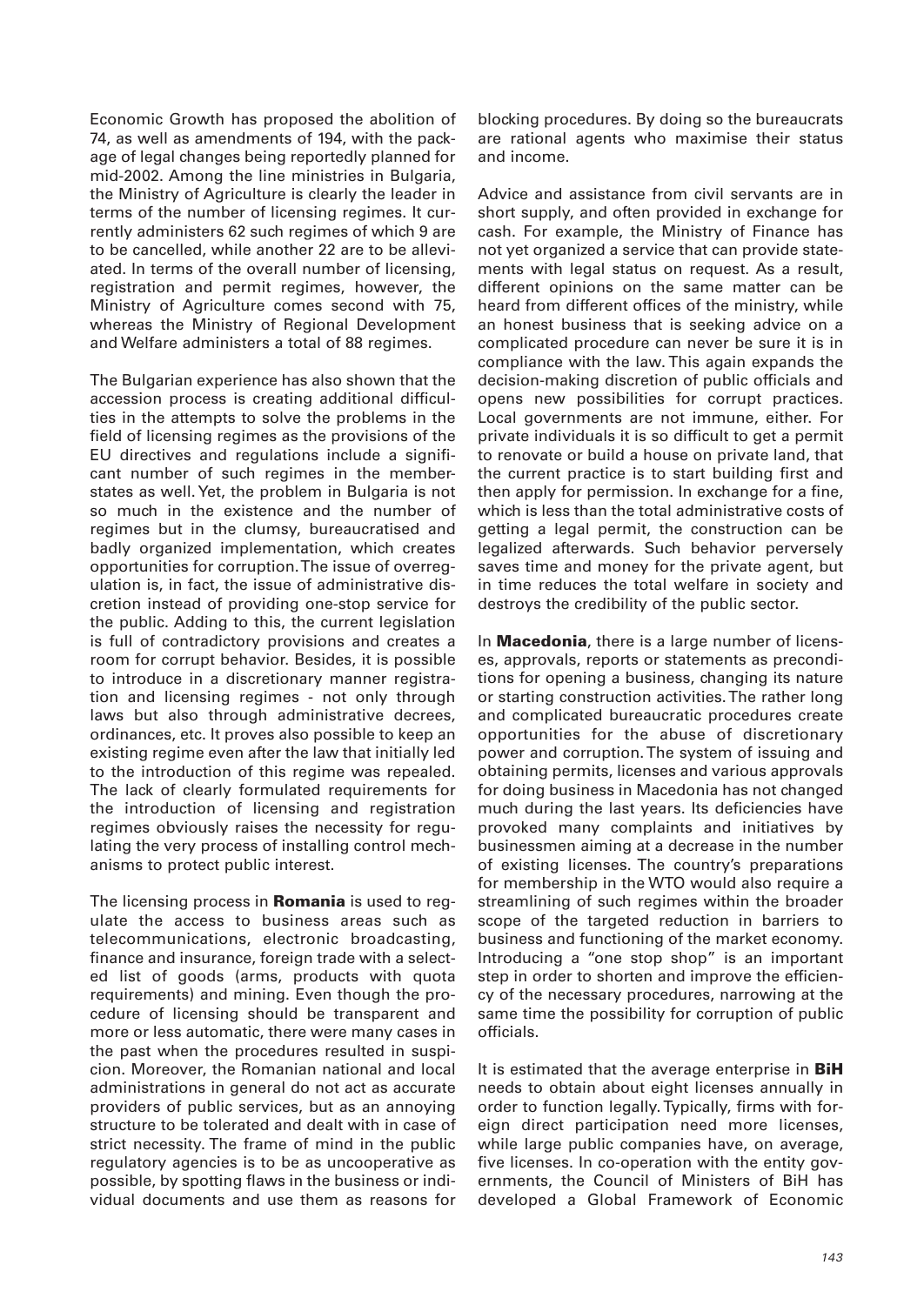Development Strategy (GFEDC). The ultimate goal of this effort is to achieve sustainable economy in the context of declining international assistance that would require a marked improvement in the existing business environment in order to stimulate domestic and foreign investment. In this sense, one of the most important tasks is to enhance the development of the private sector and to reduce the sources of corruption. The Strategy makes an immediate reference to the elimination of administrative barriers to doing business, among which particular importance is attached to the simplification of the registration process, streamlining the controls for compliance and decreasing the scope of the licensing regimes. While BiH had seen a deterioration in most of these factors during the initial transition period, it could be reasonably expected that the situation will start to gradually change as much of the foreign aid is being now conditional on the improvement in the overall business climate.

## 6.5.3. Foreign trade operations

The conduct of international trade business in **Macedonia** is regulated by the provisions of the Foreign Trade Law. According to it, the Ministry of Economy issues the necessary licenses, permits and approval for performing foreign trade operations. The law determines all the needed documentation and data that have to be submitted to the Ministry of Economy in order for the latter to make its decision upon it. Thus, the issuing of licenses and approvals is in the discretionary right of the Ministry, which decides whether the criteria have been met. The resulting practice has appeared fraught with irregularities and cases of providing licenses and permits to companies closely related to the ruling parties in a non-transparent way and without fulfilment of criteria. Most notorious was the scandal with a company owned by a close friend of the Minister of Economy that got the license to import sugar irrespective of the criteria and conditions, and brought the deliveries in the country without paying any customs duties. Other examples refer to the import licenses for meat from Croatia, as well as recent imports of sugar free of customs duties.

Business entities wishing to conduct foreign trade in **Serbia** have to register with the Commercial Court and with the Federal Customs Service. The former obligatory report of every import-export transaction to the National Bank of Yugoslavia was abolished in 2001. Out of 8,552 products specified in the Customs tariff nomenclature, 94 require an export license, 142 require an import license, while the exports of 34 products are regulated by quotas. International trade

operations with certain goods require also additional approvals from relevant ministries such as the Ministry of Health and Social Policy, the Federal Institute for Measures and Precious Metals or from the Federal Institute for Standardisation. Licenses are necessary for the export and import of goods regulated by international agreements and conventions (arm, drugs, etc.). Many agricultural products are subject to quotas. The Federal Government sets the conditions, criteria and procedures concerning quotas and the Federal Ministry for Economic Relations issues authorisations. Since May 2001, quotas on imports have been abolished. Thus, the country has recently made notable progress in liberalising foreign trade operations, reversing the situation under the previous regime when foreign trade had been almost exclusively organized on the license system. Most of the licenses were abolished by the end of 2000, while additional measures were undertaken in May 2001 to significantly simplify the import and export procedures. As mentioned earlier, however, the Serbian government sometimes tries to solve corruption problems by granting monopolies to the state. There is a state monopoly on imports of oil and oil derivatives since April 2001 and the draft Tobacco Law provides for a monopoly on the import of tobacco and cigarettes.

In **Romania**, a small circle of top government officials, who follow some rules that are not always transparent, administers import-export quotas, licenses and standards. The sheer complexity of this activity makes the abuse hard to prove as bureaucrats make use of very subtle means to favour their business associates. For example, the introduction of new quotas and licenses may be done on official short notice, while those who are well-placed are informally notified in advance so that they have time to prepare all the cumbersome documentation. Or, new quality standards may be imposed overnight (ex. in the food trade) as a competing firm has a large quantity ready for import of export. The use of non-tariff instruments may not only be bad for the domestic business environment, creating uncertainty and uneven playing ground, but also detrimental for the whole society, since many such measures are often just national protection against competition for rent-seeking business groups (another example of state capture).

Considering that many companies in **BiH** need to obtain several export licenses annually, the licensing procedures could be a source of corruption, if they are not clear and transparent, and hence create obstacles for doing business. Yet, almost all respondents in a survey carried out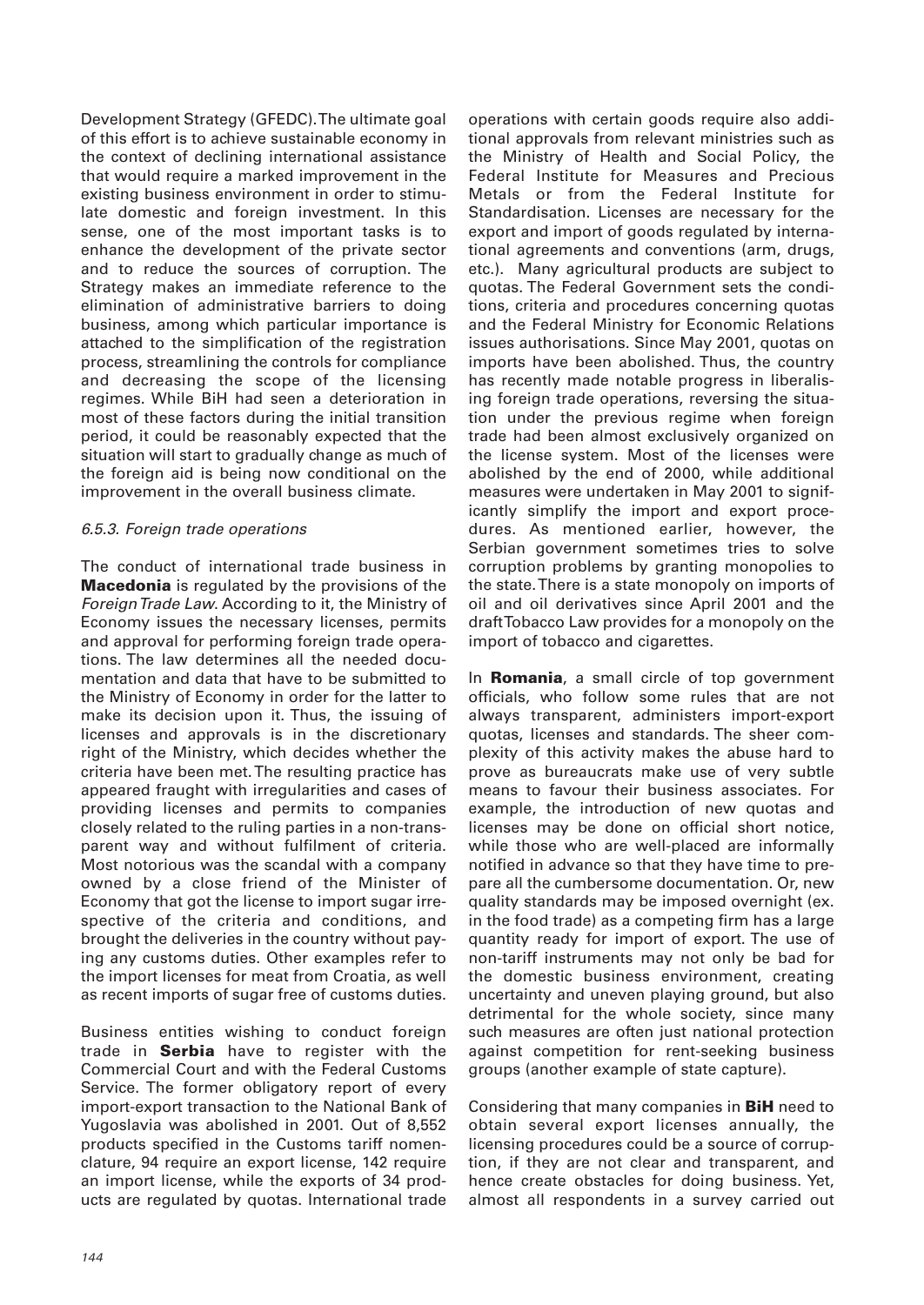under a World Bank project (90% of firms that applied for export licenses and 93% of those who had experience with obtaining import licences) found the procedures clear and transparent. 60% of the surveyed firms got all the export licenses they applied for, and another 29% received almost all of them. Out of those firms that applied for import licenses, 69% received all import licenses they applied for, another 22% received most of them. Overall, the analysis shows the process of obtaining licenses being seen by the respondents as clear, transparent and efficient. The time spent by firms on obtaining licenses depends, among other things, on how many signatures are required for each license. According to respondents' experience, the number of required signatures is low – three on the average for either export or import licenses. However, a considerable number of enterprises reported paying bribes that equal, on the average, 2.6% of the export license value and 2.8 % of the import license value. 85% of the respondents who answered this question put the size of the bribes at 2% of the license value, suggesting that the amount of the needed bribes is fairly well known.

#### **6.6. Corporate Governance**

Against the background of the existing supplydemand interface within the corrupt relations, the need to strengthen corporate governance in the transition countries from South-east Europe appears to be another key area of reform efforts that should contribute to lower levels of corruption. The demand for kickbacks on behalf of representatives of the administration is determined in general by the nature of the relationship between government and private business, as well as by the state of public morality. Viewed from the supply side, the phenomenon is a function both of the existing interests and of the inner structure and rules of corporate decision-making. The experience clearly demonstrates that the principles of sound corporate governance and its practice in the leading companies over the world reduce considerably the opportunities for corruption. Therefore, the enhanced introduction of sound corporate governance practices across the region can have a strong anticorruption impact on the supply side and help the South-east European countries in casting off a corrupt reputation.

Corporate governance culture in **Albania** is at its initial stages of development. Although the private sector has been growing up dramatically during the last decade, its corporate mentality is far from being developed. Corporate governance is a very powerful tool for curbing corrupt behavior. The bribes offered to public officials by companies' managers would drastically fall, should better corporate governance practices be in place. Thus, improving corporate governance means reducing the opportunities for corruption practices. The current managers (who in the majority of cases happen to be the controlling shareholders) of the private sector have a large authority on the way the business is conducted. Establishing a healthy corporate culture and strengthening the legal framework with respect to publicly disclosed information should reduce the opportunity for the top management of a company to act in an abusive way and engage in bribery practices.

Given the negative past experience in **Croatia**, the necessity to promote efficient corporate governance has been clearly recognized. An important step was made in the autumn of 2000 with the establishment of the Corporate Governance Council within the Croatian Employers' Association. This consultative body seeks to engage in intensive dialogue to find answers for some burning issues of corporate governance in Croatia, and it is hoped that it will make itself heard in the preparation of the new legislation in that domain. On the other hand, on the level of the state, the policy-makers have at their disposal a series of measures that might improve the general corporate culture, as well as the governance and restructuring of companies. Such measures would include the removal of all obstacles to a greater participation of foreign investors in the domestic economy, as well as the adoption of the necessary legal amendments in order to make possible the sale of land and real estate to foreigners. Another key area of policy efforts relates to the effective judicial protection of ownership and contract rights, the strengthening of the legal mechanisms for owners' control over the management of the company and streamlining the procedures for exit from the market (winding up and bankruptcy). Particular attention should be given to the enhanced development of financial and capital markets that is very important for raising the standards of corporate governance and increasing financial transparency. At the same time the authorities have to abandon the practice of salvaging non-viable companies at the taxpayers' expense as the rescue operations are weakening the incentives for corporate restructuring and efficient governance.

Looking at the supply side of corruption, **Bulgaria** still lacks adequate regulation in the field, especially with regard to disclosure of conflict of interests, which creates strong potential for corrupt practices. In other words, the apparently tolerated non-compliance with the rules of